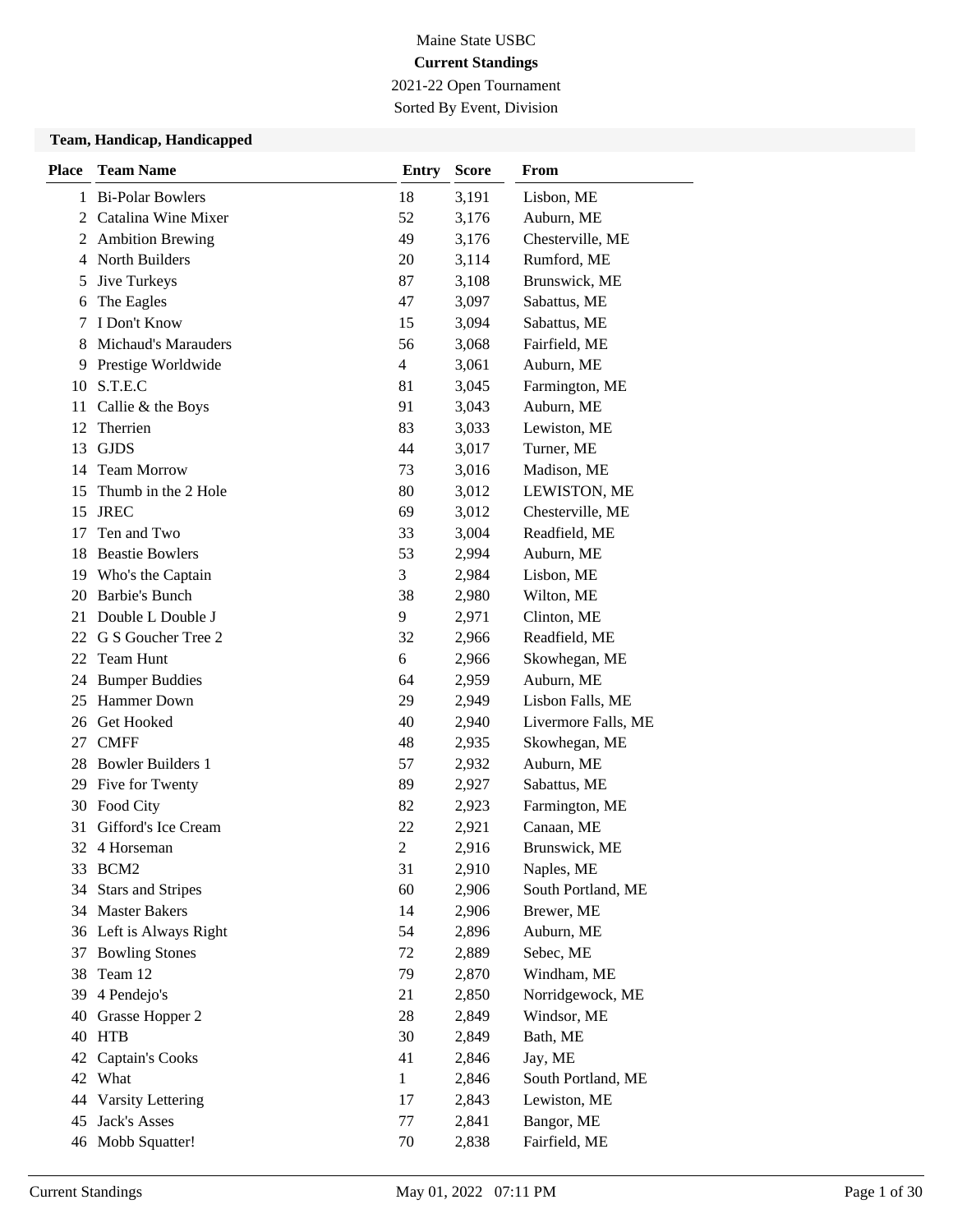2021-22 Open Tournament Sorted By Event, Division

### **Team, Handicap, Handicapped**

| <b>Place</b> | <b>Team Name</b>              | <b>Entry</b> | <b>Score</b> | From           |
|--------------|-------------------------------|--------------|--------------|----------------|
| 47           | <b>Show Stoppers</b>          | 8            | 2,820        | Freeport, ME   |
| 48           | Acushla                       | 51           | 2,817        | Lewiston, ME   |
| 49           | Wolfpack                      | 11           | 2,816        | Waterville, ME |
| 50           | Cappza's Pizza                | 23           | 2,813        | Canaan, ME     |
| 51           | GL                            | 65           | 2,808        | Union, ME      |
| 52           | Grasse Hopper 1               | 27           | 2,800        | Windsor, ME    |
| 53           | Zero Fox                      | 43           | 2,792        | Turner, ME     |
| 53           | Boxes & Bags Unlmited         | 59           | 2,792        | Lewiston, ME   |
| 55           | Alan's Angels                 | 12           | 2,789        | Mercer, ME     |
| 56           | The Bad Guys                  | 24           | 2,784        | Augusta, ME    |
| 56           | <b>Phancy Free</b>            | 26           | 2,784        | Orrington, ME  |
| 58           | Just-in-Time                  | 16           | 2,779        | Topsham, ME    |
| 59           | <b>Barely There</b>           | 10           | 2,757        | Fairfield, ME  |
| 60           | Wick'd Fishing                | 62           | 2,748        | Buxton, ME     |
| 60           | Six Pack Baby                 | 68           | 2,748        | Sidney, ME     |
| 62           | O'Gara's Lawn Care            | 75           | 2,746        | Windham, ME    |
| 63           | Merit Pools and Spas          | 19           | 2,744        | Manchester, ME |
| 64           | 30 Seconds                    | 90           | 2,743        | LEWISTON, ME   |
| 65           | <b>Salty Balls</b>            | 61           | 2,740        | Raymond, ME    |
| 66           | <b>Bowler Builders 2</b>      | 58           | 2,739        | Auburn, ME     |
| 67           | Lobstah                       | 71           | 2,734        | Hancock, ME    |
| 68           | Late Arrivals                 | 86           | 2,723        | Springvale, ME |
| 69           | 2 Lefties Don't Make it Right | 25           | 2,719        | Augusta, ME    |
| 70           | <b>Bob's Boys</b>             | 67           | 2,713        | Sidney, ME     |
| 71           | <b>High Rollers</b>           | 66           | 2,710        | Sidney, ME     |
| 72           | <b>Strikers</b>               | 74           | 2,691        | Skowhegan, ME  |
| 73           | <b>Bowling Stones</b>         | 13           | 2,666        | Windham, ME    |
| 74           | G. S. Goucher Tree Service    | 34           | 2,557        | Readfield, ME  |

The lowest score to cash is 3094.

#### **Team, Scratch, Scratch**

| <b>Team Name</b>       | Entry                                                                                                       | <b>Score</b> | From          |
|------------------------|-------------------------------------------------------------------------------------------------------------|--------------|---------------|
|                        | 57                                                                                                          | 2,797        | Auburn, ME    |
|                        | 52                                                                                                          | 2,759        | Auburn, ME    |
| G S Goucher Tree 2     | 32                                                                                                          | 2,753        | Readfield, ME |
| <b>CMFF</b>            | 48                                                                                                          | 2,605        | Skowhegan, ME |
|                        | 54                                                                                                          | 2,560        | Auburn, ME    |
| 4 Horseman             | 2                                                                                                           | 2,559        | Brunswick, ME |
| Thumb in the 2 Hole    | 80                                                                                                          | 2,553        | LEWISTON, ME  |
| Ten and Two            | 33                                                                                                          | 2,551        | Readfield, ME |
| <b>Beastie Bowlers</b> | 53                                                                                                          | 2,541        | Auburn, ME    |
|                        | 67                                                                                                          | 2,518        | Sidney, ME    |
| <b>High Rollers</b>    | 66                                                                                                          | 2,515        | Sidney, ME    |
|                        | 87                                                                                                          | 2,508        | Brunswick, ME |
| Michaud's Marauders    | 56                                                                                                          | 2,501        | Fairfield, ME |
| Therrien               | 83                                                                                                          | 2,490        | Lewiston, ME  |
|                        | 1 Bowler Builders 1<br>2 Catalina Wine Mixer<br>5 Left is Always Right<br>Bob's Boys<br><b>Jive Turkeys</b> |              |               |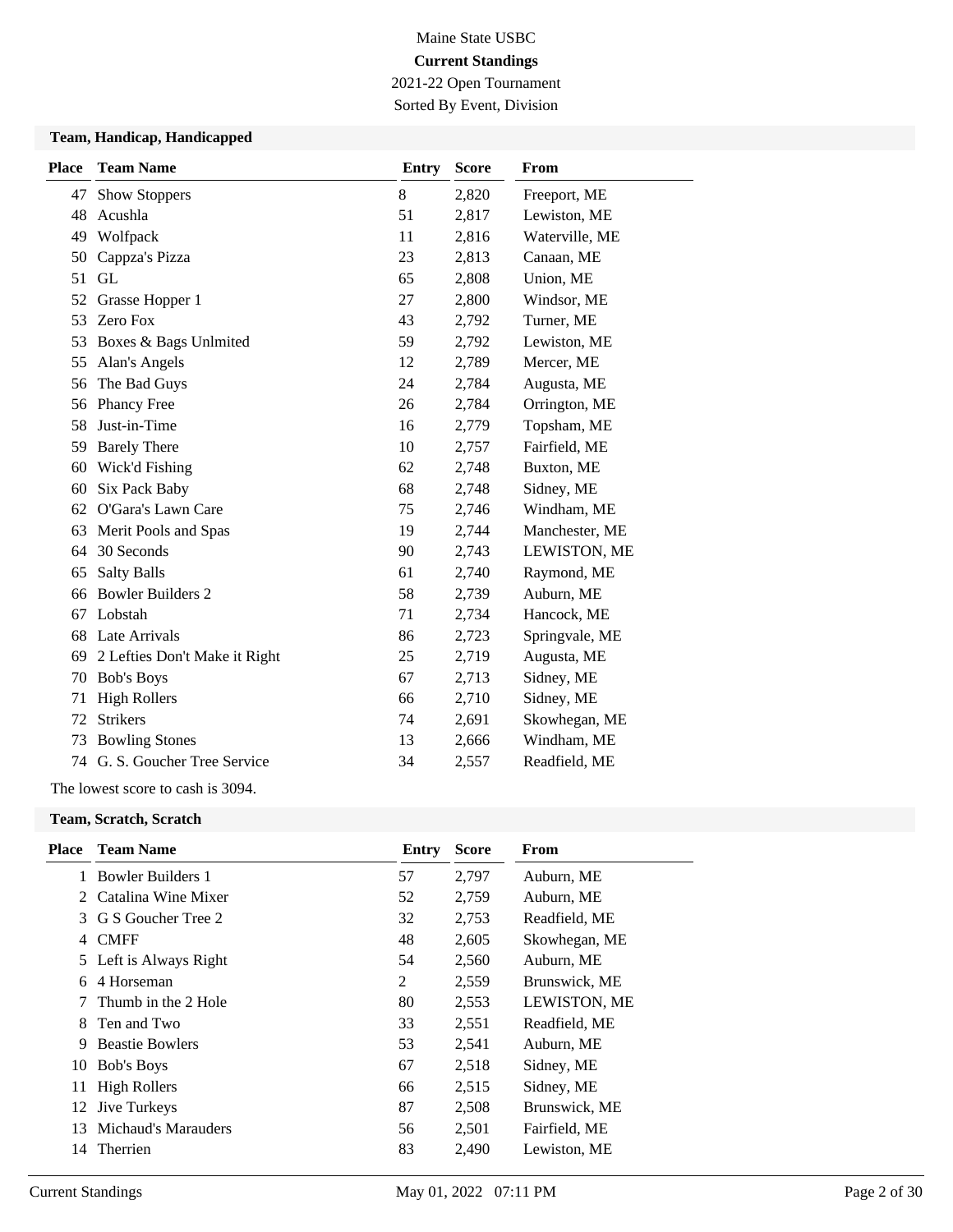2021-22 Open Tournament Sorted By Event, Division

#### **Team, Scratch, Scratch**

| <b>Place</b> | <b>Team Name</b>              | <b>Entry</b>   | <b>Score</b> | From                |
|--------------|-------------------------------|----------------|--------------|---------------------|
| 15           | Grasse Hopper 1               | 27             | 2,488        | Windsor, ME         |
| 16           | 2 Lefties Don't Make it Right | 25             | 2,485        | Augusta, ME         |
| 17           | The Bad Guys                  | 24             | 2,451        | Augusta, ME         |
| 18           | Team Hunt                     | 6              | 2,429        | Skowhegan, ME       |
| 19           | Six Pack Baby                 | 68             | 2,427        | Sidney, ME          |
| 20           | <b>Ambition Brewing</b>       | 49             | 2,414        | Chesterville, ME    |
| 21           | Who's the Captain             | 3              | 2,402        | Lisbon, ME          |
| 22           | Wick'd Fishing                | 62             | 2,391        | Buxton, ME          |
| 23           | Cappza's Pizza                | 23             | 2,384        | Canaan, ME          |
| 24           | GL                            | 65             | 2,367        | Union, ME           |
| 25           | <b>GJDS</b>                   | 44             | 2,366        | Turner, ME          |
| 26           | Grasse Hopper 2               | 28             | 2,345        | Windsor, ME         |
| 27           | <b>Master Bakers</b>          | 14             | 2,333        | Brewer, ME          |
| 28           | <b>Bowler Builders 2</b>      | 58             | 2,325        | Auburn, ME          |
| 29           | Gifford's Ice Cream           | 22             | 2,318        | Canaan, ME          |
| 30           | <b>JREC</b>                   | 69             | 2,307        | Chesterville, ME    |
| 31           | Jack's Asses                  | 77             | 2,304        | Bangor, ME          |
| 32           | Boxes & Bags Unlmited         | 59             | 2,303        | Lewiston, ME        |
| 33           | The Eagles                    | 47             | 2,299        | Sabattus, ME        |
| 34           | <b>Salty Balls</b>            | 61             | 2,290        | Raymond, ME         |
| 35           | G. S. Goucher Tree Service    | 34             | 2,272        | Readfield, ME       |
| 36           | Team Morrow                   | 73             | 2,263        | Madison, ME         |
| 37           | Wolfpack                      | 11             | 2,261        | Waterville, ME      |
| 38           | Callie & the Boys             | 91             | 2,260        | Auburn, ME          |
| 39           | North Builders                | 20             | 2,256        | Rumford, ME         |
| 40           | Mobb Squatter!                | 70             | 2,232        | Fairfield, ME       |
| 41           | Hammer Down                   | 29             | 2,217        | Lisbon Falls, ME    |
| 42           | S.T.E.C                       | 81             | 2,202        | Farmington, ME      |
| 43           | Food City                     | 82             | 2,191        | Farmington, ME      |
| 44           | What                          | 1              | 2,189        | South Portland, ME  |
| 45           | Prestige Worldwide            | $\overline{4}$ | 2,179        | Auburn, ME          |
|              | 46 Bowling Stones             | 13             | 2,153        | Windham, ME         |
| 47           | 30 Seconds                    | 90             | 2,134        | LEWISTON, ME        |
| 48           | Merit Pools and Spas          | 19             | 2,117        | Manchester, ME      |
| 49           | Five for Twenty               | 89             | 2,093        | Sabattus, ME        |
| 50           | <b>Barbie's Bunch</b>         | 38             | 2,089        | Wilton, ME          |
| 51           | <b>Show Stoppers</b>          | $8\,$          | 2,082        | Freeport, ME        |
| 52           | Acushla                       | 51             | 2,073        | Lewiston, ME        |
| 53           | <b>Bumper Buddies</b>         | 64             | 2,050        | Auburn, ME          |
| 54           | <b>Bi-Polar Bowlers</b>       | 18             | 2,045        | Lisbon, ME          |
| 55           | <b>HTB</b>                    | 30             | 2,039        | Bath, ME            |
| 56           | <b>Stars and Stripes</b>      | 60             | 2,024        | South Portland, ME  |
| 57           | Get Hooked                    | 40             | 2,007        | Livermore Falls, ME |
| 58           | <b>Bowling Stones</b>         | 72             | 1,998        | Sebec, ME           |
| 59           | O'Gara's Lawn Care            | 75             | 1,981        | Windham, ME         |
| 60           | Team 12                       | 79             | 1,976        | Windham, ME         |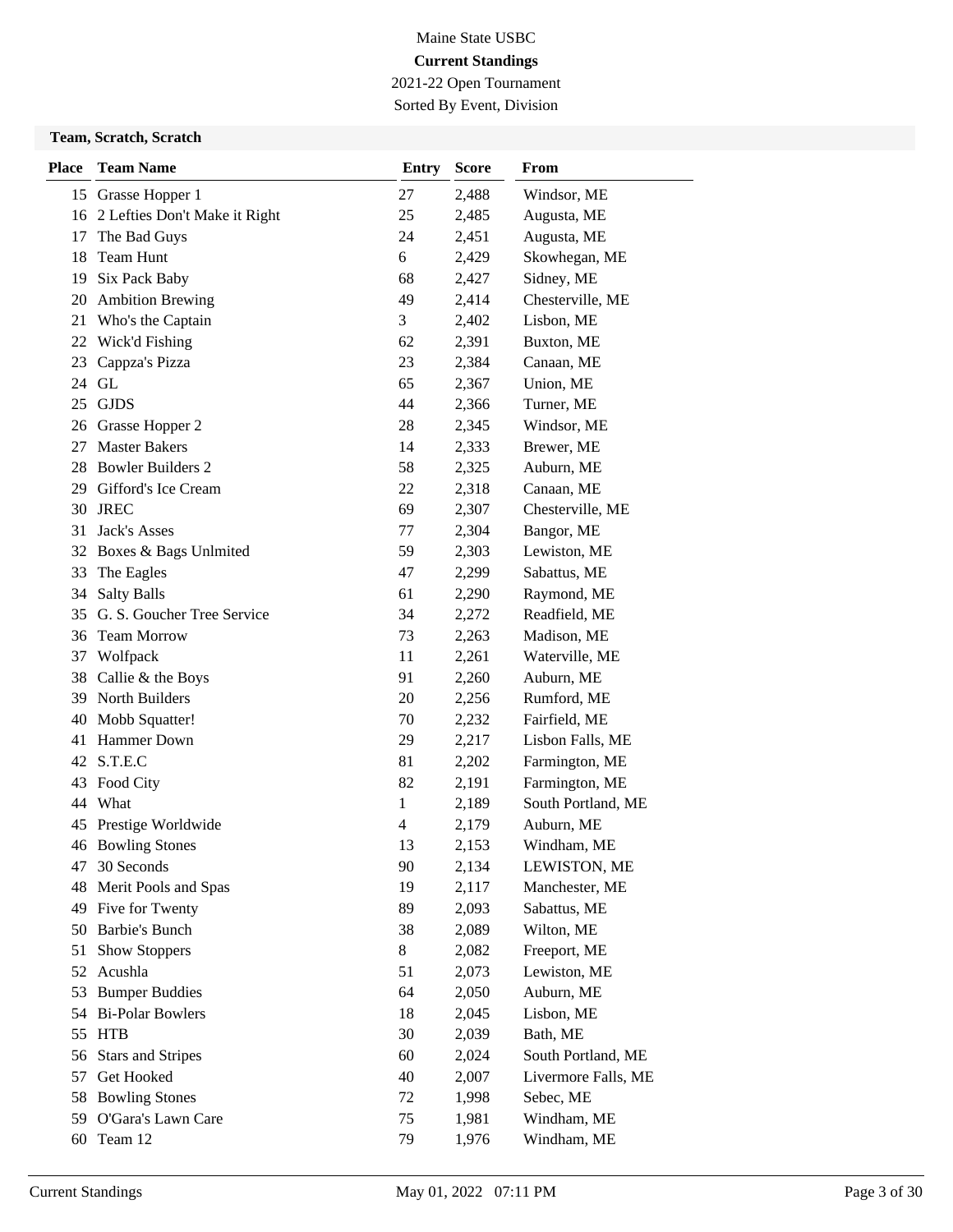2021-22 Open Tournament Sorted By Event, Division

### **Team, Scratch, Scratch**

| <b>Place</b> | <b>Team Name</b>     | Entry | <b>Score</b> | From             |
|--------------|----------------------|-------|--------------|------------------|
|              | 61 4 Pendejo's       | 21    | 1,962        | Norridgewock, ME |
| 62           | <b>Strikers</b>      | 74    | 1,911        | Skowhegan, ME    |
| 63           | Varsity Lettering    | 17    | 1,901        | Lewiston, ME     |
|              | 64 Late Arrivals     | 86    | 1,895        | Springvale, ME   |
|              | 65 Lobstah           | 71    | 1,837        | Hancock, ME      |
|              | 66 Zero Fox          | 43    | 1,829        | Turner, ME       |
| 67           | BCM <sub>2</sub>     | 31    | 1,779        | Naples, ME       |
| 68           | Alan's Angels        | 12    | 1,778        | Mercer, ME       |
| 69           | Just-in-Time         | 16    | 1,750        | Topsham, ME      |
| 70           | <b>Barely There</b>  | 10    | 1,734        | Fairfield, ME    |
| 71           | <b>Phancy Free</b>   | 26    | 1,725        | Orrington, ME    |
|              | 72 Double L Double J | 9     | 1,720        | Clinton, ME      |
| 73           | I Don't Know         | 15    | 1,711        | Sabattus, ME     |
| 74           | Captain's Cooks      | 41    | 1,346        | Jay, ME          |

The lowest score to cash is 2553.

| Place | <b>Team Name</b>                                   | <b>Entry</b>   | <b>Score</b> | <b>From</b>         |
|-------|----------------------------------------------------|----------------|--------------|---------------------|
|       | 1 Provencher Philip N. \ Marcotte Brandon R.       | 59             | 1,715        | Lewiston, ME        |
| 2     | Jordan Amber M. \ Jordan Adam M.                   | $\overline{4}$ | 1,662        | Auburn, ME          |
| 3     | White Tony J. \ Child Arthur M. Jr                 | 81             | 1,652        | Farmington, ME      |
| 4     | Welch Amanda L. \ Jordan Adam M.                   | 4              | 1,629        | Auburn, ME          |
| 5     | Therrien Shayne R. \ Gendron Zack J.               | 83             | 1,620        | Lewiston, ME        |
| 6     | Gervais Levi G. \ Goulding James E. III            | 54             | 1,618        | Auburn, ME          |
| 7     | Gagnon Alec V. $\{Gagnon Justin R.\}$              | 14             | 1,615        | Brewer, ME          |
| 8     | Goulette Christopher E. $\setminus$ Clark Jimmy C. | 76             | 1,614        | Clinton, ME         |
| 9     | Irving Kelly J. \ Campbell Richard D.              | 39             | 1,606        | Phippsburg, ME      |
| 10    | Bissonette Jerry B. \ Bissonette James R.          | 84             | 1,603        | Lewiston, ME        |
| 11    | Stroud Ryan C. \ Grass Kurt                        | 72             | 1,591        | Sebec, ME           |
| 12    | Stroud Ryan C. \ Voyou Dante                       | 72             | 1,588        | Sebec, ME           |
| 12    | Miller Pauline $\setminus$ Miller George           | 26             | 1,588        | Orrington, ME       |
|       | 14 Pelletier Joel A. \ Smith Colin M.              | 1              | 1,585        | South Portland, ME  |
| 15    | Liskey Charles W. Jr \ Moore Anthony               | 8              | 1,584        | Freeport, ME        |
| 16    | Storer Richie J. \ Storer Robert S.                | 40             | 1,583        | Livermore Falls, ME |
| 17    | Archer Ruth E. $\setminus$ Archer John E.          | 49             | 1,580        | Chesterville, ME    |
| 18    | Pelletier Donald R. Jr \ Holt Donald E. Jr         | 19             | 1,579        | Manchester, ME      |
| 19    | Sutter Jacob \ Green Jenell                        | 79             | 1,577        | Windham, ME         |
| 20    | Dougeneck Kyle \ Morrow Simon J. IV                | 6              | 1,573        | Skowhegan, ME       |
| 21    | Dustin Richard \ Remick Bonny M.                   | 41             | 1,569        | Jay, ME             |
| 22    | Ridley Ronald C. \ Conkey Everett                  | 69             | 1,567        | Chesterville, ME    |
| 23    | Marquis Michael E. \ Neuschwanger Robert A. 40     |                | 1,566        | Livermore Falls, ME |
|       | 24 Marcotte Sarah M. \ Webb Derek R.               | 54             | 1,562        | Auburn, ME          |
| 25    | Williams Janessa A. \ Juarbe Josh                  | 43             | 1,561        | Turner, ME          |
| 25    | Goulding James E. Jr \ Goulding James E. III       | 54             | 1,561        | Auburn, ME          |
| 27    | Juarbe Josh \ Jordan Adam M.                       | 4              | 1,557        | Auburn, ME          |
| 28    | Boston Robert L. Jr \ Thomsen Natalie E.           | 15             | 1,556        | Sabattus, ME        |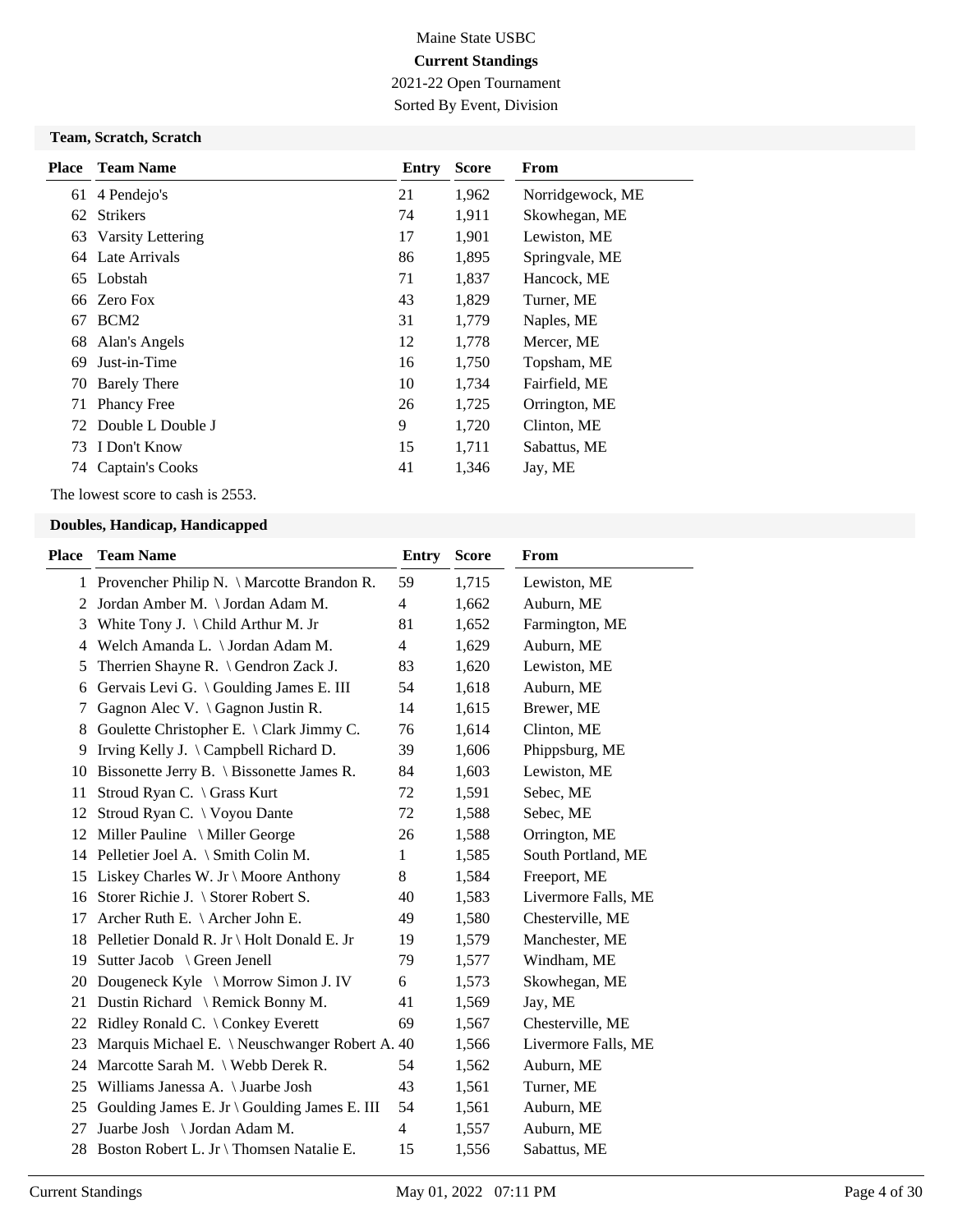2021-22 Open Tournament Sorted By Event, Division

| 28 Hinckley Clyde R. \ Juray Justin J.<br>16<br>1,556<br>Topsham, ME<br>21<br>Norridgewock, ME<br>30 Baker Mary M. \ Riggs Michael P.<br>1,550<br>Sorrells Roger D. \ Driggers Sean M.<br>Brunswick, ME<br>30<br>87<br>1,550<br>Cyr John P. \ Spencer Jacob J.<br>47<br>1,545<br>Sabattus, ME<br>32<br>33 Barden Mariah S. \ White Tony J.<br>82<br>1,543<br>Farmington, ME<br>34 Bielecki Michael P. \ Beavers Joseph A.<br>Chelsea, ME<br>7<br>1,539<br>35 Cunningham Callie M. \ Goulette Christopher<br>76<br>1,535<br>Clinton, ME<br>Е.<br>36 Morin James C. \ Hinckley Clyde R.<br>47<br>1,534<br>Sabattus, ME<br>Gagnon Michael D. \ Cook Roman J.<br>$\mathbf{1}$<br>1,531<br>South Portland, ME<br>37<br>Turner, ME<br>Welch Amanda L. \ Rollins Justin M.<br>44<br>1,531<br>37<br>McCarthy Edward A. \ Rollins Justin M.<br>68<br>1,530<br>Sidney, ME<br>39<br>Campbell Barbara J. \ Carey Gregory R.<br>70<br>40<br>1,529<br>Fairfield, ME<br>41 Luce Steven R. \ Looman Joshua T.<br>65<br>1,527<br>Union, ME<br>Alexander Brandon M. \ Pearl Kaisha T.<br>45<br>1,525<br>Turner, ME<br>42<br>Barden Mariah S. \ Nile Lee M. II<br>82<br>1,524<br>Farmington, ME<br>43<br>Auburn, ME<br>Therrien Shayne R. \ Burgess Caleb T.<br>91<br>1,523<br>44<br>79<br>Green Devin $\setminus$ Knightly Matthew A.<br>1,521<br>Windham, ME<br>45<br>Smith Carl V. \ Bergeron Tresten<br>23<br>Canaan, ME<br>1,520<br>46<br>Steward Ernest N. Jr \ Collins Michael P.<br>49<br>1,511<br>Chesterville, ME<br>47<br>Turner, ME<br>Williams Janessa A. \ Welch Amanda L.<br>44<br>1,511<br>47<br>Lewiston, ME<br>Washburn Richard A. \ Hall Carmine L.<br>83<br>1,509<br>49<br>58<br>Auburn, ME<br>Juarbe Josh \ Clark Mallory<br>1,506<br>50<br>White Chris J. $\setminus$ White Tony J.<br>82<br>1,506<br>Farmington, ME<br>50<br>Bickford Brian M. \ Michaud Joseph D.<br>56<br>1,504<br>Fairfield, ME<br>52<br>Burgess Brenda J. \ Montminy Scott R.<br>64<br>1,504<br>Auburn, ME<br>52<br>37<br>Drost Paul W. Sr \ Drost Paul W. Jr<br>1,504<br>Mariaville, ME<br>52<br>Morrow Deanne C. \ Morrow Simon J. III<br>73<br>1,502<br>Madison, ME<br>55<br>Boothby Nathan E. \ George Christopher A.<br>25<br>1,502<br>Augusta, ME<br>55<br>57<br>George Christopher A. \ Goucher Greg S.<br>32<br>Readfield, ME<br>1,500<br>Libby Arthur G. \ Libby Philippa A.<br>Orrington, ME<br>26<br>58<br>1,499<br>3<br>Pulsifer Nicholas J. \ Jacobs David A. Jr<br>Lisbon, ME<br>59<br>1,497<br>59 Remick Bonny M. \ Cook Keneth R.<br>1,497<br>41<br>Jay, ME<br>Foster David S. Jr \ Rollins Justin M.<br>67<br>1,493<br>Sidney, ME<br>61<br>Thurlow Alex A. \ Smith Carl V.<br>$22\,$<br>1,492<br>Canaan, ME<br>62<br>Chaisson Marylena \ Child Arthur M. Jr<br>Farmington, ME<br>36<br>1,489<br>63<br>Jordan Sonya M. \Jordan Aaron (AJ) J.<br>1,489<br>Clinton, ME<br>63<br>9<br>Seneca Karen A. \ Seneca Paul J.<br>75<br>1,488<br>Windham, ME<br>65<br>Cyr Devon \ Bischoff Cecil (Zeke) R.<br>$77 \,$<br>1,487<br>Bangor, ME<br>66<br>Saucier Shakel L. \ Falco Anthony M.<br>Skowhegan, ME<br>48<br>1,484<br>67<br>Slominski Adrianna T. \ Clark Jimmy C.<br>57<br>Auburn, ME<br>67<br>1,484<br>Boothby Dan \ Thebarge Ryan M.<br>62<br>1,483<br>Buxton, ME<br>69<br>Menges Bob \ Edgecomb Debra J.<br>17<br>1,482<br>Lewiston, ME<br>70<br>Bowden Wesley R. \ Oliver Hurley J.<br>70<br>1,481<br>Fairfield, ME<br>71 | <b>Place</b> | <b>Team Name</b>               | <b>Entry</b> | <b>Score</b> | From        |
|---------------------------------------------------------------------------------------------------------------------------------------------------------------------------------------------------------------------------------------------------------------------------------------------------------------------------------------------------------------------------------------------------------------------------------------------------------------------------------------------------------------------------------------------------------------------------------------------------------------------------------------------------------------------------------------------------------------------------------------------------------------------------------------------------------------------------------------------------------------------------------------------------------------------------------------------------------------------------------------------------------------------------------------------------------------------------------------------------------------------------------------------------------------------------------------------------------------------------------------------------------------------------------------------------------------------------------------------------------------------------------------------------------------------------------------------------------------------------------------------------------------------------------------------------------------------------------------------------------------------------------------------------------------------------------------------------------------------------------------------------------------------------------------------------------------------------------------------------------------------------------------------------------------------------------------------------------------------------------------------------------------------------------------------------------------------------------------------------------------------------------------------------------------------------------------------------------------------------------------------------------------------------------------------------------------------------------------------------------------------------------------------------------------------------------------------------------------------------------------------------------------------------------------------------------------------------------------------------------------------------------------------------------------------------------------------------------------------------------------------------------------------------------------------------------------------------------------------------------------------------------------------------------------------------------------------------------------------------------------------------------------------------------------------------------------------------------------------------------------------------------------------------------------------------------------------------------------------------------------------------------------------------------------------------------------------------------------------------------------------------------------------------------------------|--------------|--------------------------------|--------------|--------------|-------------|
|                                                                                                                                                                                                                                                                                                                                                                                                                                                                                                                                                                                                                                                                                                                                                                                                                                                                                                                                                                                                                                                                                                                                                                                                                                                                                                                                                                                                                                                                                                                                                                                                                                                                                                                                                                                                                                                                                                                                                                                                                                                                                                                                                                                                                                                                                                                                                                                                                                                                                                                                                                                                                                                                                                                                                                                                                                                                                                                                                                                                                                                                                                                                                                                                                                                                                                                                                                                                                     |              |                                |              |              |             |
|                                                                                                                                                                                                                                                                                                                                                                                                                                                                                                                                                                                                                                                                                                                                                                                                                                                                                                                                                                                                                                                                                                                                                                                                                                                                                                                                                                                                                                                                                                                                                                                                                                                                                                                                                                                                                                                                                                                                                                                                                                                                                                                                                                                                                                                                                                                                                                                                                                                                                                                                                                                                                                                                                                                                                                                                                                                                                                                                                                                                                                                                                                                                                                                                                                                                                                                                                                                                                     |              |                                |              |              |             |
|                                                                                                                                                                                                                                                                                                                                                                                                                                                                                                                                                                                                                                                                                                                                                                                                                                                                                                                                                                                                                                                                                                                                                                                                                                                                                                                                                                                                                                                                                                                                                                                                                                                                                                                                                                                                                                                                                                                                                                                                                                                                                                                                                                                                                                                                                                                                                                                                                                                                                                                                                                                                                                                                                                                                                                                                                                                                                                                                                                                                                                                                                                                                                                                                                                                                                                                                                                                                                     |              |                                |              |              |             |
|                                                                                                                                                                                                                                                                                                                                                                                                                                                                                                                                                                                                                                                                                                                                                                                                                                                                                                                                                                                                                                                                                                                                                                                                                                                                                                                                                                                                                                                                                                                                                                                                                                                                                                                                                                                                                                                                                                                                                                                                                                                                                                                                                                                                                                                                                                                                                                                                                                                                                                                                                                                                                                                                                                                                                                                                                                                                                                                                                                                                                                                                                                                                                                                                                                                                                                                                                                                                                     |              |                                |              |              |             |
|                                                                                                                                                                                                                                                                                                                                                                                                                                                                                                                                                                                                                                                                                                                                                                                                                                                                                                                                                                                                                                                                                                                                                                                                                                                                                                                                                                                                                                                                                                                                                                                                                                                                                                                                                                                                                                                                                                                                                                                                                                                                                                                                                                                                                                                                                                                                                                                                                                                                                                                                                                                                                                                                                                                                                                                                                                                                                                                                                                                                                                                                                                                                                                                                                                                                                                                                                                                                                     |              |                                |              |              |             |
|                                                                                                                                                                                                                                                                                                                                                                                                                                                                                                                                                                                                                                                                                                                                                                                                                                                                                                                                                                                                                                                                                                                                                                                                                                                                                                                                                                                                                                                                                                                                                                                                                                                                                                                                                                                                                                                                                                                                                                                                                                                                                                                                                                                                                                                                                                                                                                                                                                                                                                                                                                                                                                                                                                                                                                                                                                                                                                                                                                                                                                                                                                                                                                                                                                                                                                                                                                                                                     |              |                                |              |              |             |
|                                                                                                                                                                                                                                                                                                                                                                                                                                                                                                                                                                                                                                                                                                                                                                                                                                                                                                                                                                                                                                                                                                                                                                                                                                                                                                                                                                                                                                                                                                                                                                                                                                                                                                                                                                                                                                                                                                                                                                                                                                                                                                                                                                                                                                                                                                                                                                                                                                                                                                                                                                                                                                                                                                                                                                                                                                                                                                                                                                                                                                                                                                                                                                                                                                                                                                                                                                                                                     |              |                                |              |              |             |
|                                                                                                                                                                                                                                                                                                                                                                                                                                                                                                                                                                                                                                                                                                                                                                                                                                                                                                                                                                                                                                                                                                                                                                                                                                                                                                                                                                                                                                                                                                                                                                                                                                                                                                                                                                                                                                                                                                                                                                                                                                                                                                                                                                                                                                                                                                                                                                                                                                                                                                                                                                                                                                                                                                                                                                                                                                                                                                                                                                                                                                                                                                                                                                                                                                                                                                                                                                                                                     |              |                                |              |              |             |
|                                                                                                                                                                                                                                                                                                                                                                                                                                                                                                                                                                                                                                                                                                                                                                                                                                                                                                                                                                                                                                                                                                                                                                                                                                                                                                                                                                                                                                                                                                                                                                                                                                                                                                                                                                                                                                                                                                                                                                                                                                                                                                                                                                                                                                                                                                                                                                                                                                                                                                                                                                                                                                                                                                                                                                                                                                                                                                                                                                                                                                                                                                                                                                                                                                                                                                                                                                                                                     |              |                                |              |              |             |
|                                                                                                                                                                                                                                                                                                                                                                                                                                                                                                                                                                                                                                                                                                                                                                                                                                                                                                                                                                                                                                                                                                                                                                                                                                                                                                                                                                                                                                                                                                                                                                                                                                                                                                                                                                                                                                                                                                                                                                                                                                                                                                                                                                                                                                                                                                                                                                                                                                                                                                                                                                                                                                                                                                                                                                                                                                                                                                                                                                                                                                                                                                                                                                                                                                                                                                                                                                                                                     |              |                                |              |              |             |
|                                                                                                                                                                                                                                                                                                                                                                                                                                                                                                                                                                                                                                                                                                                                                                                                                                                                                                                                                                                                                                                                                                                                                                                                                                                                                                                                                                                                                                                                                                                                                                                                                                                                                                                                                                                                                                                                                                                                                                                                                                                                                                                                                                                                                                                                                                                                                                                                                                                                                                                                                                                                                                                                                                                                                                                                                                                                                                                                                                                                                                                                                                                                                                                                                                                                                                                                                                                                                     |              |                                |              |              |             |
|                                                                                                                                                                                                                                                                                                                                                                                                                                                                                                                                                                                                                                                                                                                                                                                                                                                                                                                                                                                                                                                                                                                                                                                                                                                                                                                                                                                                                                                                                                                                                                                                                                                                                                                                                                                                                                                                                                                                                                                                                                                                                                                                                                                                                                                                                                                                                                                                                                                                                                                                                                                                                                                                                                                                                                                                                                                                                                                                                                                                                                                                                                                                                                                                                                                                                                                                                                                                                     |              |                                |              |              |             |
|                                                                                                                                                                                                                                                                                                                                                                                                                                                                                                                                                                                                                                                                                                                                                                                                                                                                                                                                                                                                                                                                                                                                                                                                                                                                                                                                                                                                                                                                                                                                                                                                                                                                                                                                                                                                                                                                                                                                                                                                                                                                                                                                                                                                                                                                                                                                                                                                                                                                                                                                                                                                                                                                                                                                                                                                                                                                                                                                                                                                                                                                                                                                                                                                                                                                                                                                                                                                                     |              |                                |              |              |             |
|                                                                                                                                                                                                                                                                                                                                                                                                                                                                                                                                                                                                                                                                                                                                                                                                                                                                                                                                                                                                                                                                                                                                                                                                                                                                                                                                                                                                                                                                                                                                                                                                                                                                                                                                                                                                                                                                                                                                                                                                                                                                                                                                                                                                                                                                                                                                                                                                                                                                                                                                                                                                                                                                                                                                                                                                                                                                                                                                                                                                                                                                                                                                                                                                                                                                                                                                                                                                                     |              |                                |              |              |             |
|                                                                                                                                                                                                                                                                                                                                                                                                                                                                                                                                                                                                                                                                                                                                                                                                                                                                                                                                                                                                                                                                                                                                                                                                                                                                                                                                                                                                                                                                                                                                                                                                                                                                                                                                                                                                                                                                                                                                                                                                                                                                                                                                                                                                                                                                                                                                                                                                                                                                                                                                                                                                                                                                                                                                                                                                                                                                                                                                                                                                                                                                                                                                                                                                                                                                                                                                                                                                                     |              |                                |              |              |             |
|                                                                                                                                                                                                                                                                                                                                                                                                                                                                                                                                                                                                                                                                                                                                                                                                                                                                                                                                                                                                                                                                                                                                                                                                                                                                                                                                                                                                                                                                                                                                                                                                                                                                                                                                                                                                                                                                                                                                                                                                                                                                                                                                                                                                                                                                                                                                                                                                                                                                                                                                                                                                                                                                                                                                                                                                                                                                                                                                                                                                                                                                                                                                                                                                                                                                                                                                                                                                                     |              |                                |              |              |             |
|                                                                                                                                                                                                                                                                                                                                                                                                                                                                                                                                                                                                                                                                                                                                                                                                                                                                                                                                                                                                                                                                                                                                                                                                                                                                                                                                                                                                                                                                                                                                                                                                                                                                                                                                                                                                                                                                                                                                                                                                                                                                                                                                                                                                                                                                                                                                                                                                                                                                                                                                                                                                                                                                                                                                                                                                                                                                                                                                                                                                                                                                                                                                                                                                                                                                                                                                                                                                                     |              |                                |              |              |             |
|                                                                                                                                                                                                                                                                                                                                                                                                                                                                                                                                                                                                                                                                                                                                                                                                                                                                                                                                                                                                                                                                                                                                                                                                                                                                                                                                                                                                                                                                                                                                                                                                                                                                                                                                                                                                                                                                                                                                                                                                                                                                                                                                                                                                                                                                                                                                                                                                                                                                                                                                                                                                                                                                                                                                                                                                                                                                                                                                                                                                                                                                                                                                                                                                                                                                                                                                                                                                                     |              |                                |              |              |             |
|                                                                                                                                                                                                                                                                                                                                                                                                                                                                                                                                                                                                                                                                                                                                                                                                                                                                                                                                                                                                                                                                                                                                                                                                                                                                                                                                                                                                                                                                                                                                                                                                                                                                                                                                                                                                                                                                                                                                                                                                                                                                                                                                                                                                                                                                                                                                                                                                                                                                                                                                                                                                                                                                                                                                                                                                                                                                                                                                                                                                                                                                                                                                                                                                                                                                                                                                                                                                                     |              |                                |              |              |             |
|                                                                                                                                                                                                                                                                                                                                                                                                                                                                                                                                                                                                                                                                                                                                                                                                                                                                                                                                                                                                                                                                                                                                                                                                                                                                                                                                                                                                                                                                                                                                                                                                                                                                                                                                                                                                                                                                                                                                                                                                                                                                                                                                                                                                                                                                                                                                                                                                                                                                                                                                                                                                                                                                                                                                                                                                                                                                                                                                                                                                                                                                                                                                                                                                                                                                                                                                                                                                                     |              |                                |              |              |             |
|                                                                                                                                                                                                                                                                                                                                                                                                                                                                                                                                                                                                                                                                                                                                                                                                                                                                                                                                                                                                                                                                                                                                                                                                                                                                                                                                                                                                                                                                                                                                                                                                                                                                                                                                                                                                                                                                                                                                                                                                                                                                                                                                                                                                                                                                                                                                                                                                                                                                                                                                                                                                                                                                                                                                                                                                                                                                                                                                                                                                                                                                                                                                                                                                                                                                                                                                                                                                                     |              |                                |              |              |             |
|                                                                                                                                                                                                                                                                                                                                                                                                                                                                                                                                                                                                                                                                                                                                                                                                                                                                                                                                                                                                                                                                                                                                                                                                                                                                                                                                                                                                                                                                                                                                                                                                                                                                                                                                                                                                                                                                                                                                                                                                                                                                                                                                                                                                                                                                                                                                                                                                                                                                                                                                                                                                                                                                                                                                                                                                                                                                                                                                                                                                                                                                                                                                                                                                                                                                                                                                                                                                                     |              |                                |              |              |             |
|                                                                                                                                                                                                                                                                                                                                                                                                                                                                                                                                                                                                                                                                                                                                                                                                                                                                                                                                                                                                                                                                                                                                                                                                                                                                                                                                                                                                                                                                                                                                                                                                                                                                                                                                                                                                                                                                                                                                                                                                                                                                                                                                                                                                                                                                                                                                                                                                                                                                                                                                                                                                                                                                                                                                                                                                                                                                                                                                                                                                                                                                                                                                                                                                                                                                                                                                                                                                                     |              |                                |              |              |             |
|                                                                                                                                                                                                                                                                                                                                                                                                                                                                                                                                                                                                                                                                                                                                                                                                                                                                                                                                                                                                                                                                                                                                                                                                                                                                                                                                                                                                                                                                                                                                                                                                                                                                                                                                                                                                                                                                                                                                                                                                                                                                                                                                                                                                                                                                                                                                                                                                                                                                                                                                                                                                                                                                                                                                                                                                                                                                                                                                                                                                                                                                                                                                                                                                                                                                                                                                                                                                                     |              |                                |              |              |             |
|                                                                                                                                                                                                                                                                                                                                                                                                                                                                                                                                                                                                                                                                                                                                                                                                                                                                                                                                                                                                                                                                                                                                                                                                                                                                                                                                                                                                                                                                                                                                                                                                                                                                                                                                                                                                                                                                                                                                                                                                                                                                                                                                                                                                                                                                                                                                                                                                                                                                                                                                                                                                                                                                                                                                                                                                                                                                                                                                                                                                                                                                                                                                                                                                                                                                                                                                                                                                                     |              |                                |              |              |             |
|                                                                                                                                                                                                                                                                                                                                                                                                                                                                                                                                                                                                                                                                                                                                                                                                                                                                                                                                                                                                                                                                                                                                                                                                                                                                                                                                                                                                                                                                                                                                                                                                                                                                                                                                                                                                                                                                                                                                                                                                                                                                                                                                                                                                                                                                                                                                                                                                                                                                                                                                                                                                                                                                                                                                                                                                                                                                                                                                                                                                                                                                                                                                                                                                                                                                                                                                                                                                                     |              |                                |              |              |             |
|                                                                                                                                                                                                                                                                                                                                                                                                                                                                                                                                                                                                                                                                                                                                                                                                                                                                                                                                                                                                                                                                                                                                                                                                                                                                                                                                                                                                                                                                                                                                                                                                                                                                                                                                                                                                                                                                                                                                                                                                                                                                                                                                                                                                                                                                                                                                                                                                                                                                                                                                                                                                                                                                                                                                                                                                                                                                                                                                                                                                                                                                                                                                                                                                                                                                                                                                                                                                                     |              |                                |              |              |             |
|                                                                                                                                                                                                                                                                                                                                                                                                                                                                                                                                                                                                                                                                                                                                                                                                                                                                                                                                                                                                                                                                                                                                                                                                                                                                                                                                                                                                                                                                                                                                                                                                                                                                                                                                                                                                                                                                                                                                                                                                                                                                                                                                                                                                                                                                                                                                                                                                                                                                                                                                                                                                                                                                                                                                                                                                                                                                                                                                                                                                                                                                                                                                                                                                                                                                                                                                                                                                                     |              |                                |              |              |             |
|                                                                                                                                                                                                                                                                                                                                                                                                                                                                                                                                                                                                                                                                                                                                                                                                                                                                                                                                                                                                                                                                                                                                                                                                                                                                                                                                                                                                                                                                                                                                                                                                                                                                                                                                                                                                                                                                                                                                                                                                                                                                                                                                                                                                                                                                                                                                                                                                                                                                                                                                                                                                                                                                                                                                                                                                                                                                                                                                                                                                                                                                                                                                                                                                                                                                                                                                                                                                                     |              |                                |              |              |             |
|                                                                                                                                                                                                                                                                                                                                                                                                                                                                                                                                                                                                                                                                                                                                                                                                                                                                                                                                                                                                                                                                                                                                                                                                                                                                                                                                                                                                                                                                                                                                                                                                                                                                                                                                                                                                                                                                                                                                                                                                                                                                                                                                                                                                                                                                                                                                                                                                                                                                                                                                                                                                                                                                                                                                                                                                                                                                                                                                                                                                                                                                                                                                                                                                                                                                                                                                                                                                                     |              |                                |              |              |             |
|                                                                                                                                                                                                                                                                                                                                                                                                                                                                                                                                                                                                                                                                                                                                                                                                                                                                                                                                                                                                                                                                                                                                                                                                                                                                                                                                                                                                                                                                                                                                                                                                                                                                                                                                                                                                                                                                                                                                                                                                                                                                                                                                                                                                                                                                                                                                                                                                                                                                                                                                                                                                                                                                                                                                                                                                                                                                                                                                                                                                                                                                                                                                                                                                                                                                                                                                                                                                                     |              |                                |              |              |             |
|                                                                                                                                                                                                                                                                                                                                                                                                                                                                                                                                                                                                                                                                                                                                                                                                                                                                                                                                                                                                                                                                                                                                                                                                                                                                                                                                                                                                                                                                                                                                                                                                                                                                                                                                                                                                                                                                                                                                                                                                                                                                                                                                                                                                                                                                                                                                                                                                                                                                                                                                                                                                                                                                                                                                                                                                                                                                                                                                                                                                                                                                                                                                                                                                                                                                                                                                                                                                                     |              |                                |              |              |             |
|                                                                                                                                                                                                                                                                                                                                                                                                                                                                                                                                                                                                                                                                                                                                                                                                                                                                                                                                                                                                                                                                                                                                                                                                                                                                                                                                                                                                                                                                                                                                                                                                                                                                                                                                                                                                                                                                                                                                                                                                                                                                                                                                                                                                                                                                                                                                                                                                                                                                                                                                                                                                                                                                                                                                                                                                                                                                                                                                                                                                                                                                                                                                                                                                                                                                                                                                                                                                                     |              |                                |              |              |             |
|                                                                                                                                                                                                                                                                                                                                                                                                                                                                                                                                                                                                                                                                                                                                                                                                                                                                                                                                                                                                                                                                                                                                                                                                                                                                                                                                                                                                                                                                                                                                                                                                                                                                                                                                                                                                                                                                                                                                                                                                                                                                                                                                                                                                                                                                                                                                                                                                                                                                                                                                                                                                                                                                                                                                                                                                                                                                                                                                                                                                                                                                                                                                                                                                                                                                                                                                                                                                                     |              |                                |              |              |             |
|                                                                                                                                                                                                                                                                                                                                                                                                                                                                                                                                                                                                                                                                                                                                                                                                                                                                                                                                                                                                                                                                                                                                                                                                                                                                                                                                                                                                                                                                                                                                                                                                                                                                                                                                                                                                                                                                                                                                                                                                                                                                                                                                                                                                                                                                                                                                                                                                                                                                                                                                                                                                                                                                                                                                                                                                                                                                                                                                                                                                                                                                                                                                                                                                                                                                                                                                                                                                                     |              |                                |              |              |             |
|                                                                                                                                                                                                                                                                                                                                                                                                                                                                                                                                                                                                                                                                                                                                                                                                                                                                                                                                                                                                                                                                                                                                                                                                                                                                                                                                                                                                                                                                                                                                                                                                                                                                                                                                                                                                                                                                                                                                                                                                                                                                                                                                                                                                                                                                                                                                                                                                                                                                                                                                                                                                                                                                                                                                                                                                                                                                                                                                                                                                                                                                                                                                                                                                                                                                                                                                                                                                                     |              |                                |              |              |             |
|                                                                                                                                                                                                                                                                                                                                                                                                                                                                                                                                                                                                                                                                                                                                                                                                                                                                                                                                                                                                                                                                                                                                                                                                                                                                                                                                                                                                                                                                                                                                                                                                                                                                                                                                                                                                                                                                                                                                                                                                                                                                                                                                                                                                                                                                                                                                                                                                                                                                                                                                                                                                                                                                                                                                                                                                                                                                                                                                                                                                                                                                                                                                                                                                                                                                                                                                                                                                                     |              |                                |              |              |             |
|                                                                                                                                                                                                                                                                                                                                                                                                                                                                                                                                                                                                                                                                                                                                                                                                                                                                                                                                                                                                                                                                                                                                                                                                                                                                                                                                                                                                                                                                                                                                                                                                                                                                                                                                                                                                                                                                                                                                                                                                                                                                                                                                                                                                                                                                                                                                                                                                                                                                                                                                                                                                                                                                                                                                                                                                                                                                                                                                                                                                                                                                                                                                                                                                                                                                                                                                                                                                                     |              |                                |              |              |             |
|                                                                                                                                                                                                                                                                                                                                                                                                                                                                                                                                                                                                                                                                                                                                                                                                                                                                                                                                                                                                                                                                                                                                                                                                                                                                                                                                                                                                                                                                                                                                                                                                                                                                                                                                                                                                                                                                                                                                                                                                                                                                                                                                                                                                                                                                                                                                                                                                                                                                                                                                                                                                                                                                                                                                                                                                                                                                                                                                                                                                                                                                                                                                                                                                                                                                                                                                                                                                                     |              |                                |              |              |             |
|                                                                                                                                                                                                                                                                                                                                                                                                                                                                                                                                                                                                                                                                                                                                                                                                                                                                                                                                                                                                                                                                                                                                                                                                                                                                                                                                                                                                                                                                                                                                                                                                                                                                                                                                                                                                                                                                                                                                                                                                                                                                                                                                                                                                                                                                                                                                                                                                                                                                                                                                                                                                                                                                                                                                                                                                                                                                                                                                                                                                                                                                                                                                                                                                                                                                                                                                                                                                                     |              |                                |              |              |             |
|                                                                                                                                                                                                                                                                                                                                                                                                                                                                                                                                                                                                                                                                                                                                                                                                                                                                                                                                                                                                                                                                                                                                                                                                                                                                                                                                                                                                                                                                                                                                                                                                                                                                                                                                                                                                                                                                                                                                                                                                                                                                                                                                                                                                                                                                                                                                                                                                                                                                                                                                                                                                                                                                                                                                                                                                                                                                                                                                                                                                                                                                                                                                                                                                                                                                                                                                                                                                                     |              |                                |              |              |             |
|                                                                                                                                                                                                                                                                                                                                                                                                                                                                                                                                                                                                                                                                                                                                                                                                                                                                                                                                                                                                                                                                                                                                                                                                                                                                                                                                                                                                                                                                                                                                                                                                                                                                                                                                                                                                                                                                                                                                                                                                                                                                                                                                                                                                                                                                                                                                                                                                                                                                                                                                                                                                                                                                                                                                                                                                                                                                                                                                                                                                                                                                                                                                                                                                                                                                                                                                                                                                                     |              |                                |              |              |             |
|                                                                                                                                                                                                                                                                                                                                                                                                                                                                                                                                                                                                                                                                                                                                                                                                                                                                                                                                                                                                                                                                                                                                                                                                                                                                                                                                                                                                                                                                                                                                                                                                                                                                                                                                                                                                                                                                                                                                                                                                                                                                                                                                                                                                                                                                                                                                                                                                                                                                                                                                                                                                                                                                                                                                                                                                                                                                                                                                                                                                                                                                                                                                                                                                                                                                                                                                                                                                                     |              |                                |              |              |             |
|                                                                                                                                                                                                                                                                                                                                                                                                                                                                                                                                                                                                                                                                                                                                                                                                                                                                                                                                                                                                                                                                                                                                                                                                                                                                                                                                                                                                                                                                                                                                                                                                                                                                                                                                                                                                                                                                                                                                                                                                                                                                                                                                                                                                                                                                                                                                                                                                                                                                                                                                                                                                                                                                                                                                                                                                                                                                                                                                                                                                                                                                                                                                                                                                                                                                                                                                                                                                                     | 72           | Link David R. \ Link Alison M. | 9            | 1,477        | Clinton, ME |
| Furrow Josh M. \ George Christopher A.<br>24<br>1,476<br>Augusta, ME<br>73                                                                                                                                                                                                                                                                                                                                                                                                                                                                                                                                                                                                                                                                                                                                                                                                                                                                                                                                                                                                                                                                                                                                                                                                                                                                                                                                                                                                                                                                                                                                                                                                                                                                                                                                                                                                                                                                                                                                                                                                                                                                                                                                                                                                                                                                                                                                                                                                                                                                                                                                                                                                                                                                                                                                                                                                                                                                                                                                                                                                                                                                                                                                                                                                                                                                                                                                          |              |                                |              |              |             |
| Gagnon Reed J. \ Gagnon Alec V.<br>14<br>1,476<br>Brewer, ME<br>73                                                                                                                                                                                                                                                                                                                                                                                                                                                                                                                                                                                                                                                                                                                                                                                                                                                                                                                                                                                                                                                                                                                                                                                                                                                                                                                                                                                                                                                                                                                                                                                                                                                                                                                                                                                                                                                                                                                                                                                                                                                                                                                                                                                                                                                                                                                                                                                                                                                                                                                                                                                                                                                                                                                                                                                                                                                                                                                                                                                                                                                                                                                                                                                                                                                                                                                                                  |              |                                |              |              |             |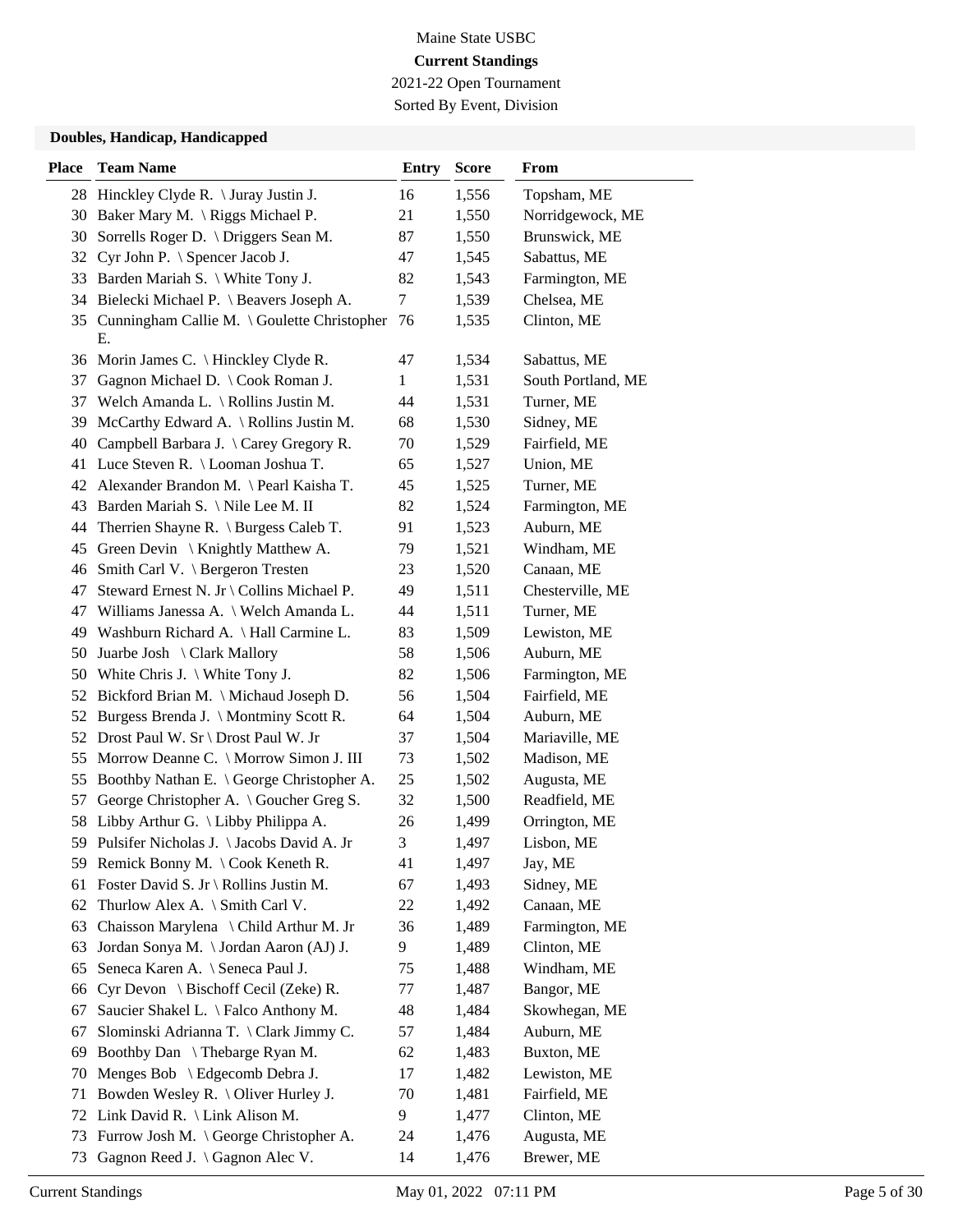2021-22 Open Tournament

Sorted By Event, Division

| <b>Place</b> | <b>Team Name</b>                                     | <b>Entry</b> | <b>Score</b> | From                |
|--------------|------------------------------------------------------|--------------|--------------|---------------------|
|              | 75 Lessard Cindy P. \ D'Amour Candace J.             | 42           | 1,475        | Sabattus, ME        |
| 75           | Grass Kurt \ Tetreault Arthur                        | 72           | 1,475        | Sebec, ME           |
| 77           | Hayden Cathy \ Leighton David R.                     | 60           | 1,474        | South Portland, ME  |
| 77           | Grignon Jeremy K. \ Ridley Corey A.                  | 69           | 1,474        | Chesterville, ME    |
| 79           | Barden Mariah S. \ Young Timothy A.                  | 81           | 1,473        | Farmington, ME      |
|              | 80 Palmer Rodney \ Hall Dana R.                      | 29           | 1,471        | Lisbon Falls, ME    |
| 81           | Juray Samantha K. \ Burgess Caleb T.                 | 64           | 1,464        | Auburn, ME          |
| 82           | Marquis Priscilla J. \ Dustin Richard                | 41           | 1,463        | Jay, ME             |
| 83           | Ramsdell Joseph E. Jr \ Ramsdell Joseph E. III       | 23           | 1,462        | Canaan, ME          |
| 83           | MacFarlane Shayne G. \Thibault Parker J.             | 80           | 1,462        | LEWISTON, ME        |
| 85           | Marquis Christy M. \ Sheridan Mariellen              | 31           | 1,460        | Naples, ME          |
| 86           | Jewell Chuck \ Crenshaw Caley                        | 33           | 1,458        | Readfield, ME       |
| 87           | Dysart Simeon \ Peterson Chad B.                     | 71           | 1,457        | Hancock, ME         |
| 88           | Donnell Eddie C. Jr \ Goucher Greg S.                | 34           | 1,454        | Readfield, ME       |
| 89           | Hill Blair \ Lovell Parrish                          | 11           | 1,453        | Waterville, ME      |
| 89           | Rollins Justin M. \ Ramsdell Joseph E. III           | 66           | 1,453        | Sidney, ME          |
| 91           | Kingsbury Eric L. \ McCabe James W.                  | 77           | 1,452        | Bangor, ME          |
| 91           | Slominski Adrianna T. \ Williams Janessa A.          | 43           | 1,452        | Turner, ME          |
| 93           | Begin James G. \ George Brandon E.                   | 11           | 1,450        | Waterville, ME      |
| 94           | Marquis Michael E. \ Cook Keneth R.                  | 40           | 1,448        | Livermore Falls, ME |
| 95           | Michaud Joseph D. \ Thibault Parker J.               | 56           | 1,446        | Fairfield, ME       |
| 96           | Sutter Richard A. \ Pizzi Dustin M.                  | 57           | 1,445        | Auburn, ME          |
| 97           | Thibault Michael J. \Thibault Parker J.              | 55           | 1,443        | Poland, ME          |
| 98           | Morrow Simon J. III \ Stearns Zachary A.             | 73           | 1,442        | Madison, ME         |
| 99           | Krzyston Marybeth \ Lavigne Barbara A.               | 31           | 1,441        | Naples, ME          |
| 100          | Eastman Paul M. \ Rolfe Jonathan E.                  | 30           | 1,440        | Bath, ME            |
| 101          | Goulding James E. III \ Clark Jimmy C.               | 57           | 1,439        | Auburn, ME          |
|              | 102 Voyou Dante \ Davis Daniel J.                    | 72           | 1,435        | Sebec, ME           |
| 103          | Blair Zachery B. \ Burgess Caleb T.                  | 64           | 1,434        | Auburn, ME          |
| 103          | Williams Janessa A. \ Burgess Caleb T.               | 91           | 1,434        | Auburn, ME          |
| 103          | Boothby Timothy E. $\setminus$ George Christopher A. | 25           | 1,434        | Augusta, ME         |
|              | 103 Hall Cynthia \ Barter Dale A.                    | 29           | 1,434        | Lisbon Falls, ME    |
|              | 103 North Timothy M. \Lewis Kenneth M.               | 20           | 1,434        | Rumford, ME         |
| 103          | MacFarlane Shayne G. \ Furrow Nick J.                | 88           | 1,434        | LEWISTON, ME        |
| 109          | Biron Gerry \ McLaughlin Mark L.                     | 3            | 1,433        | Lisbon, ME          |
|              | 110 Bruce Michael A. \ Foster David S. Jr            | 48           | 1,430        | Skowhegan, ME       |
| 110          | Juray Samantha K. \ Juray Justin J.                  | 16           | 1,430        | Topsham, ME         |
| 112          | Blair Zachery B. \ Juray Justin J.                   | 64           | 1,428        | Auburn, ME          |
| 112          | Nichols Cheryl L. $\setminus$ O'Gara David J.        | 75           | 1,428        | Windham, ME         |
|              | 114 Merrill Jessica \ Merrill Jesse M.               | 4            | 1,427        | Auburn, ME          |
| 115          | Furrow Josh M. \ Furrow Nick J.                      | 24           | 1,426        | Augusta, ME         |
| 116          | Lagner Dean R. \ Campbell Richard D.                 | 39           | 1,421        | Phippsburg, ME      |
| 117          | Nappi Ryan A. \ Filipiak Tony                        | 61           | 1,420        | Raymond, ME         |
| 117          | Madore Scott M. \ George Christopher A.              | 24           | 1,420        | Augusta, ME         |
|              | 119 Pearl Kaisha T. \ Williams Janessa A.            | 44           | 1,419        | Turner, ME          |
|              | 120 Hilton Elaine T. \ Hilton Alan R.                | 12           | 1,417        | Mercer, ME          |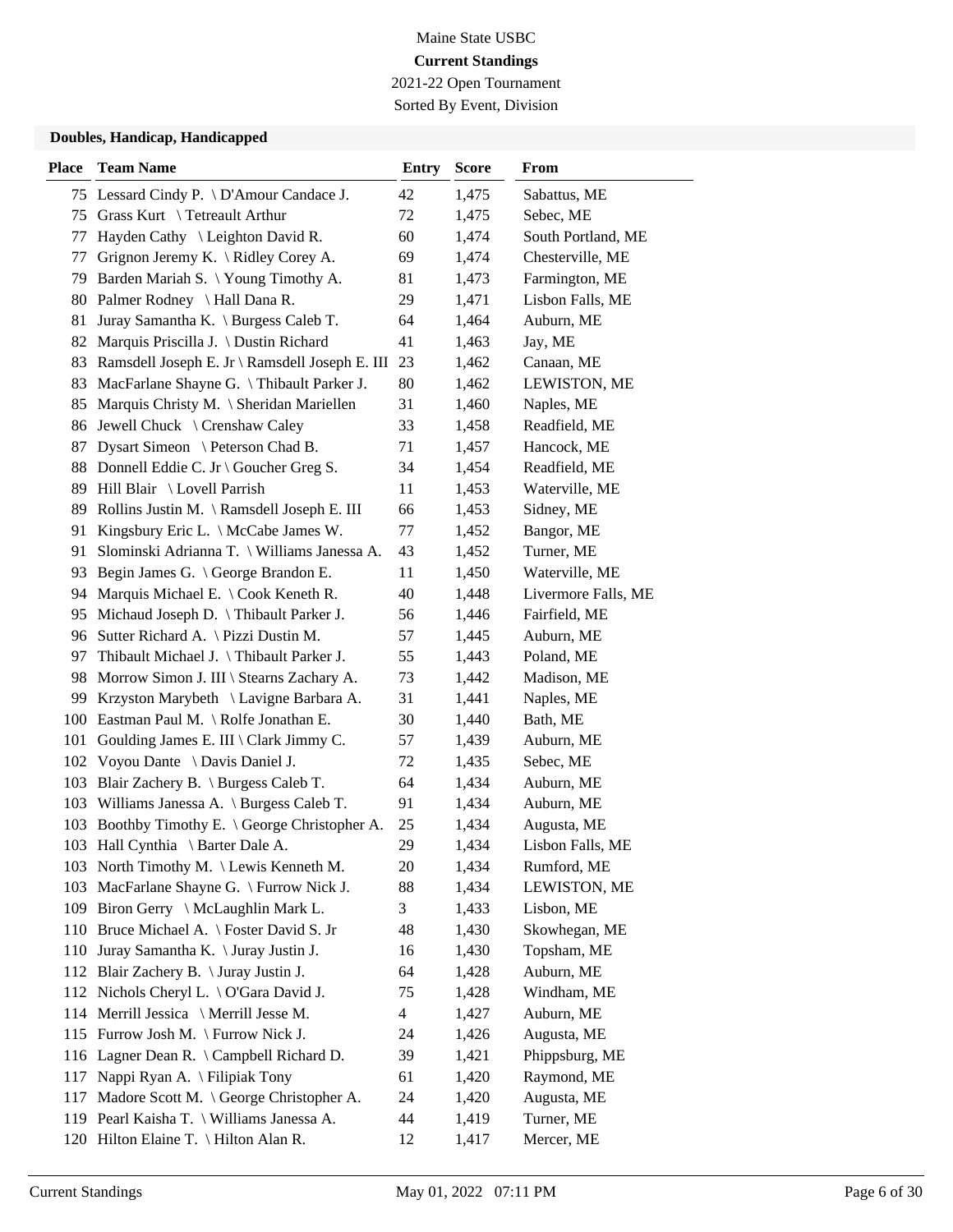2021-22 Open Tournament Sorted By Event, Division

| <b>Place</b> | <b>Team Name</b>                                      | <b>Entry</b>   | <b>Score</b> | From               |
|--------------|-------------------------------------------------------|----------------|--------------|--------------------|
|              | 121 Gagne Jeffrey S. \ Gagne Dennis A. Sr             | 19             | 1,416        | Manchester, ME     |
|              | 122 Bubar Jeffrey T. \ Rollins Justin M.              | 68             | 1,415        | Sidney, ME         |
| 123          | Moore Scott D. \ Frechette David A.                   | 52             | 1,413        | Auburn, ME         |
|              | 123 Neumann Cathy L. \ Pelletier Laurie M.            | 10             | 1,413        | Fairfield, ME      |
|              | 125 Nathanson Timothy J. \ Bair Dave                  | 61             | 1,411        | Raymond, ME        |
|              | 126 Hunt Anthony S. \ Bruce Michael A.                | 6              | 1,410        | Skowhegan, ME      |
|              | 127 Morrow Simon J. IV \ Morrow Alex R.               | 73             | 1,409        | Madison, ME        |
|              | 128 Boothby Nathan E. \ Grasse Robert C.              | 25             | 1,407        | Augusta, ME        |
|              | 128 Clark Jimmy C. \ Clark Mallory                    | 58             | 1,407        | Auburn, ME         |
| 130          | Taylor Benjamin F. \ Corsetti Donato                  | 13             | 1,406        | Windham, ME        |
|              | 130 Mercado Genaro M. \ Folsom Kristopher C.          | 21             | 1,406        | Norridgewock, ME   |
|              | 130 Grasse Shawn P. \ Grasse Timothy R.               | 28             | 1,406        | Windsor, ME        |
|              | 133 Welch Amanda L. \ Christie Adam J.                | 45             | 1,403        | Turner, ME         |
| 134          | Taylor Benjamin F. \ Bleeker Jeffrey R. Jr            | 86             | 1,402        | Springvale, ME     |
| 135          | Boothby Nathan E. \ Goucher Greg S.                   | 34             | 1,400        | Readfield, ME      |
|              | 136 Goucher Greg S. \ Rollins Justin M.               | 34             | 1,398        | Readfield, ME      |
| 137          | Gilbert Donovan L. \ George Christopher A.            | 50             | 1,391        | Augusta, ME        |
| 138          | Cummings Keith E. $\Delta$ Diffin Allie D.            | 13             | 1,387        | Windham, ME        |
| 139          | Marquis Christy M. \ Kopacz Donald D.                 | 60             | 1,385        | South Portland, ME |
| 139          | Trundy David A. \ Pizzi Dustin M.                     | 58             | 1,385        | Auburn, ME         |
| 141          | Jorge Travis F. \ McDonnell Patrick G.                | 51             | 1,384        | Lewiston, ME       |
|              | 141 MacFarlane Shayne G. \ Goulette Christopher<br>Е. | 76             | 1,384        | Clinton, ME        |
| 143          | Campbell Richard D. \Thiboutot Aaron J.               | $\overline{c}$ | 1,379        | Brunswick, ME      |
|              | 144 Welch Amanda L. \ Boothby Nathan E.               | 45             | 1,376        | Turner, ME         |
| 145          | Grasse Cody R. $\setminus$ Grasse Spenser R.          | 28             | 1,375        | Windsor, ME        |
|              | 146 Luce Steven R. \ Grasse Spenser R.                | 65             | 1,372        | Union, ME          |
|              | 147 White Kelly J. \Young Timothy A.                  | 35             | 1,370        | Farmington, ME     |
| 147          | Forgues Brad D. \ Boucher David D.                    | 18             | 1,370        | Lisbon, ME         |
| 149          | Spencer Jacob J. \ Therrien Shayne R.                 | 91             | 1,369        | Auburn, ME         |
| 150          | Grasse Richard E. \ Grasse Robert C.                  | 27             | 1,368        | Windsor, ME        |
|              | 151 York Thomas J. II \ Ramsdell Joseph E. III        | 48             | 1,367        | Skowhegan, ME      |
|              | 151 Towle Dan \ Tebben Christopher J.                 | 74             | 1,367        | Skowhegan, ME      |
|              | 153 Rollins Justin M. \ Babb Stephen A.               | 67             | 1,364        | Sidney, ME         |
|              | 154 Ramsdell Joseph E. Jr \ Violette Joel L.          | 22             | 1,360        | Canaan, ME         |
|              | 155 Looman Pamela J. \ McCaslin Kitten                | 10             | 1,356        | Fairfield, ME      |
|              | 156 Richardson Tim L. \ Carr Gary E.                  | 30             | 1,352        | Bath, ME           |
|              | 157 Rollins Justin M. \Davis Dylan J.                 | 66             | 1,348        | Sidney, ME         |
| 157          | Plummer Randy S. \ Plummer Brandon G.                 | 62             | 1,348        | Buxton, ME         |
|              | 159 Woodman Brian J. \ Christie Adam J.               | 46             | 1,347        | Waterville, ME     |
| 160          | Boothby Timothy E. \ Boothby Nathan E.                | 25             | 1,346        | Augusta, ME        |
| 161          | Lyons Cody D. $\langle$ Gagnon Justin R.              | 14             | 1,341        | Brewer, ME         |
| 162          | Rollins Justin M. \ George Christopher A.             | 32             | 1,325        | Readfield, ME      |
| 163          | Krzyston Marybeth \ Sheridan Mariellen                | 5              | 1,324        | Naples, ME         |
| 164          | Grasse Timothy R. $\setminus$ Goucher Greg S.         | 33             | 1,318        | Readfield, ME      |
| 165          | Grasse Cody R. \ Grasse Elihu N. Jr                   | 27             | 1,317        | Windsor, ME        |
| 166          | Crawford Lee A. \ Brann Barbie S.                     | 38             | 1,314        | Wilton, ME         |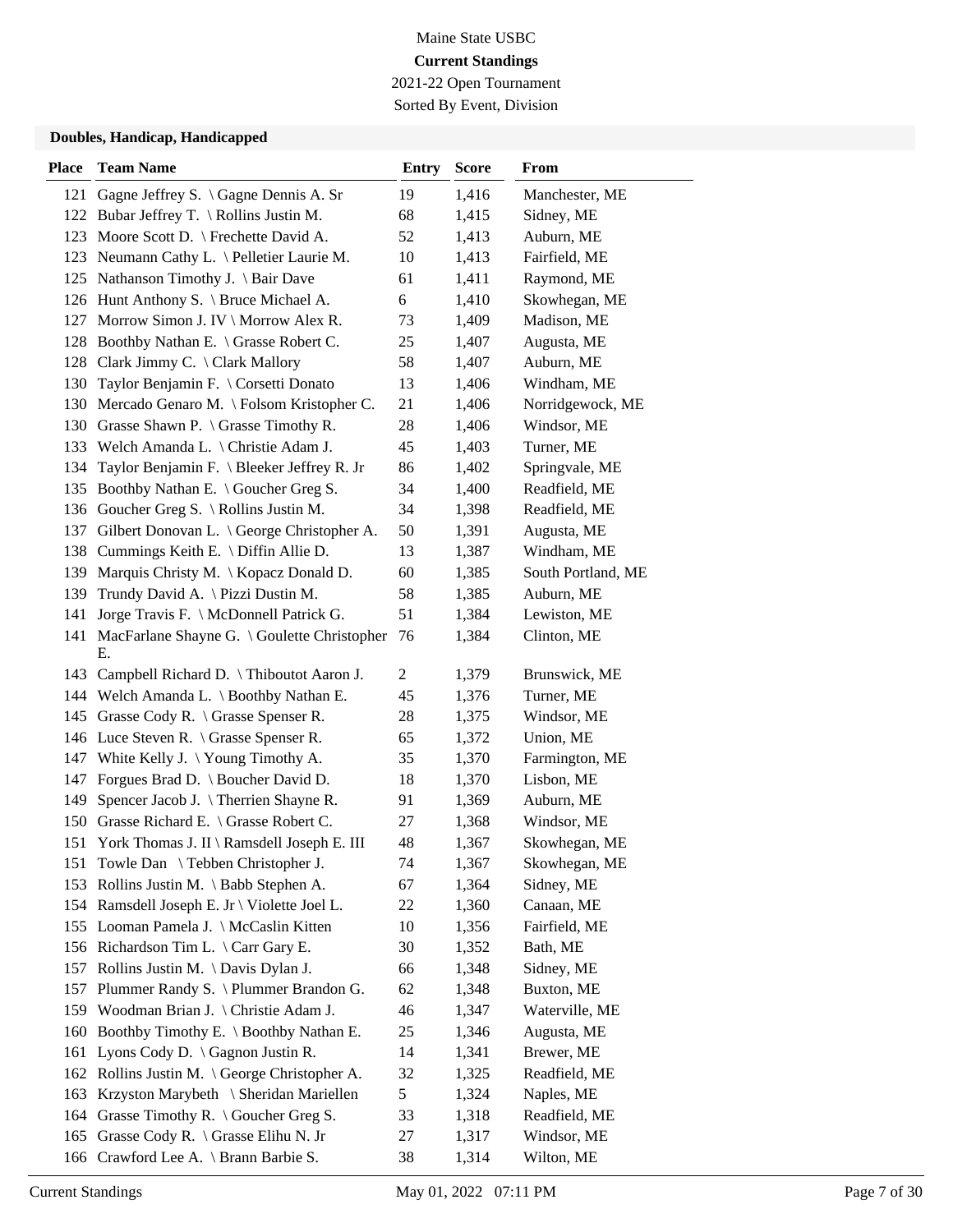2021-22 Open Tournament Sorted By Event, Division

#### **Doubles, Handicap, Handicapped**

| <b>Place</b> | <b>Team Name</b>                            | Entry | <b>Score</b> | From           |
|--------------|---------------------------------------------|-------|--------------|----------------|
|              | 167 Kent Mark A. \ Grasse Timothy R.        | 27    | 1,312        | Windsor, ME    |
|              | 168 Wade Michael \ Marcos Christopher L.    | 86    | 1,309        | Springvale, ME |
| 169          | Ogren Eric S. $\setminus$ Goucher Greg S.   | 33    | 1,293        | Readfield, ME  |
| 169          | Goucher Greg S. $\setminus$ Babb Stephen A. | 67    | 1,293        | Sidney, ME     |
| 171          | O'Gara David J. \ Bodlovick Mark A.         | 75    | 1,292        | Windham, ME    |
|              | 172 Thacker Michele A. \Thacker Chris I.    | 8     | 1,290        | Freeport, ME   |
|              | 173 Grasse Timothy R. \ Grasse Robert C.    | 28    | 1,289        | Windsor, ME    |
|              | 173 Young Thomas C. \ Colcord Joseph C.     | 57    | 1,289        | Auburn, ME     |
|              | 175 Morrow Simon J. III \ Morrow Alex R.    | 73    | 1,287        | Madison, ME    |
|              | 176 Rollins Justin M. \Donnell Eddie C. Jr  | 32    | 1,272        | Readfield, ME  |
| 177          | Grasse Robert C. \ Rollins Justin M.        | 67    | 1,255        | Sidney, ME     |
|              | 178 Rines David A. \ Melton James H.        | 74    | 1,248        | Skowhegan, ME  |
| 179          | Wildes Derek R. $\setminus$ Goucher Greg S. | 68    | 1,237        | Sidney, ME     |

The lowest score to cash is 1580.

| <b>Place</b> | <b>Team Name</b>                               | <b>Entry</b> | <b>Score</b> | From          |
|--------------|------------------------------------------------|--------------|--------------|---------------|
|              | 1 Provencher Philip N. \ Marcotte Brandon R.   | 59           | 1,472        | Lewiston, ME  |
| 2            | Goulette Christopher E. \ Clark Jimmy C.       | 76           | 1,461        | Clinton, ME   |
| 3            | George Christopher A. \ Goucher Greg S.        | 32           | 1,425        | Readfield, ME |
| 4            | Boothby Nathan E. \ George Christopher A.      | 25           | 1,421        | Augusta, ME   |
| 5            | Gervais Levi G. \ Goulding James E. III        | 54           | 1,405        | Auburn, ME    |
| 6            | Foster David S. Jr \ Rollins Justin M.         | 67           | 1,397        | Sidney, ME    |
| 7            | Gagnon Alec V. $\setminus$ Gagnon Justin R.    | 14           | 1,384        | Brewer, ME    |
| 7            | Rollins Justin M. \Ramsdell Joseph E. III      | 66           | 1,384        | Sidney, ME    |
| 9            | Therrien Shayne R. \ Gendron Zack J.           | 83           | 1,365        | Lewiston, ME  |
| 10           | Welch Amanda L. \ Jordan Adam M.               | 4            | 1,353        | Auburn, ME    |
| 11           | Sorrells Roger D. \ Driggers Sean M.           | 87           | 1,343        | Brunswick, ME |
| 12           | Marcotte Sarah M. \ Webb Derek R.              | 54           | 1,334        | Auburn, ME    |
| 13           | McCarthy Edward A. \ Rollins Justin M.         | 68           | 1,329        | Sidney, ME    |
| 13           | Furrow Josh M. \ George Christopher A.         | 24           | 1,329        | Augusta, ME   |
| 15           | Donnell Eddie C. Jr \ Goucher Greg S.          | 34           | 1,328        | Readfield, ME |
|              | 16 Luce Steven R. \ Looman Joshua T.           | 65           | 1,320        | Union, ME     |
| 17           | Boothby Timothy E. \ George Christopher A.     | 25           | 1,317        | Augusta, ME   |
| 18           | Ramsdell Joseph E. Jr \ Ramsdell Joseph E. III | 23           | 1,315        | Canaan, ME    |
| 19           | Bowden Wesley R. \ Oliver Hurley J.            | 70           | 1,310        | Fairfield, ME |
| 20           | Jordan Amber M. \ Jordan Adam M.               | 4            | 1,305        | Auburn, ME    |
| 21           | Boothby Nathan E. \ Goucher Greg S.            | 34           | 1,304        | Readfield, ME |
| 22           | Welch Amanda L. \ Rollins Justin M.            | 44           | 1,303        | Turner, ME    |
| 23           | York Thomas J. II \ Ramsdell Joseph E. III     | 48           | 1,301        | Skowhegan, ME |
| 24           | Dougeneck Kyle \ Morrow Simon J. IV            | 6            | 1,300        | Skowhegan, ME |
| 25           | Goulding James E. Jr \ Goulding James E. III   | 54           | 1,297        | Auburn, ME    |
| 26           | Goucher Greg S. $\setminus$ Rollins Justin M.  | 34           | 1,296        | Readfield, ME |
| 26           | Juarbe Josh \ Clark Mallory                    | 58           | 1,296        | Auburn, ME    |
| 28           | Juarbe Josh \ Jordan Adam M.                   | 4            | 1,293        | Auburn, ME    |
| 29           | Madore Scott M. \ George Christopher A.        | 24           | 1,291        | Augusta, ME   |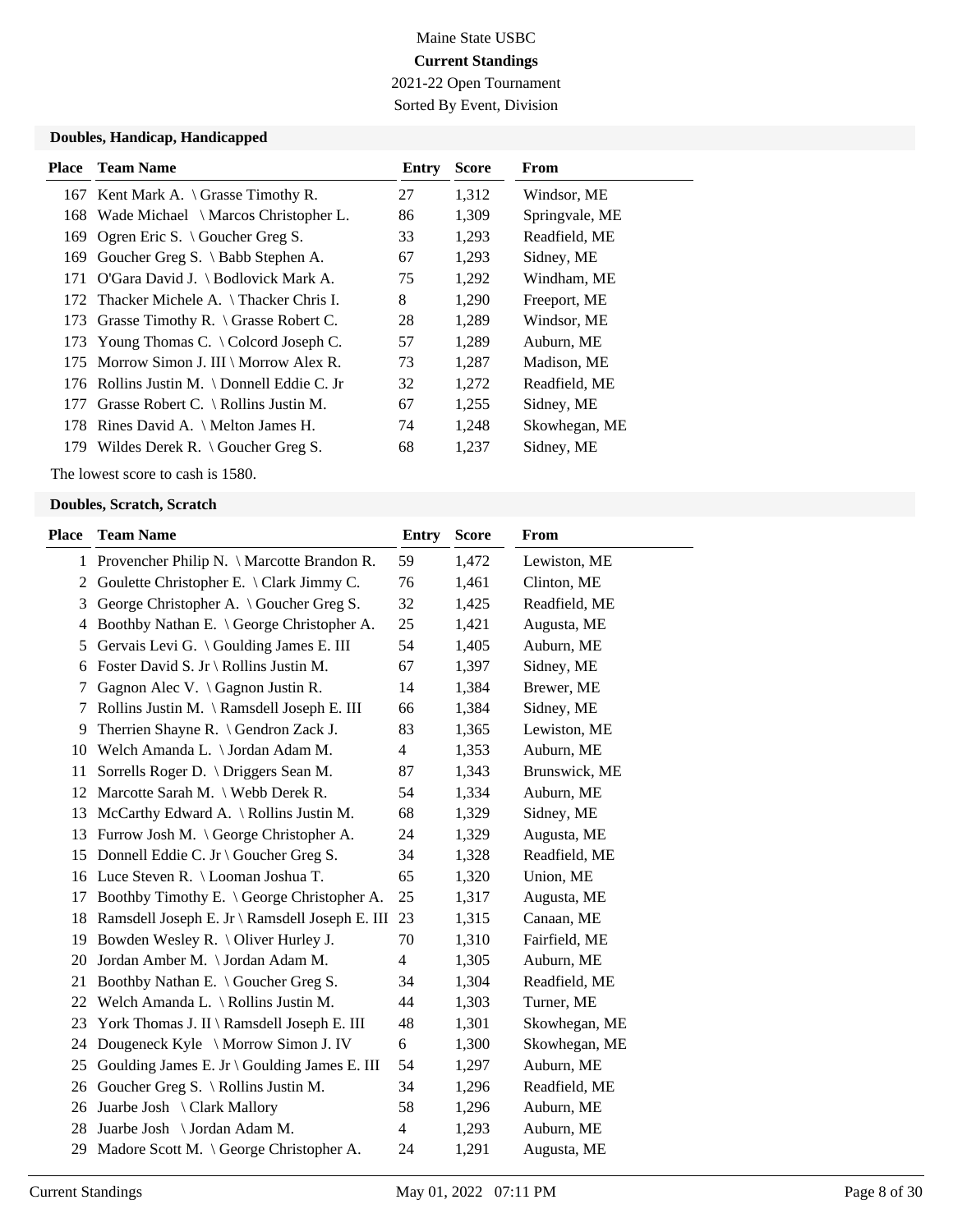2021-22 Open Tournament Sorted By Event, Division

| <b>Place</b> | <b>Team Name</b>                                  | <b>Entry</b>   | <b>Score</b> | From                |
|--------------|---------------------------------------------------|----------------|--------------|---------------------|
|              | 30 Boothby Nathan E. \ Grasse Robert C.           | 25             | 1,290        | Augusta, ME         |
|              | 31 Clark Jimmy C. \ Clark Mallory                 | 58             | 1,287        | Auburn, ME          |
|              | 32 Rollins Justin M. \ Babb Stephen A.            | 67             | 1,280        | Sidney, ME          |
| 33           | Young Thomas C. \ Colcord Joseph C.               | 57             | 1,274        | Auburn, ME          |
|              | 34 Grasse Shawn P. \ Grasse Timothy R.            | 28             | 1,265        | Windsor, ME         |
|              | 35 Boothby Dan \ Thebarge Ryan M.                 | 62             | 1,264        | Buxton, ME          |
|              | 36 Bruce Michael A. \ Foster David S. Jr          | 48             | 1,262        | Skowhegan, ME       |
|              | 37 Ridley Ronald C. \ Conkey Everett              | 69             | 1,258        | Chesterville, ME    |
| 37           | Irving Kelly J. \ Campbell Richard D.             | 39             | 1,258        | Phippsburg, ME      |
| 37           | Pelletier Donald R. Jr \ Holt Donald E. Jr        | 19             | 1,258        | Manchester, ME      |
| 40           | Eastman Paul M. \ Rolfe Jonathan E.               | 30             | 1,257        | Bath, ME            |
| 41           | Gilbert Donovan L. \ George Christopher A.        | 50             | 1,253        | Augusta, ME         |
| 41           | Bubar Jeffrey T. \ Rollins Justin M.              | 68             | 1,253        | Sidney, ME          |
| 43           | Goulding James E. III \ Clark Jimmy C.            | 57             | 1,247        | Auburn, ME          |
| 44           | MacFarlane Shayne G. \ Furrow Nick J.             | 88             | 1,245        | LEWISTON, ME        |
|              | 45 Pulsifer Nicholas J. \Jacobs David A. Jr       | 3              | 1,242        | Lisbon, ME          |
|              | 46 Bissonette Jerry B. \ Bissonette James R.      | 84             | 1,240        | Lewiston, ME        |
| 47           | Rollins Justin M. $\big\}$ George Christopher A.  | 32             | 1,238        | Readfield, ME       |
| 47           | Smith Carl V. \ Bergeron Tresten                  | 23             | 1,238        | Canaan, ME          |
|              | 49 Campbell Richard D. \Thiboutot Aaron J.        | $\overline{c}$ | 1,235        | Brunswick, ME       |
| 50           | Therrien Shayne R. $\setminus$ Burgess Caleb T.   | 91             | 1,232        | Auburn, ME          |
| 51           | Pelletier Joel A. \ Smith Colin M.                | 1              | 1,231        | South Portland, ME  |
| 51           | Rollins Justin M. $\Delta$ Davis Dylan J.         | 66             | 1,231        | Sidney, ME          |
| 53           | Gagnon Michael D. \ Cook Roman J.                 | $\mathbf{1}$   | 1,228        | South Portland, ME  |
| 53           | MacFarlane Shayne G. \Thibault Parker J.          | 80             | 1,228        | LEWISTON, ME        |
| 55           | Williams Janessa A. \ Juarbe Josh                 | 43             | 1,222        | Turner, ME          |
| 55           | Grasse Timothy R. $\setminus$ Goucher Greg S.     | 33             | 1,222        | Readfield, ME       |
| 55           | Furrow Josh M. \ Furrow Nick J.                   | 24             | 1,222        | Augusta, ME         |
| 58           | Cyr John P. \ Spencer Jacob J.                    | 47             | 1,221        | Sabattus, ME        |
| 58           | Washburn Richard A. \Hall Carmine L.              | 83             | 1,221        | Lewiston, ME        |
| 58           | Goucher Greg S. \ Babb Stephen A.                 | 67             | 1,221        | Sidney, ME          |
|              | 61 Lagner Dean R. \ Campbell Richard D.           | 39             | 1,220        | Phippsburg, ME      |
|              | 62 Begin James G. \ George Brandon E.             | 11             | 1,219        | Waterville, ME      |
|              | 63 Nathanson Timothy J. \ Bair Dave               | 61             | 1,213        | Raymond, ME         |
| 64           | Plummer Randy S. \ Plummer Brandon G.             | 62             | 1,210        | Buxton, ME          |
|              | 65 Moore Scott D. \ Frechette David A.            | 52             | 1,209        | Auburn, ME          |
|              | 66 Boothby Timothy E. \ Boothby Nathan E.         | 25             | 1,208        | Augusta, ME         |
| 67           | Jewell Chuck \ Crenshaw Caley                     | 33             | 1,206        | Readfield, ME       |
| 68           | Cyr Devon \ Bischoff Cecil (Zeke) R.              | 77             | 1,202        | Bangor, ME          |
| 69           | Grasse Richard E. \ Grasse Robert C.              | 27             | 1,200        | Windsor, ME         |
| 69           | Kingsbury Eric L. \ McCabe James W.               | 77             | 1,200        | Bangor, ME          |
| 71           | MacFarlane Shayne G. \ Goulette Christopher<br>Е. | 76             | 1,198        | Clinton, ME         |
| 72           | Thibault Michael J. \Thibault Parker J.           | 55             | 1,197        | Poland, ME          |
| 73           | Marquis Michael E. \ Neuschwanger Robert A. 40    |                | 1,194        | Livermore Falls, ME |
| 74           | White Tony J. $\langle$ Child Arthur M. Jr        | 81             | 1,193        | Farmington, ME      |
| 75           | Sutter Richard A. \ Pizzi Dustin M.               | 57             | 1,187        | Auburn, ME          |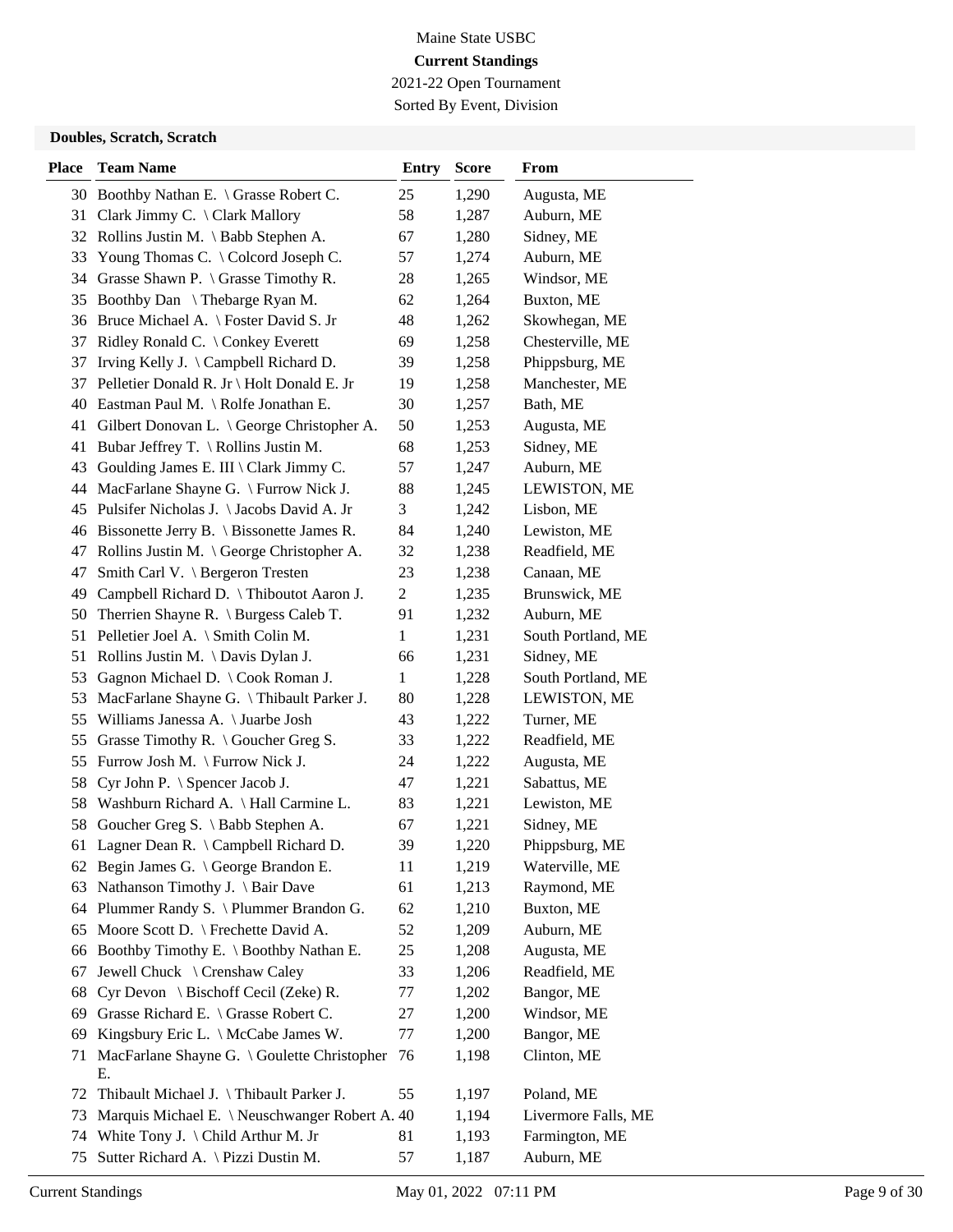2021-22 Open Tournament Sorted By Event, Division

| <b>Place</b> | <b>Team Name</b>                                   | <b>Entry</b> | <b>Score</b> | From             |
|--------------|----------------------------------------------------|--------------|--------------|------------------|
|              | 76 Stroud Ryan C. \ Grass Kurt                     | 72           | 1,186        | Sebec, ME        |
| 77           | Michaud Joseph D. \ Thibault Parker J.             | 56           | 1,185        | Fairfield, ME    |
| 78           | Miller Pauline \ Miller George                     | 26           | 1,183        | Orrington, ME    |
| 79           | Steward Ernest N. Jr \ Collins Michael P.          | 49           | 1,181        | Chesterville, ME |
|              | 80 Bickford Brian M. \ Michaud Joseph D.           | 56           | 1,180        | Fairfield, ME    |
|              | 81 Grasse Timothy R. \ Grasse Robert C.            | 28           | 1,175        | Windsor, ME      |
|              | 82 Lyons Cody D. \ Gagnon Justin R.                | 14           | 1,173        | Brewer, ME       |
| 83           | Nappi Ryan A. \ Filipiak Tony                      | 61           | 1,168        | Raymond, ME      |
| 84           | Green Devin $\setminus$ Knightly Matthew A.        | 79           | 1,161        | Windham, ME      |
|              | 85 Williams Janessa A. \ Welch Amanda L.           | 44           | 1,160        | Turner, ME       |
| 86           | Barden Mariah S. \ White Tony J.                   | 82           | 1,159        | Farmington, ME   |
|              | 87 Welch Amanda L. \ Boothby Nathan E.             | 45           | 1,154        | Turner, ME       |
| 88           | White Chris J. $\setminus$ White Tony J.           | 82           | 1,149        | Farmington, ME   |
|              | 88 Barden Mariah S. \Nile Lee M. II                | 82           | 1,149        | Farmington, ME   |
|              | 90 Archer Ruth E. \ Archer John E.                 | 49           | 1,148        | Chesterville, ME |
|              | 91 Hunt Anthony S. \ Bruce Michael A.              | 6            | 1,146        | Skowhegan, ME    |
|              | 92 Morrow Simon J. IV \ Morrow Alex R.             | 73           | 1,145        | Madison, ME      |
| 93           | Thurlow Alex A. \ Smith Carl V.                    | 22           | 1,141        | Canaan, ME       |
| 94           | Saucier Shakel L. \ Falco Anthony M.               | 48           | 1,136        | Skowhegan, ME    |
|              | 95 Luce Steven R. \ Grasse Spenser R.              | 65           | 1,135        | Union, ME        |
|              | 96 Rollins Justin M. \Donnell Eddie C. Jr          | 32           | 1,134        | Readfield, ME    |
|              | 97 Grasse Robert C. \ Rollins Justin M.            | 67           | 1,132        | Sidney, ME       |
|              | 97 Cummings Keith E. \ Diffin Allie D.             | 13           | 1,132        | Windham, ME      |
|              | 99 Welch Amanda L. \ Christie Adam J.              | 45           | 1,130        | Turner, ME       |
|              | 100 Hill Blair \ Lovell Parrish                    | 11           | 1,129        | Waterville, ME   |
| 101          | Jorge Travis F. \ McDonnell Patrick G.             | 51           | 1,123        | Lewiston, ME     |
|              | 102 Hinckley Clyde R. \ Juray Justin J.            | 16           | 1,115        | Topsham, ME      |
|              | 103 Kent Mark A. \ Grasse Timothy R.               | 27           | 1,111        | Windsor, ME      |
|              | 104 Liskey Charles W. Jr \ Moore Anthony           | 8            | 1,110        | Freeport, ME     |
|              | 104 Gagne Jeffrey S. \ Gagne Dennis A. Sr          | 19           | 1,110        | Manchester, ME   |
|              | 106 Ramsdell Joseph E. Jr \ Violette Joel L.       | 22           | 1,108        | Canaan, ME       |
|              | 107 Biron Gerry \ McLaughlin Mark L.               | 3            | 1,106        | Lisbon, ME       |
|              | 108 Cunningham Callie M. \ Goulette Christopher 76 |              | 1,100        | Clinton, ME      |
|              | Е.                                                 |              |              |                  |
| 109          | Palmer Rodney \ Hall Dana R.                       | 29           | 1,099        | Lisbon Falls, ME |
| 109          | Stroud Ryan C. \ Voyou Dante                       | 72           | 1,099        | Sebec, ME        |
| 111          | Campbell Barbara J. \ Carey Gregory R.             | 70           | 1,094        | Fairfield, ME    |
| 112          | Ogren Eric S. $\setminus$ Goucher Greg S.          | 33           | 1,092        | Readfield, ME    |
| 113          | Slominski Adrianna T. \ Clark Jimmy C.             | 57           | 1,091        | Auburn, ME       |
| 113          | Trundy David A. \ Pizzi Dustin M.                  | 58           | 1,091        | Auburn, ME       |
| 115          | Seneca Karen A. \ Seneca Paul J.                   | 75           | 1,089        | Windham, ME      |
| 115          | Williams Janessa A. \ Burgess Caleb T.             | 91           | 1,089        | Auburn, ME       |
| 115          | Barden Mariah S. \ Young Timothy A.                | 81           | 1,089        | Farmington, ME   |
| 118          | Woodman Brian J. \ Christie Adam J.                | 46           | 1,080        | Waterville, ME   |
| 119          | Spencer Jacob J. \ Therrien Shayne R.              | 91           | 1,078        | Auburn, ME       |
| 119          | Grignon Jeremy K. \ Ridley Corey A.                | 69           | 1,078        | Chesterville, ME |
| 119          | Wildes Derek R. \ Goucher Greg S.                  | 68           | 1,078        | Sidney, ME       |
|              |                                                    |              |              |                  |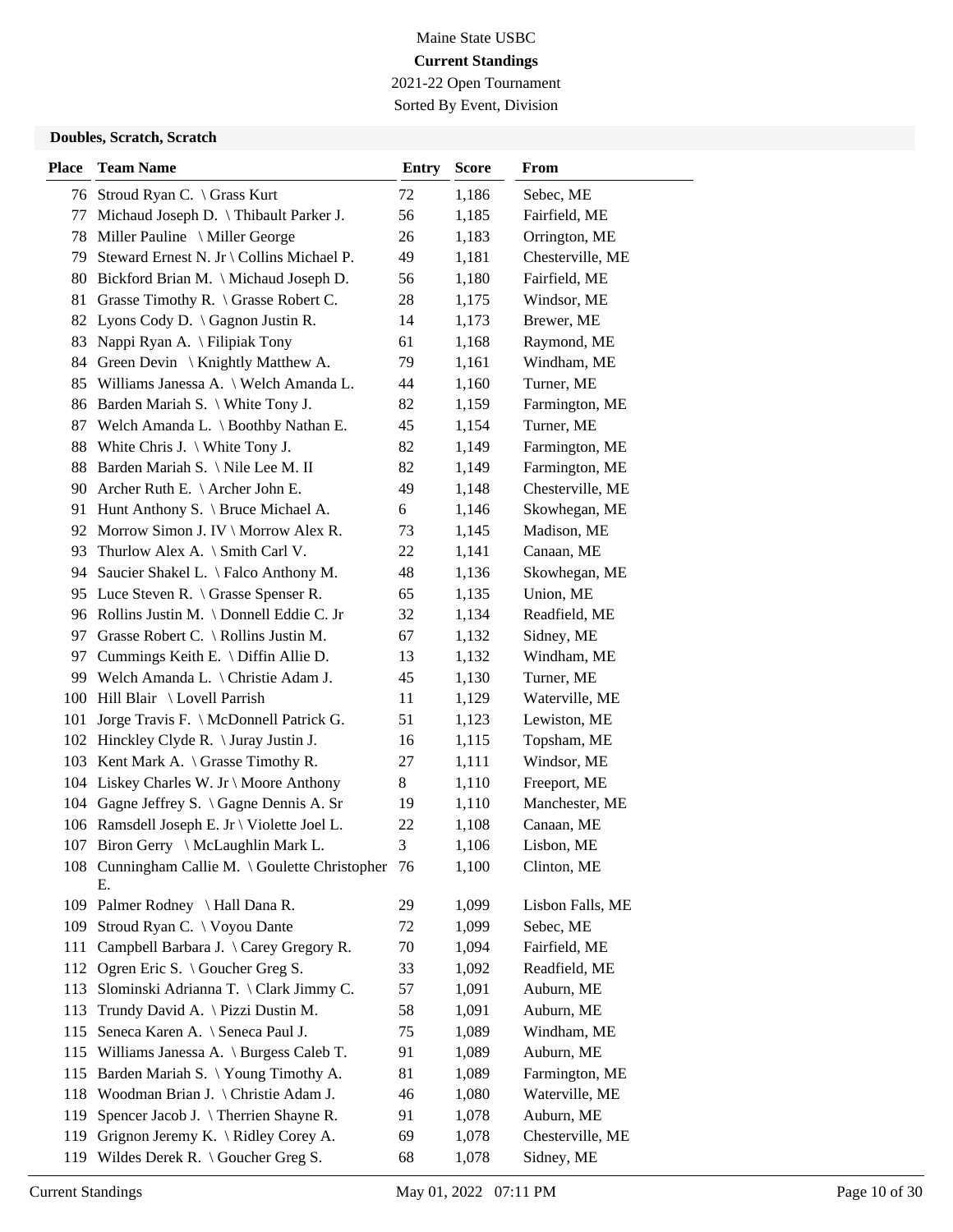2021-22 Open Tournament Sorted By Event, Division

| <b>Place</b> | <b>Team Name</b>                             | <b>Entry</b>   | <b>Score</b> | From                |
|--------------|----------------------------------------------|----------------|--------------|---------------------|
|              | 122 Hall Cynthia \ Barter Dale A.            | 29             | 1,074        | Lisbon Falls, ME    |
| 123          | Grass Kurt \ Tetreault Arthur                | 72             | 1,073        | Sebec, ME           |
|              | 124 Gagnon Reed J. \ Gagnon Alec V.          | 14             | 1,071        | Brewer, ME          |
|              | 125 Morin James C. \ Hinckley Clyde R.       | 47             | 1,060        | Sabattus, ME        |
|              | 126 Grasse Cody R. \ Grasse Spenser R.       | 28             | 1,051        | Windsor, ME         |
|              | 127 Sutter Jacob \ Green Jenell              | 79             | 1,043        | Windham, ME         |
|              | 128 Hilton Elaine T. \ Hilton Alan R.        | 12             | 1,039        | Mercer, ME          |
|              | 128 Wade Michael \ Marcos Christopher L.     | 86             | 1,039        | Springvale, ME      |
|              | 130 Mercado Genaro M. \ Folsom Kristopher C. | 21             | 1,034        | Norridgewock, ME    |
|              | 130 Baker Mary M. \ Riggs Michael P.         | 21             | 1,034        | Norridgewock, ME    |
|              | 132 Burgess Brenda J. \ Montminy Scott R.    | 64             | 1,027        | Auburn, ME          |
| 133          | Thacker Michele A. \Thacker Chris I.         | 8              | 1,026        | Freeport, ME        |
|              | 134 Storer Richie J. \ Storer Robert S.      | 40             | 1,022        | Livermore Falls, ME |
|              | 135 Morrow Simon J. III \ Stearns Zachary A. | 73             | 1,019        | Madison, ME         |
|              | 136 Morrow Deanne C. \ Morrow Simon J. III   | 73             | 1,013        | Madison, ME         |
|              | 137 Grasse Cody R. \ Grasse Elihu N. Jr      | 27             | 1,011        | Windsor, ME         |
|              | 138 Marquis Christy M. \ Kopacz Donald D.    | 60             | 1,010        | South Portland, ME  |
|              | 139 Boston Robert L. Jr \ Thomsen Natalie E. | 15             | 1,004        | Sabattus, ME        |
|              | 140 Drost Paul W. Sr \ Drost Paul W. Jr      | 37             | 1,003        | Mariaville, ME      |
|              | 141 Blair Zachery B. \ Burgess Caleb T.      | 64             | 1,002        | Auburn, ME          |
|              | 142 Dysart Simeon \ Peterson Chad B.         | 71             | 1,001        | Hancock, ME         |
|              | 143 Voyou Dante \ Davis Daniel J.            | 72             | 997          | Sebec, ME           |
|              | 144 North Timothy M. \Lewis Kenneth M.       | 20             | 975          | Rumford, ME         |
|              | 145 White Kelly J. \Young Timothy A.         | 35             | 971          | Farmington, ME      |
|              | 145 Richardson Tim L. \ Carr Gary E.         | 30             | 971          | Bath, ME            |
| 147          | Hayden Cathy $\leq$ Leighton David R.        | 60             | 967          | South Portland, ME  |
|              | 148 Jordan Sonya M. \Jordan Aaron (AJ) J.    | 9              | 961          | Clinton, ME         |
|              | 149 Blair Zachery B. \ Juray Justin J.       | 64             | 960          | Auburn, ME          |
|              | 150 Bielecki Michael P. \ Beavers Joseph A.  | 7              | 954          | Chelsea, ME         |
|              | 151 Marquis Christy M. \ Sheridan Mariellen  | 31             | 953          | Naples, ME          |
| 151          | Towle Dan \ Tebben Christopher J.            | 74             | 953          | Skowhegan, ME       |
| 153          | Juray Samantha K. \ Burgess Caleb T.         | 64             | 951          | Auburn, ME          |
| 153          | Slominski Adrianna T. \ Williams Janessa A.  | 43             | 951          | Turner, ME          |
|              | 155 Pearl Kaisha T. \ Williams Janessa A.    | 44             | 948          | Turner, ME          |
|              | 156 Lessard Cindy P. \ D'Amour Candace J.    | 42             | 944          | Sabattus, ME        |
|              | 157 Forgues Brad D. \ Boucher David D.       | 18             | 929          | Lisbon, ME          |
|              | 158 Morrow Simon J. III \ Morrow Alex R.     | 73             | 927          | Madison, ME         |
|              | 159 O'Gara David J. \ Bodlovick Mark A.      | 75             | 926          | Windham, ME         |
| 160          | Chaisson Marylena \ Child Arthur M. Jr       | 36             | 916          | Farmington, ME      |
|              | 160 Alexander Brandon M. \ Pearl Kaisha T.   | 45             | 916          | Turner, ME          |
| 162          | Juray Samantha K. \ Juray Justin J.          | 16             | 914          | Topsham, ME         |
| 163          | Menges Bob \ Edgecomb Debra J.               | 17             | 909          | Lewiston, ME        |
| 164          | Taylor Benjamin F. \ Corsetti Donato         | 13             | 908          | Windham, ME         |
|              | 165 Merrill Jessica \ Merrill Jesse M.       | $\overline{4}$ | 902          | Auburn, ME          |
|              | 166 Neumann Cathy L. \ Pelletier Laurie M.   | 10             | 888          | Fairfield, ME       |
|              | 167 Rines David A. \ Melton James H.         | 74             | 882          | Skowhegan, ME       |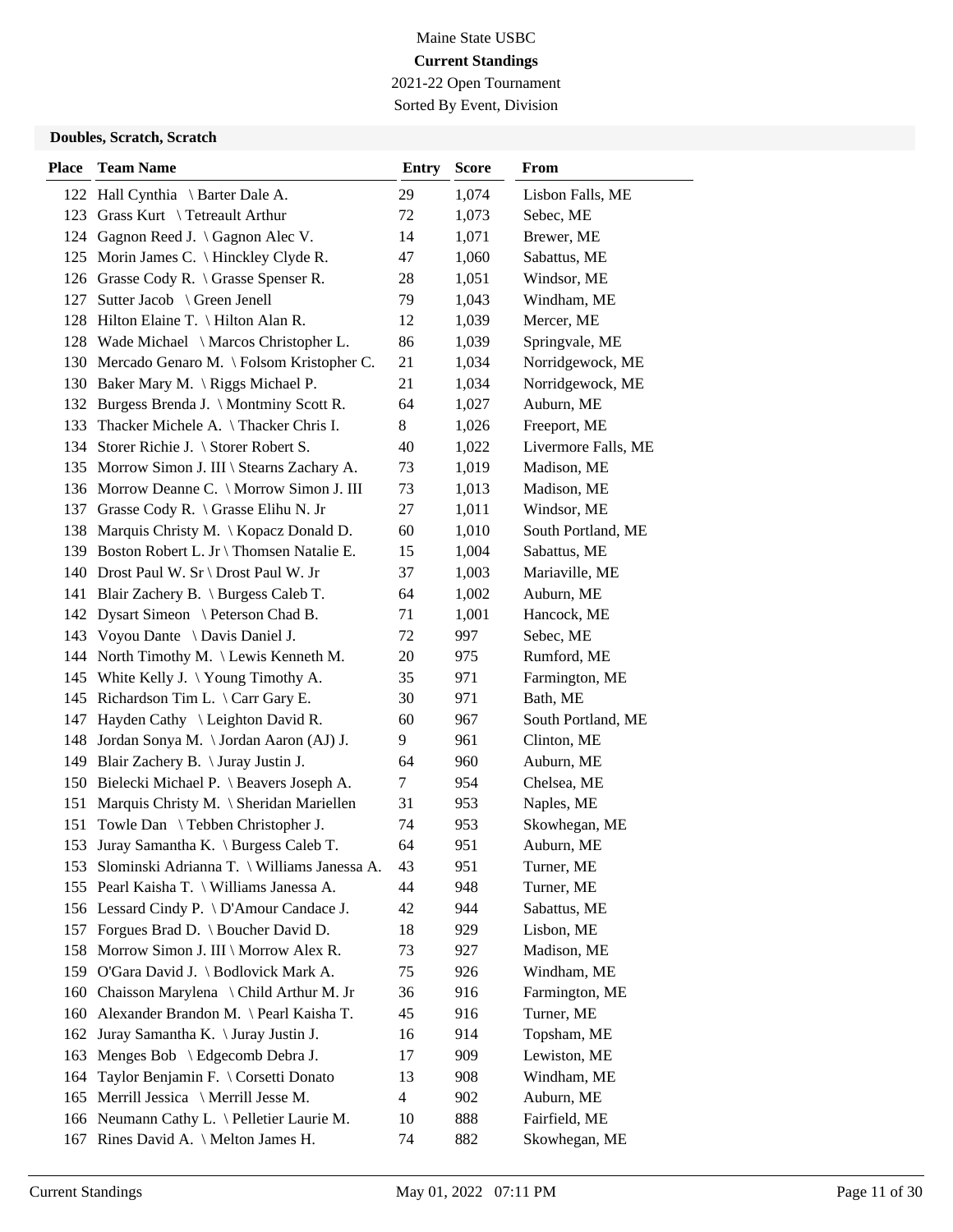2021-22 Open Tournament Sorted By Event, Division

### **Doubles, Scratch, Scratch**

| <b>Place</b> Team Name                         | Entry | <b>Score</b> | From                |
|------------------------------------------------|-------|--------------|---------------------|
| 168 Nichols Cheryl L. \ O'Gara David J.        | 75    | 876          | Windham, ME         |
| 169 Marquis Michael E. \ Cook Keneth R.        | 40    | 863          | Livermore Falls, ME |
| 170 Looman Pamela J. \ McCaslin Kitten         | 10    | 858          | Fairfield, ME       |
| 171 Libby Arthur G. \ Libby Philippa A.        | 26    | 845          | Orrington, ME       |
| 172 Taylor Benjamin F. \ Bleeker Jeffrey R. Jr | 86    | 844          | Springvale, ME      |
| 173 Dustin Richard \ Remick Bonny M.           | 41    | 819          | Jay, ME             |
| 174 Krzyston Marybeth \ Lavigne Barbara A.     | 31    | 817          | Naples, ME          |
| 175 Crawford Lee A. \ Brann Barbie S.          | 38    | 810          | Wilton, ME          |
| 176 Krzyston Marybeth \ Sheridan Mariellen     | 5     | 796          | Naples, ME          |
| 177 Remick Bonny M. \ Cook Keneth R.           | 41    | 780          | Jay, ME             |
| 178 Link David R. \ Link Alison M.             | 9     | 754          | Clinton, ME         |
| 179 Marquis Priscilla J. \ Dustin Richard      | 41    | 680          | Jay, ME             |

The lowest score to cash is 1317.

| <b>Place</b> | <b>Team Name</b>        | <b>Entry</b>   | <b>Score</b> | <b>From</b>         |
|--------------|-------------------------|----------------|--------------|---------------------|
| $\mathbf{1}$ | Grignon Jeremy K.       | 69             | 925          | Chesterville, ME    |
| 2            | White Tony J.           | 82             | 901          | Farmington, ME      |
| 3            | Storer Richie J.        | 40             | 891          | Livermore Falls, ME |
| 4            | Marcotte Brandon R.     | 59             | 889          | Lewiston, ME        |
| 5            | Juarbe Josh             | 44             | 881          | Turner, ME          |
| 6            | Thibault Parker J.      | 55             | 871          | Poland, ME          |
| 7            | Link David R.           | 9              | 864          | Clinton, ME         |
| 8            | Thomsen Natalie E.      | 18             | 861          | Lisbon, ME          |
| 9            | Goulette Christopher E. | 76             | 855          | Clinton, ME         |
| 9            | Thurlow Alex A.         | 22             | 855          | Canaan, ME          |
| 11           | Grasse Spenser R.       | 27             | 853          | Windsor, ME         |
| 12           | Jordan Aaron (AJ) J.    | 9              | 849          | Clinton, ME         |
| 13           | Pulsifer Nicholas J.    | 3              | 839          | Lisbon, ME          |
| 14           | Sorrells Roger D.       | 87             | 838          | Brunswick, ME       |
| 15           | White Chris J.          | 82             | 837          | Farmington, ME      |
| 16           | York Jennifer R.        | 63             | 835          | <b>AUBURN, ME</b>   |
| 17           | Jordan Adam M.          | $\overline{4}$ | 834          | Auburn, ME          |
| 17           | <b>Filipiak Tony</b>    | 61             | 834          | Raymond, ME         |
| 19           | <b>Tetreault Arthur</b> | 72             | 830          | Sebec, ME           |
| 20           | Miller George           | 26             | 819          | Orrington, ME       |
| 20           | Provencher Philip N.    | 59             | 819          | Lewiston, ME        |
| 20           | Sutter Richard A.       | 58             | 819          | Auburn, ME          |
| 23           | Rines David A.          | 74             | 818          | Skowhegan, ME       |
| 24           | Drost Paul W. Jr        | 37             | 813          | Mariaville, ME      |
| 25           | Burgess Caleb T.        | 64             | 812          | Auburn, ME          |
| 26           | Kensell William R.      | 85             | 811          | Chelsea, ME         |
| 27           | Gagnon Justin R.        | 14             | 800          | Brewer, ME          |
| 27           | Donnell Eddie C. Jr     | 34             | 800          | Readfield, ME       |
| 29           | Marquis Michael E.      | 40             | 798          | Livermore Falls, ME |
| 29           | Ridley Ronald C.        | 69             | 798          | Chesterville, ME    |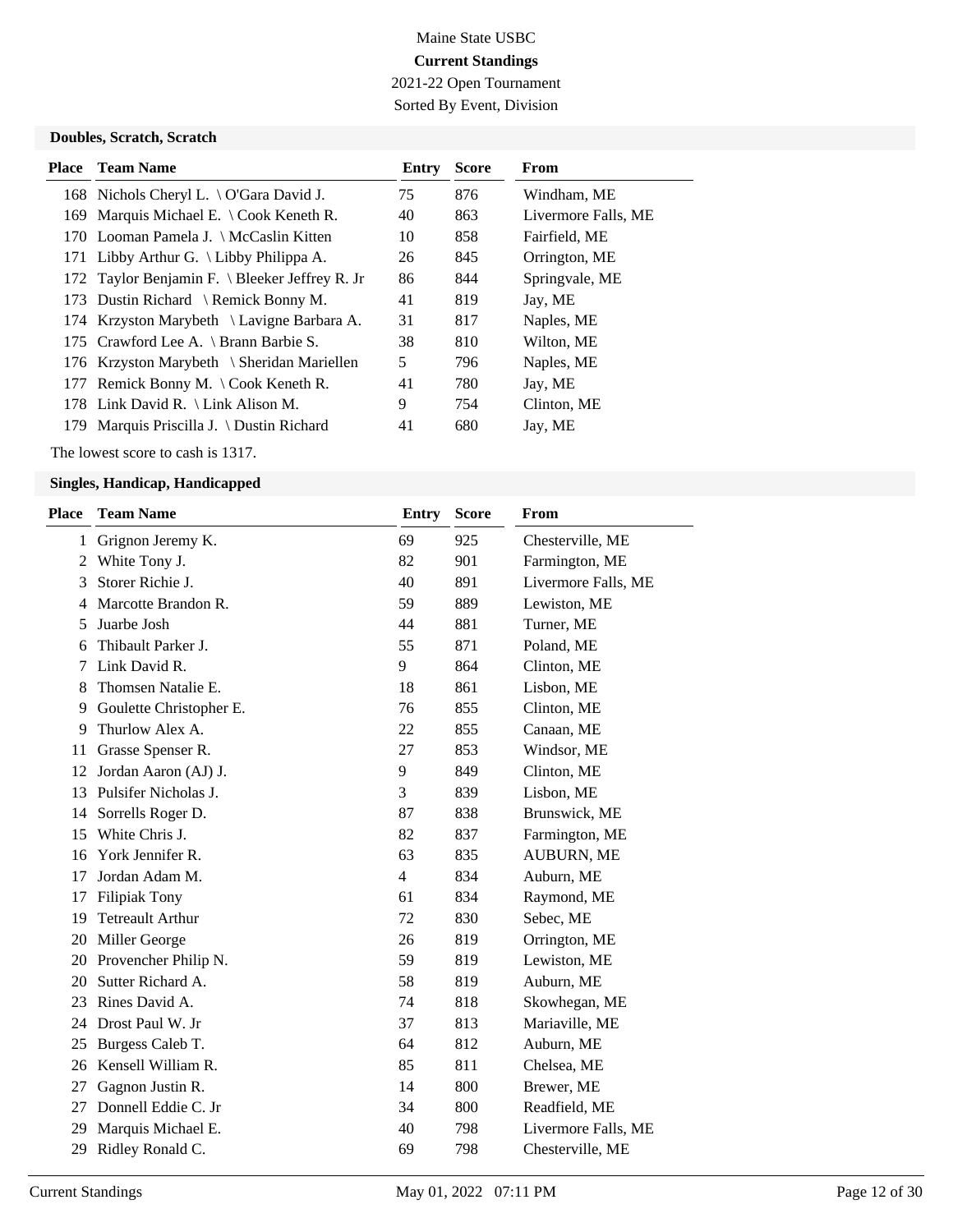2021-22 Open Tournament Sorted By Event, Division

| <b>Place</b> | <b>Team Name</b>        | <b>Entry</b>            | <b>Score</b> | From               |
|--------------|-------------------------|-------------------------|--------------|--------------------|
| 31           | Wade Michael            | 86                      | 795          | Springvale, ME     |
| 31           | Ramsdell Joseph E. Jr   | 23                      | 795          | Canaan, ME         |
| 33           | Morin James C.          | 47                      | 792          | Sabattus, ME       |
| 33           | Goulding James E. III   | 54                      | 792          | Auburn, ME         |
| 33           | Marcos Christopher L.   | 86                      | 792          | Springvale, ME     |
| 36           | Juray Samantha K.       | 16                      | 791          | Topsham, ME        |
| 37           | <b>Sutter Jacob</b>     | 79                      | 790          | Windham, ME        |
| 37           | Washburn Richard A.     | 83                      | 790          | Lewiston, ME       |
| 39           | MacFarlane Shayne G.    | 80                      | 789          | LEWISTON, ME       |
| 40           | Archer John E.          | 49                      | 784          | Chesterville, ME   |
| 40           | Furrow Nick J.          | 24                      | 784          | Augusta, ME        |
| 42           | Gagnon Michael D.       | 1                       | 783          | South Portland, ME |
| 42           | Gervais Levi G.         | 54                      | 783          | Auburn, ME         |
| 44           | Nathanson Timothy J.    | 61                      | 782          | Raymond, ME        |
| 45           | McCaslin Kitten         | 10                      | 780          | Fairfield, ME      |
| 46           | Folsom Kristopher C.    | 21                      | 776          | Norridgewock, ME   |
| 47           | Forgues Brad D.         | 18                      | 774          | Lisbon, ME         |
| 48           | Tebben Christopher J.   | 74                      | 773          | Skowhegan, ME      |
| 49           | Thiboutot Aaron J.      | $\overline{2}$          | 772          | Brunswick, ME      |
| 49           | Pearl Kaisha T.         | 43                      | 772          | Turner, ME         |
| 49           | Liskey Charles W. Jr    | 8                       | 772          | Freeport, ME       |
| 52           | Grasse Richard E.       | 27                      | 770          | Windsor, ME        |
| 53           | Plummer Brandon G.      | 62                      | 768          | Buxton, ME         |
| 54           | Rolfe Jonathan E.       | 30                      | 767          | Bath, ME           |
| 54           | Hall Cynthia            | 29                      | 767          | Lisbon Falls, ME   |
| 56           | Stroud Ryan C.          | 72                      | 766          | Sebec, ME          |
| 57           | Lyons Cody D.           | 14                      | 765          | Brewer, ME         |
| 58           | Baker Mary M.           | 21                      | 763          | Norridgewock, ME   |
| 58           | <b>Bair Dave</b>        | 61                      | 763          | Raymond, ME        |
| 60           | Lewis Kenneth M.        | 20                      | 762          | Rumford, ME        |
| 60           | Green Jenell            | 79                      | 762          | Windham, ME        |
| 62           | Smith Colin M.          | $\mathbf{1}$            | 761          | South Portland, ME |
|              | 62 Cook Roman J.        | $\mathbf{1}$            | 761          | South Portland, ME |
| 62           | Irving Kelly J.         | 39                      | 761          | Phippsburg, ME     |
| 65           | <b>Bergeron Tresten</b> | 23                      | 759          | Canaan, ME         |
| 66           | Morrow Deanne C.        | 73                      | 758          | Madison, ME        |
| 67           | <b>Clark Mallory</b>    | 58                      | 757          | Auburn, ME         |
| 67           | Michaud Joseph D.       | 56                      | 757          | Fairfield, ME      |
| 67           | Crenshaw Caley          | 33                      | 757          | Readfield, ME      |
| 70           | Jordan Amber M.         | $\overline{\mathbf{4}}$ | 756          | Auburn, ME         |
| 71           | Pearl Shane             | $\overline{4}$          | 755          | Auburn, ME         |
| 71           | Woodman Brian J.        | 46                      | 755          | Waterville, ME     |
| 71           | Cunningham Callie M.    | 76                      | 755          | Clinton, ME        |
| 71           | Nappi Ryan A.           | 61                      | 755          | Raymond, ME        |
| 71           | Steward Ernest N. Jr    | 49                      | 755          | Chesterville, ME   |
| 76           | Green Devin             | 79                      | 753          | Windham, ME        |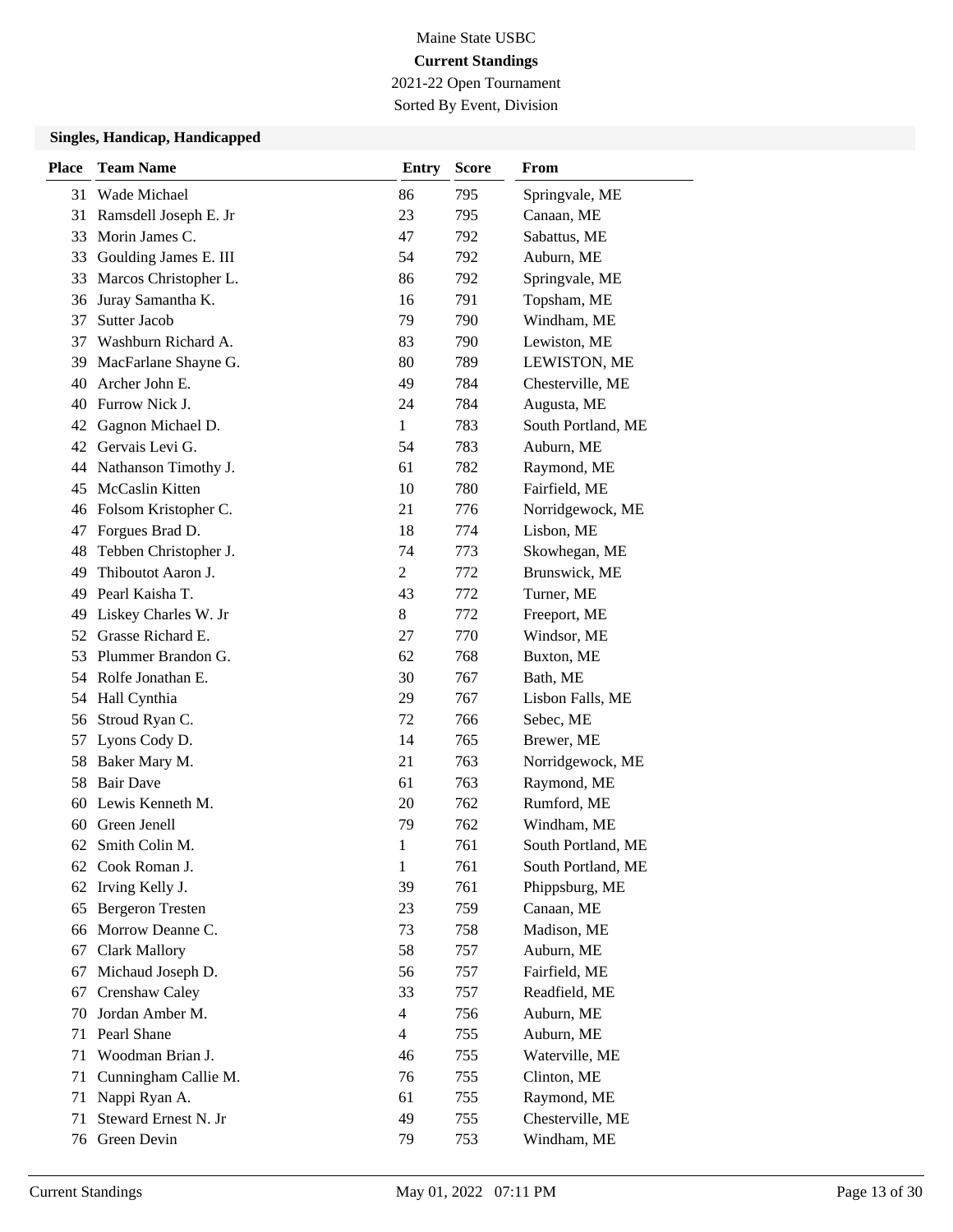2021-22 Open Tournament Sorted By Event, Division

| <b>Place</b> | <b>Team Name</b>        | <b>Entry</b> | <b>Score</b> | From                |
|--------------|-------------------------|--------------|--------------|---------------------|
| 77           | Storer Robert S.        | 40           | 752          | Livermore Falls, ME |
| 78           | Archer Ruth E.          | 49           | 751          | Chesterville, ME    |
| 79           | Therrien Shayne R.      | 83           | 749          | Lewiston, ME        |
| 80           | Moore Anthony           | 8            | 748          | Freeport, ME        |
| 80           | Kopacz Donald D.        | 60           | 748          | South Portland, ME  |
| 82           | Juray Justin J.         | 16           | 747          | Topsham, ME         |
| 82           | Collins Michael P.      | 49           | 747          | Chesterville, ME    |
|              | 84 Bruce Michael A.     | 48           | 746          | Skowhegan, ME       |
| 84           | Jacobs David A. Jr      | 3            | 746          | Lisbon, ME          |
|              | 86 Miller Pauline       | 26           | 744          | Orrington, ME       |
| 87           | Kingsbury Eric L.       | 77           | 743          | Bangor, ME          |
| 88           | Bleeker Jeffrey R. Jr   | 86           | 741          | Springvale, ME      |
| 89           | Furrow Josh M.          | 24           | 740          | Augusta, ME         |
| 90           | Crawford Lee A.         | 38           | 738          | Wilton, ME          |
| 90           | Campbell Richard D.     | 39           | 738          | Phippsburg, ME      |
|              | 92 Goulding James E. Jr | 54           | 737          | Auburn, ME          |
| 92           | Young Timothy A.        | 35           | 737          | Farmington, ME      |
| 94           | Bowden Wesley R.        | 70           | 736          | Fairfield, ME       |
| 94           | Hall Carmine L.         | 83           | 736          | Lewiston, ME        |
| 96           | Gagnon Alec V.          | 14           | 734          | Brewer, ME          |
| 96           | Krzyston Marybeth       | 5            | 734          | Naples, ME          |
| 98           | Smith Carl V.           | 23           | 733          | Canaan, ME          |
|              | 98 Link Alison M.       | 9            | 733          | Clinton, ME         |
|              | 98 Gendron Zack J.      | 83           | 733          | Lewiston, ME        |
| 101          | Leighton David R.       | 60           | 732          | South Portland, ME  |
| 101          | Trundy David A.         | 58           | 732          | Auburn, ME          |
| 103          | York Thomas J. II       | 48           | 730          | Skowhegan, ME       |
|              | 103 Hall Dana R.        | 29           | 730          | Lisbon Falls, ME    |
| 105          | Neumann Cathy L.        | 10           | 729          | Fairfield, ME       |
|              | 105 Looman Pamela J.    | 10           | 729          | Fairfield, ME       |
| 105          | George Brandon E.       | 11           | 729          | Waterville, ME      |
| 108          | Hill Blair              | 11           | 728          | Waterville, ME      |
|              | 108 Seneca Karen A.     | 75           | 728          | Windham, ME         |
|              | 108 Christie Adam J.    | 46           | 728          | Waterville, ME      |
|              | 111 Barden Mariah S.    | 82           | 727          | Farmington, ME      |
|              | 112 Hayden Cathy        | 60           | 726          | South Portland, ME  |
|              | 113 Saucier Shakel L.   | 48           | 722          | Skowhegan, ME       |
|              | 114 Ridley Corey A.     | 69           | 721          | Chesterville, ME    |
| 115          | Gagnon Reed J.          | 14           | 719          | Brewer, ME          |
|              | 116 Riggs Michael P.    | 21           | 717          | Norridgewock, ME    |
| 117          | Burgess Brenda J.       | 64           | 716          | Auburn, ME          |
| 117          | Neuschwanger Robert A.  | 40           | 716          | Livermore Falls, ME |
| 119          | Grasse Cody R.          | 28           | 715          | Windsor, ME         |
|              | 119 Clark Jimmy C.      | 58           | 715          | Auburn, ME          |
|              | 119 White Kelly J.      | 35           | 715          | Farmington, ME      |
|              | 122 Nichols Cheryl L.   | 75           | 714          | Windham, ME         |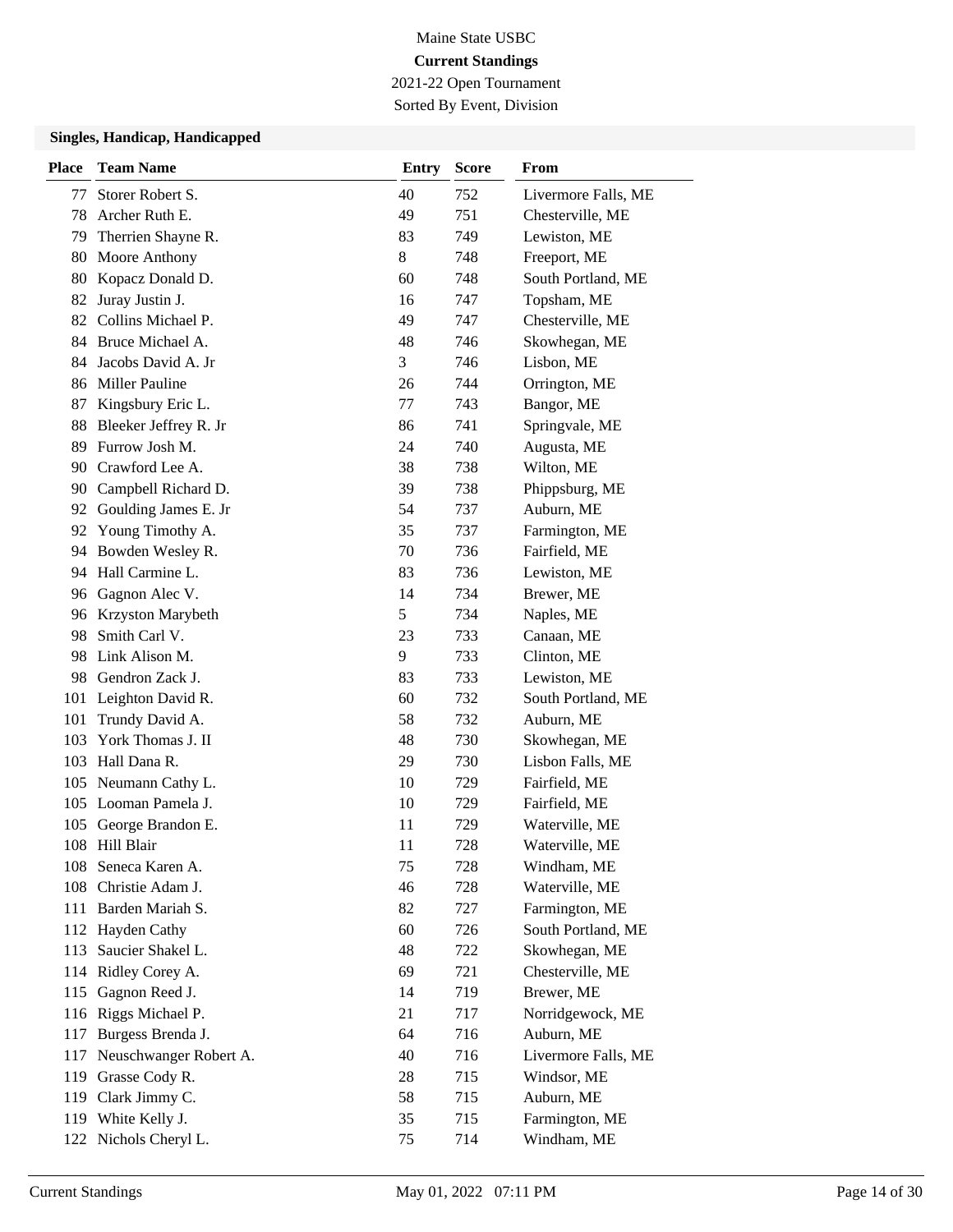2021-22 Open Tournament Sorted By Event, Division

| <b>Place</b> | <b>Team Name</b>         | <b>Entry</b> | <b>Score</b> | <b>From</b>        |
|--------------|--------------------------|--------------|--------------|--------------------|
|              | 122 Towle Dan            | 74           | 714          | Skowhegan, ME      |
|              | 124 Montminy Scott R.    | 64           | 712          | Auburn, ME         |
| 125          | Ramsdell Joseph E. III   | 23           | 711          | Canaan, ME         |
|              | 126 Gilbert Donovan L.   | 50           | 709          | Augusta, ME        |
|              | 126 Kent Mark A.         | 27           | 709          | Windsor, ME        |
|              | 126 Cyr John P.          | 47           | 709          | Sabattus, ME       |
|              | 129 Libby Arthur G.      | 26           | 708          | Orrington, ME      |
|              | 129 Brann Barbie S.      | 38           | 708          | Wilton, ME         |
|              | 129 Libby Philippa A.    | 26           | 708          | Orrington, ME      |
|              | 132 Merrill Jessica      | 4            | 707          | Auburn, ME         |
| 133          | Slominski Adrianna T.    | 43           | 706          | Turner, ME         |
|              | 133 Grasse Shawn P.      | 28           | 706          | Windsor, ME        |
|              | 135 Hilton Alan R.       | 12           | 705          | Mercer, ME         |
| 135          | <b>Boothby Dan</b>       | 62           | 705          | Buxton, ME         |
| 135          | Boothby Nathan E.        | 25           | 705          | Augusta, ME        |
|              | 138 McDonnell Patrick G. | 51           | 704          | Lewiston, ME       |
|              | 138 Boston Robert L. Jr  | 15           | 704          | Sabattus, ME       |
|              | 140 Seneca Paul J.       | 75           | 703          | Windham, ME        |
| 141          | Stearns Zachary A.       | 73           | 702          | Madison, ME        |
|              | 141 Madore Scott M.      | 24           | 702          | Augusta, ME        |
|              | 141 Mercado Genaro M.    | 21           | 702          | Norridgewock, ME   |
|              | 144 Diffin Allie D.      | 13           | 699          | Windham, ME        |
|              | 144 Marquis Christy M.   | 60           | 699          | South Portland, ME |
|              | 146 Driggers Sean M.     | 87           | 698          | Brunswick, ME      |
|              | 146 Bickford Brian M.    | 56           | 698          | Fairfield, ME      |
|              | 148 Grasse Robert C.     | 27           | 697          | Windsor, ME        |
| 148          | Morrow Simon J. IV       | 6            | 697          | Skowhegan, ME      |
|              | 148 Campbell Barbara J.  | 70           | 697          | Fairfield, ME      |
| 148          | Blair Zachery B.         | 64           | 697          | Auburn, ME         |
| 148          | Merrill Jesse M.         | 4            | 697          | Auburn, ME         |
|              | 148 Luce Steven R.       | 65           | 697          | Union, ME          |
|              | 154 Spencer Jacob J.     | 47           | 695          | Sabattus, ME       |
|              | 154 Spaulding Sharon     | 10           | 695          | Fairfield, ME      |
| 154          | Morrow Simon J. III      | 73           | 695          | Madison, ME        |
| 157          | Menges Bob               | 17           | 694          | Lewiston, ME       |
| 157          | McCabe James W.          | 77           | 694          | Bangor, ME         |
| 157          | North Timothy M.         | 20           | 694          | Rumford, ME        |
| 160          | Taylor Benjamin F.       | 86           | 693          | Springvale, ME     |
| 161          | Sheridan Mariellen       | 5            | 692          | Naples, ME         |
| 162          | McLaughlin Mark L.       | 3            | 691          | Lisbon, ME         |
| 163          | Carr Gary E.             | 30           | 690          | Bath, ME           |
|              | 164 Rollins Justin M.    | 33           | 689          | Readfield, ME      |
| 164          | Jordan Sonya M.          | 9            | 689          | Clinton, ME        |
|              | 166 Barter Dale A.       | 29           | 688          | Lisbon Falls, ME   |
|              | 166 Bissonette Jerry B.  | 84           | 688          | Lewiston, ME       |
|              | 168 Drost Paul W. Sr     | 37           | 687          | Mariaville, ME     |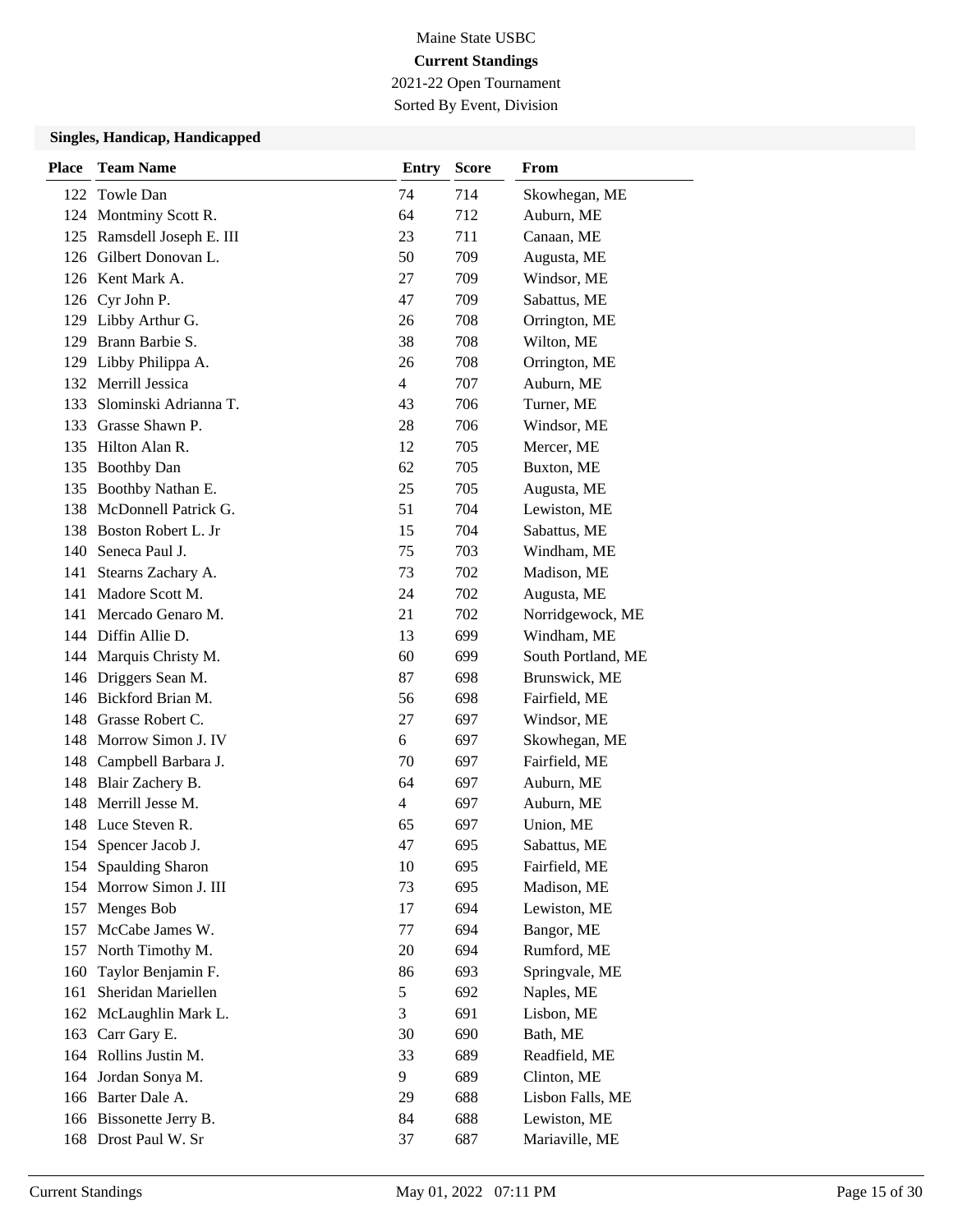2021-22 Open Tournament

## Sorted By Event, Division

| <b>Place</b> | <b>Team Name</b>             | <b>Entry</b> | <b>Score</b> | <b>From</b>        |
|--------------|------------------------------|--------------|--------------|--------------------|
| 168          | Knightly Matthew A.          | 79           | 687          | Windham, ME        |
| 170          | Gagne Dennis A. Sr           | 19           | 685          | Manchester, ME     |
| 171          | Ogren Eric S.                | 33           | 684          | Readfield, ME      |
| 171          | Bodlovick Mark A.            | 75           | 684          | Windham, ME        |
|              | 173 Plummer Randy S.         | 62           | 683          | Buxton, ME         |
|              | 174 Hunt Anthony S.          | 6            | 682          | Skowhegan, ME      |
|              | 175 Grasse Timothy R.        | 27           | 681          | Windsor, ME        |
|              | 175 Davis Daniel J.          | 72           | 681          | Sebec, ME          |
| 177          | Goucher Greg S.              | 33           | 679          | Readfield, ME      |
|              | 178 Welch Amanda L.          | 43           | 678          | Turner, ME         |
|              | 179 Grass Kurt               | 72           | 676          | Sebec, ME          |
|              | 180 George Christopher A.    | 25           | 675          | Augusta, ME        |
| 181          | <b>Conkey Everett</b>        | 69           | 673          | Chesterville, ME   |
| 181          | Bubar Jeffrey T.             | 68           | 673          | Sidney, ME         |
|              | 183 Bissonette James R.      | 84           | 669          | Lewiston, ME       |
|              | 184 Grasse Elihu N. Jr       | 28           | 668          | Windsor, ME        |
|              | 184 Thebarge Ryan M.         | 62           | 668          | Buxton, ME         |
|              | 184 Richardson Tim L.        | 30           | 668          | Bath, ME           |
| 187          | Williams Janessa A.          | 43           | 667          | Turner, ME         |
|              | 188 Frechette David A.       | 52           | 664          | Auburn, ME         |
| 189          | Moore Scott D.               | 52           | 663          | Auburn, ME         |
| 189          | Edgecomb Debra J.            | 17           | 663          | Lewiston, ME       |
|              | 191 Bischoff Cecil (Zeke) R. | 77           | 662          | Bangor, ME         |
|              | 191 Falco Anthony M.         | 48           | 662          | Skowhegan, ME      |
|              | 191 Boothby Timothy E.       | 25           | 662          | Augusta, ME        |
| 194          | <b>Biron Gerry</b>           | 3            | 656          | Lisbon, ME         |
|              | 194 Corsetti Donato          | 13           | 656          | Windham, ME        |
|              | 194 O'Gara David J.          | 75           | 656          | Windham, ME        |
|              | 197 Pelletier Laurie M.      | 10           | 655          | Fairfield, ME      |
| 197          | Carey Gregory R.             | 70           | 655          | Fairfield, ME      |
| 197          | Jewell Chuck                 | 33           | 655          | Readfield, ME      |
|              | 200 Begin James G.           | 11           | 654          | Waterville, ME     |
|              | 201 Lovell Parrish           | 11           | 651          | Waterville, ME     |
| 201          | Thibault Michael J.          | 55           | 651          | Poland, ME         |
|              | 203 Pizzi Dustin M.          | 58           | 647          | Auburn, ME         |
|              | 204 Lavigne Barbara A.       | 31           | 644          | Naples, ME         |
| 205          | Davis Dylan J.               | 66           | 642          | Sidney, ME         |
|              | 206 Violette Joel L.         | 22           | 641          | Canaan, ME         |
| 207          | Pelletier Joel A.            | $\mathbf{1}$ | 636          | South Portland, ME |
| 207          | Oliver Hurley J.             | 70           | 636          | Fairfield, ME      |
| 209          | Babb Stephen A.              | 67           | 635          | Sidney, ME         |
| 209          | Morrow Alex R.               | 73           | 635          | Madison, ME        |
| 209          | Cummings Keith E.            | 13           | 635          | Windham, ME        |
| 212          | Young Thomas C.              | 57           | 632          | Auburn, ME         |
| 213          | Melton James H.              | 74           | 614          | Skowhegan, ME      |
| 214          | Gagne Jeffrey S.             | 19           | 608          | Manchester, ME     |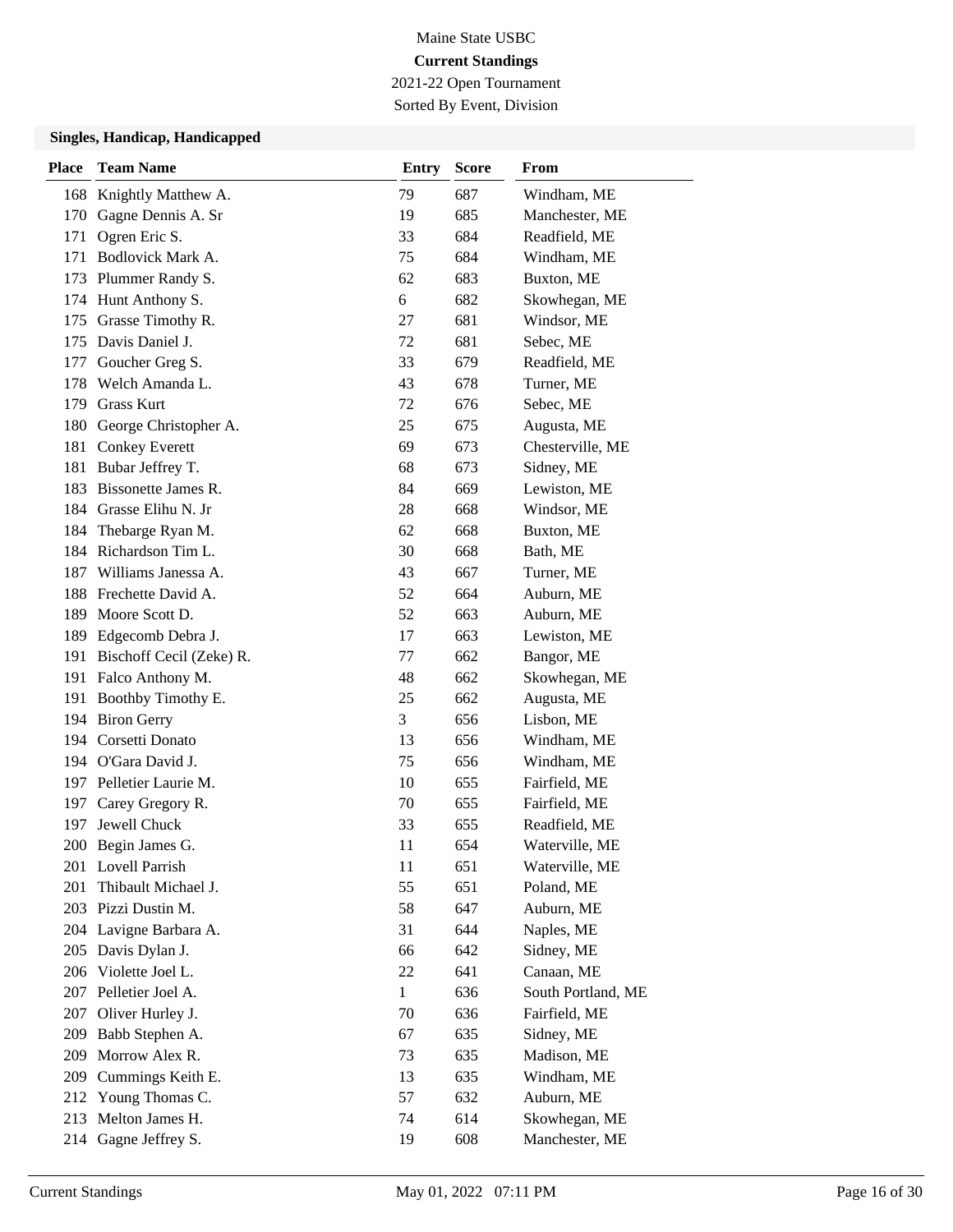## Maine State USBC **Current Standings** 2021-22 Open Tournament

Sorted By Event, Division

### **Singles, Handicap, Handicapped**

| <b>Place</b> Team Name | Entry Score |      | From          |
|------------------------|-------------|------|---------------|
| 215 Foster David S. Jr | 48          | 604  | Skowhegan, ME |
| 216 Wildes Derek R.    | 68          | 602  | Sidney, ME    |
| 217 Colcord Joseph C.  | 57          | -591 | Auburn, ME    |

The lowest score to cash is 818.

| <b>Place</b> | <b>Team Name</b>         | <b>Entry</b>   | <b>Score</b> | From               |
|--------------|--------------------------|----------------|--------------|--------------------|
|              | 1 Marcotte Brandon R.    | 59             | 772          | Lewiston, ME       |
| 2            | Goulette Christopher E.  | 76             | 771          | Clinton, ME        |
| 3            | Gagnon Justin R.         | 14             | 743          | Brewer, ME         |
| 4            | Thibault Parker J.       | 55             | 739          | Poland, ME         |
| 4            | White Tony J.            | 82             | 739          | Farmington, ME     |
| 6            | Jordan Adam M.           | $\overline{4}$ | 729          | Auburn, ME         |
| 7            | Sorrells Roger D.        | 87             | 727          | Brunswick, ME      |
| 8            | <b>Filipiak Tony</b>     | 61             | 726          | Raymond, ME        |
| 9            | Juarbe Josh              | 44             | 722          | Turner, ME         |
| 10           | Donnell Eddie C. Jr      | 34             | 719          | Readfield, ME      |
| 11           | <b>Clark Mallory</b>     | 58             | 706          | Auburn, ME         |
| 12           | Grasse Spenser R.        | 27             | 703          | Windsor, ME        |
| 12           | Thiboutot Aaron J.       | $\overline{c}$ | 703          | Brunswick, ME      |
|              | 14 Pulsifer Nicholas J.  | 3              | 701          | Lisbon, ME         |
| 15           | Ramsdell Joseph E. III   | 23             | 699          | Canaan, ME         |
| 16           | Furrow Nick J.           | 24             | 697          | Augusta, ME        |
| 17           | Goulding James E. III    | 54             | 696          | Auburn, ME         |
| 18           | Provencher Philip N.     | 59             | 693          | Lewiston, ME       |
| 18           | Marcos Christopher L.    | 86             | 693          | Springvale, ME     |
|              | 20 Washburn Richard A.   | 83             | 691          | Lewiston, ME       |
| 21           | Miller George            | 26             | 690          | Orrington, ME      |
| 21           | Jordan Aaron (AJ) J.     | 9              | 690          | Clinton, ME        |
|              | 23 Rolfe Jonathan E.     | 30             | 689          | Bath, ME           |
| 24           | MacFarlane Shayne G.     | 80             | 687          | LEWISTON, ME       |
| 25           | <b>Bair Dave</b>         | 61             | 685          | Raymond, ME        |
|              | 26 Plummer Brandon G.    | 62             | 684          | Buxton, ME         |
| 27           | Sutter Richard A.        | 58             | 678          | Auburn, ME         |
| 28           | York Thomas J. II        | 48             | 676          | Skowhegan, ME      |
| 29           | Grasse Richard E.        | 27             | 668          | Windsor, ME        |
|              | 30 Gervais Levi G.       | 54             | 666          | Auburn, ME         |
| 31           | Campbell Richard D.      | 39             | 663          | Phippsburg, ME     |
|              | 32 Nathanson Timothy J.  | 61             | 662          | Raymond, ME        |
|              | 33 Ramsdell Joseph E. Jr | 23             | 660          | Canaan, ME         |
|              | 34 Lyons Cody D.         | 14             | 654          | Brewer, ME         |
| 34           | Boothby Nathan E.        | 25             | 654          | Augusta, ME        |
|              | 36 Smith Colin M.        | $\mathbf{1}$   | 650          | South Portland, ME |
| 37           | Crenshaw Caley           | 33             | 649          | Readfield, ME      |
| 38           | Burgess Caleb T.         | 64             | 647          | Auburn, ME         |
|              | 39 Clark Jimmy C.        | 58             | 646          | Auburn, ME         |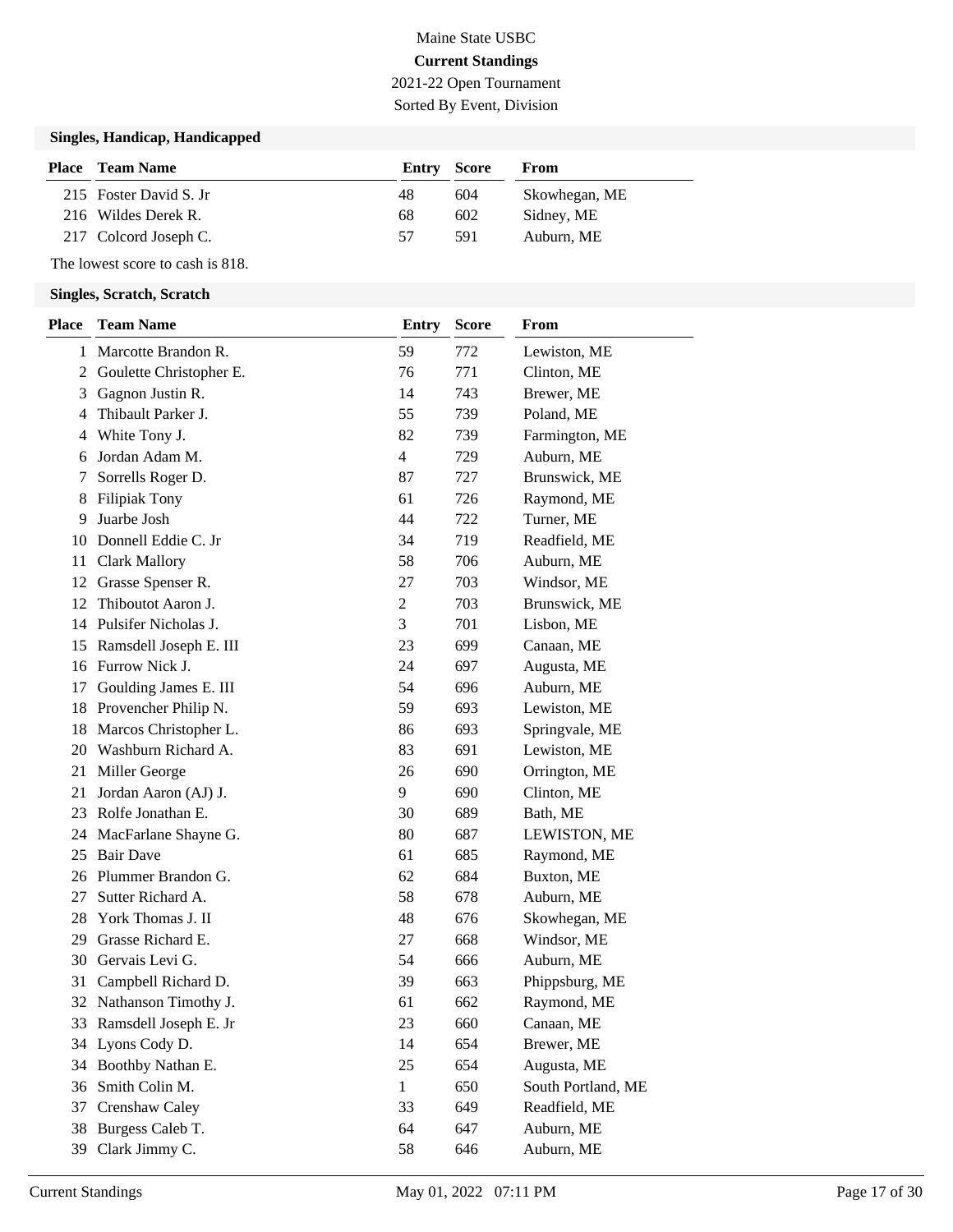2021-22 Open Tournament Sorted By Event, Division

| <b>Place</b> | <b>Team Name</b>        | <b>Entry</b>   | <b>Score</b> | From               |
|--------------|-------------------------|----------------|--------------|--------------------|
| 40           | George Christopher A.   | 25             | 645          | Augusta, ME        |
| 41           | White Chris J.          | 82             | 642          | Farmington, ME     |
| 42           | Kopacz Donald D.        | 60             | 640          | South Portland, ME |
| 43           | Thurlow Alex A.         | 22             | 636          | Canaan, ME         |
| 44           | Goucher Greg S.         | 33             | 634          | Readfield, ME      |
| 45           | Cook Roman J.           | $\mathbf{1}$   | 632          | South Portland, ME |
| 45           | Young Thomas C.         | 57             | 632          | Auburn, ME         |
| 45           | Tebben Christopher J.   | 74             | 632          | Skowhegan, ME      |
| 45           | Rollins Justin M.       | 33             | 632          | Readfield, ME      |
| 49           | Grasse Robert C.        | 27             | 631          | Windsor, ME        |
| 50           | Grasse Timothy R.       | 27             | 630          | Windsor, ME        |
| 51           | Jacobs David A. Jr      | 3              | 629          | Lisbon, ME         |
| 51           | Plummer Randy S.        | 62             | 629          | Buxton, ME         |
| 53           | Grignon Jeremy K.       | 69             | 628          | Chesterville, ME   |
| 53           | Michaud Joseph D.       | 56             | 628          | Fairfield, ME      |
| 55           | Christie Adam J.        | 46             | 626          | Waterville, ME     |
| 56           | Wade Michael            | 86             | 624          | Springvale, ME     |
| 57           | Therrien Shayne R.      | 83             | 623          | Lewiston, ME       |
| 57           | Furrow Josh M.          | 24             | 623          | Augusta, ME        |
| 59           | Ridley Corey A.         | 69             | 622          | Chesterville, ME   |
| 59           | Archer John E.          | 49             | 622          | Chesterville, ME   |
| 61           | George Brandon E.       | 11             | 621          | Waterville, ME     |
| 62           | Folsom Kristopher C.    | 21             | 617          | Norridgewock, ME   |
| 62           | Bruce Michael A.        | 48             | 617          | Skowhegan, ME      |
|              | 64 Pearl Shane          | $\overline{4}$ | 614          | Auburn, ME         |
| 64           | Kingsbury Eric L.       | 77             | 614          | Bangor, ME         |
| 66           | Kensell William R.      | 85             | 613          | Chelsea, ME        |
|              | 66 Grasse Shawn P.      | 28             | 613          | Windsor, ME        |
| 68           | Nappi Ryan A.           | 61             | 611          | Raymond, ME        |
| 69           | Luce Steven R.          | 65             | 610          | Union, ME          |
| 70           | Gagnon Michael D.       | 1              | 609          | South Portland, ME |
| 70           | Ridley Ronald C.        | 69             | 609          | Chesterville, ME   |
| 70           | <b>Bergeron Tresten</b> | 23             | 609          | Canaan, ME         |
| 73           | Babb Stephen A.         | 67             | 608          | Sidney, ME         |
| 74           | Bowden Wesley R.        | 70             | 607          | Fairfield, ME      |
| 75           | Gendron Zack J.         | 83             | 604          | Lewiston, ME       |
| 76           | Madore Scott M.         | 24             | 603          | Augusta, ME        |
| 77           | McDonnell Patrick G.    | 51             | 602          | Lewiston, ME       |
| 77           | Driggers Sean M.        | 87             | 602          | Brunswick, ME      |
| 77           | <b>Tetreault Arthur</b> | 72             | 602          | Sebec, ME          |
| 80           | Smith Carl V.           | 23             | 601          | Canaan, ME         |
| 80           | Barter Dale A.          | 29             | 601          | Lisbon Falls, ME   |
| 80           | Gilbert Donovan L.      | 50             | 601          | Augusta, ME        |
| 83           | Steward Ernest N. Jr    | 49             | 599          | Chesterville, ME   |
|              | 84 Diffin Allie D.      | 13             | 597          | Windham, ME        |
| 85           | Oliver Hurley J.        | 70             | 594          | Fairfield, ME      |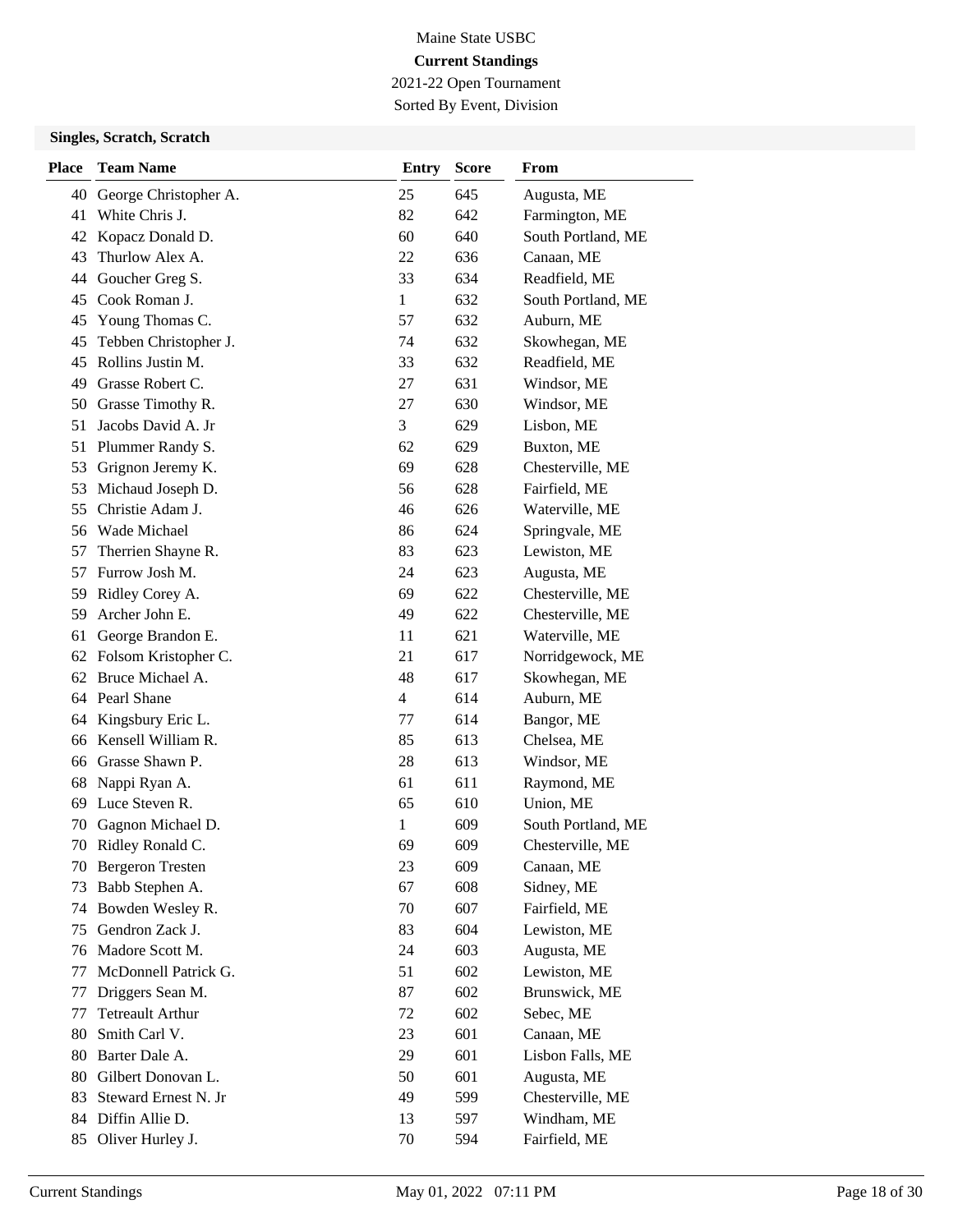2021-22 Open Tournament Sorted By Event, Division

| <b>Place</b> | <b>Team Name</b>         | <b>Entry</b> | <b>Score</b> | From                |
|--------------|--------------------------|--------------|--------------|---------------------|
| 85           | Morin James C.           | 47           | 594          | Sabattus, ME        |
| 87           | Hall Dana R.             | 29           | 592          | Lisbon Falls, ME    |
| 88           | Woodman Brian J.         | 46           | 590          | Waterville, ME      |
| 89           | Morrow Simon J. IV       | 6            | 586          | Skowhegan, ME       |
|              | 90 Boothby Dan           | 62           | 585          | Buxton, ME          |
| 91           | Davis Dylan J.           | 66           | 582          | Sidney, ME          |
| 91           | Marquis Michael E.       | 40           | 582          | Livermore Falls, ME |
| 93           | Drost Paul W. Jr         | 37           | 579          | Mariaville, ME      |
|              | 94 Moore Scott D.        | 52           | 576          | Auburn, ME          |
| 94           | Colcord Joseph C.        | 57           | 576          | Auburn, ME          |
| 96           | Boothby Timothy E.       | 25           | 575          | Augusta, ME         |
| 96           | Young Timothy A.         | 35           | 575          | Farmington, ME      |
|              | 98 Collins Michael P.    | 49           | 573          | Chesterville, ME    |
| 99           | McCabe James W.          | 77           | 571          | Bangor, ME          |
|              | 100 Hilton Alan R.       | 12           | 570          | Mercer, ME          |
| 101          | Goulding James E. Jr     | 54           | 569          | Auburn, ME          |
|              | 101 Hill Blair           | 11           | 569          | Waterville, ME      |
| 101          | Thebarge Ryan M.         | 62           | 569          | Buxton, ME          |
| 104          | Bubar Jeffrey T.         | 68           | 568          | Sidney, ME          |
|              | 105 Foster David S. Jr   | 48           | 565          | Skowhegan, ME       |
| 106          | Juray Justin J.          | 16           | 564          | Topsham, ME         |
| 107          | Rines David A.           | 74           | 563          | Skowhegan, ME       |
| 108          | Gagnon Alec V.           | 14           | 560          | Brewer, ME          |
| 108          | Neuschwanger Robert A.   | 40           | 560          | Livermore Falls, ME |
|              | 110 Kent Mark A.         | 27           | 559          | Windsor, ME         |
| 111          | Bischoff Cecil (Zeke) R. | 77           | 557          | Bangor, ME          |
| 112          | Seneca Paul J.           | 75           | 556          | Windham, ME         |
| 113          | Green Devin              | 79           | 555          | Windham, ME         |
| 113          | Trundy David A.          | 58           | 555          | Auburn, ME          |
| 115          | Falco Anthony M.         | 48           | 554          | Skowhegan, ME       |
| 116          | <b>Conkey Everett</b>    | 69           | 553          | Chesterville, ME    |
| 117          | Gagne Jeffrey S.         | 19           | 551          | Manchester, ME      |
|              | 118 Cyr John P.          | 47           | 550          | Sabattus, ME        |
| 119          | Sutter Jacob             | 79           | 547          | Windham, ME         |
| 119          | McLaughlin Mark L.       | 3            | 547          | Lisbon, ME          |
|              | 119 Hunt Anthony S.      | 6            | 547          | Skowhegan, ME       |
|              | 119 Frechette David A.   | 52           | 547          | Auburn, ME          |
| 119          | Hall Carmine L.          | 83           | 547          | Lewiston, ME        |
| 124          | Storer Richie J.         | 40           | 546          | Livermore Falls, ME |
| 125          | Grasse Cody R.           | 28           | 541          | Windsor, ME         |
| 126          | McCaslin Kitten          | 10           | 540          | Fairfield, ME       |
| 127          | Forgues Brad D.          | 18           | 537          | Lisbon, ME          |
| 127          | Thibault Michael J.      | 55           | 537          | Poland, ME          |
| 129          | Grasse Elihu N. Jr       | 28           | 536          | Windsor, ME         |
| 129          | Storer Robert S.         | 40           | 536          | Livermore Falls, ME |
| 131          | York Jennifer R.         | 63           | 535          | AUBURN, ME          |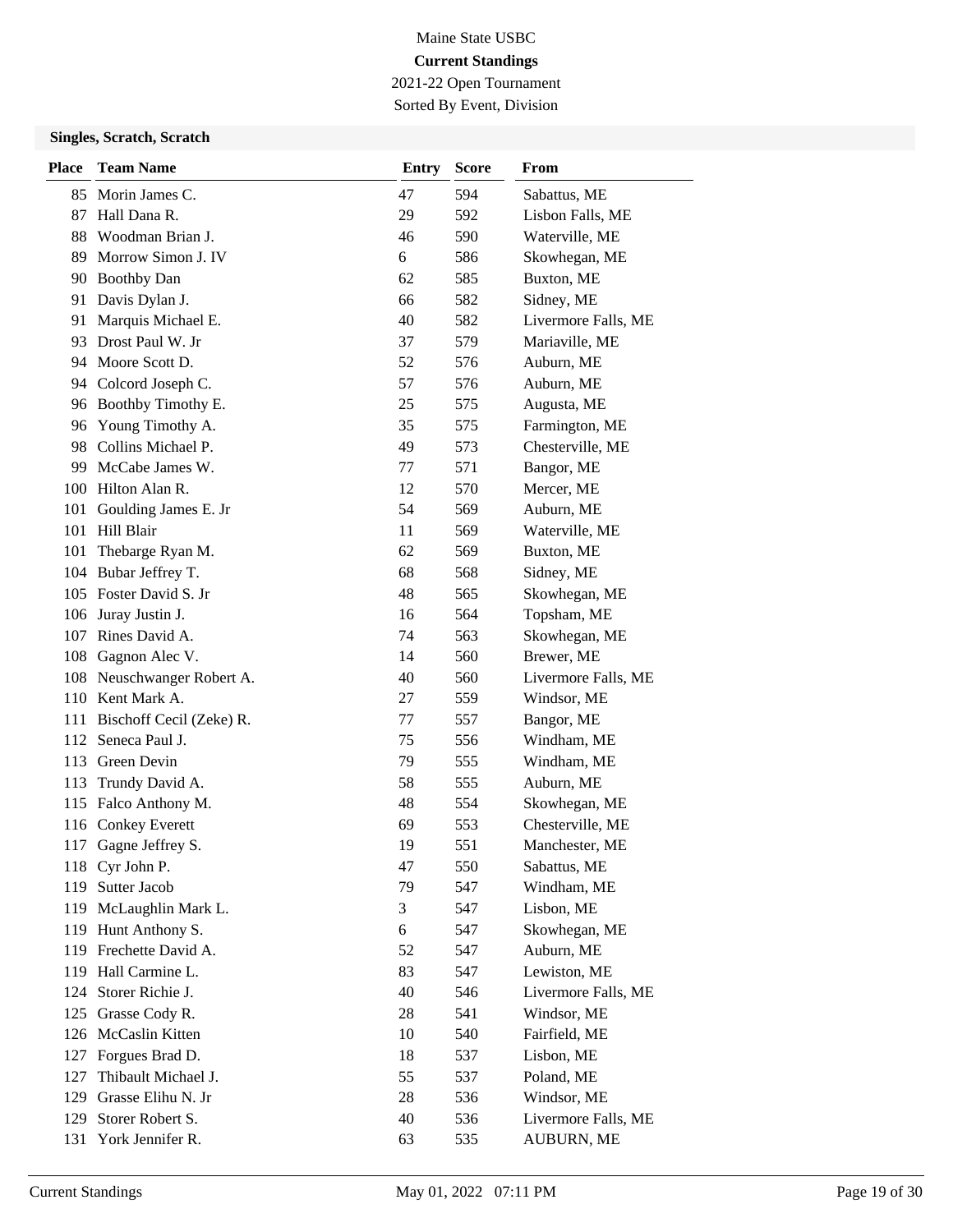2021-22 Open Tournament Sorted By Event, Division

| <b>Place</b> | <b>Team Name</b>          | <b>Entry</b>   | <b>Score</b> | From               |
|--------------|---------------------------|----------------|--------------|--------------------|
| 131          | Stroud Ryan C.            | 72             | 535          | Sebec, ME          |
| 133          | Begin James G.            | 11             | 531          | Waterville, ME     |
| 134          | Spencer Jacob J.          | 47             | 530          | Sabattus, ME       |
|              | 134 Pizzi Dustin M.       | 58             | 530          | Auburn, ME         |
|              | 136 Moore Anthony         | 8              | 529          | Freeport, ME       |
| 137          | Ogren Eric S.             | 33             | 528          | Readfield, ME      |
|              | 137 Bodlovick Mark A.     | 75             | 528          | Windham, ME        |
|              | 139 Knightly Matthew A.   | 79             | 525          | Windham, ME        |
|              | 140 Violette Joel L.      | 22             | 524          | Canaan, ME         |
| 141          | Thomsen Natalie E.        | 18             | 522          | Lisbon, ME         |
|              | 142 Liskey Charles W. Jr  | 8              | 517          | Freeport, ME       |
|              | 143 Lewis Kenneth M.      | 20             | 513          | Rumford, ME        |
|              | 143 Carr Gary E.          | 30             | 513          | Bath, ME           |
| 145          | Jewell Chuck              | 33             | 511          | Readfield, ME      |
|              | 146 Montminy Scott R.     | 64             | 508          | Auburn, ME         |
|              | 147 Welch Amanda L.       | 43             | 507          | Turner, ME         |
|              | 148 Barden Mariah S.      | 82             | 505          | Farmington, ME     |
| 149          | Bissonette James R.       | 84             | 504          | Lewiston, ME       |
| 149          | Jordan Amber M.           | $\overline{4}$ | 504          | Auburn, ME         |
|              | 151 Bickford Brian M.     | 56             | 503          | Fairfield, ME      |
| 151          | Melton James H.           | 74             | 503          | Skowhegan, ME      |
| 153          | <b>Grass Kurt</b>         | 72             | 502          | Sebec, ME          |
|              | 154 Davis Daniel J.       | 72             | 501          | Sebec, ME          |
|              | 155 Merrill Jesse M.      | $\overline{4}$ | 496          | Auburn, ME         |
|              | 156 Leighton David R.     | 60             | 495          | South Portland, ME |
| 157          | Hall Cynthia              | 29             | 494          | Lisbon Falls, ME   |
| 158          | Boston Robert L. Jr       | 15             | 491          | Sabattus, ME       |
|              | 159 Bissonette Jerry B.   | 84             | 490          | Lewiston, ME       |
| 159          | Baker Mary M.             | 21             | 490          | Norridgewock, ME   |
| 161          | Mercado Genaro M.         | 21             | 489          | Norridgewock, ME   |
| 162          | Gagnon Reed J.            | 14             | 488          | Brewer, ME         |
| 162          | Wildes Derek R.           | 68             | 488          | Sidney, ME         |
|              | 162 Irving Kelly J.       | 39             | 488          | Phippsburg, ME     |
| 162          | Morrow Simon J. III       | 73             | 488          | Madison, ME        |
|              | 166 Williams Janessa A.   | 43             | 487          | Turner, ME         |
| 167          | Stearns Zachary A.        | 73             | 486          | Madison, ME        |
|              | 167 Lovell Parrish        | 11             | 486          | Waterville, ME     |
|              | 169 North Timothy M.      | 20             | 484          | Rumford, ME        |
| 170          | Morrow Alex R.            | 73             | 482          | Madison, ME        |
|              | 170 Cummings Keith E.     | 13             | 482          | Windham, ME        |
| 170          | Saucier Shakel L.         | 48             | 482          | Skowhegan, ME      |
| 173          | Pearl Kaisha T.           | 43             | 481          | Turner, ME         |
| 173          | Campbell Barbara J.       | 70             | 481          | Fairfield, ME      |
| 173          | Archer Ruth E.            | 49             | 481          | Chesterville, ME   |
|              | 176 Bleeker Jeffrey R. Jr | 86             | 480          | Springvale, ME     |
| 177          | White Kelly J.            | 35             | 478          | Farmington, ME     |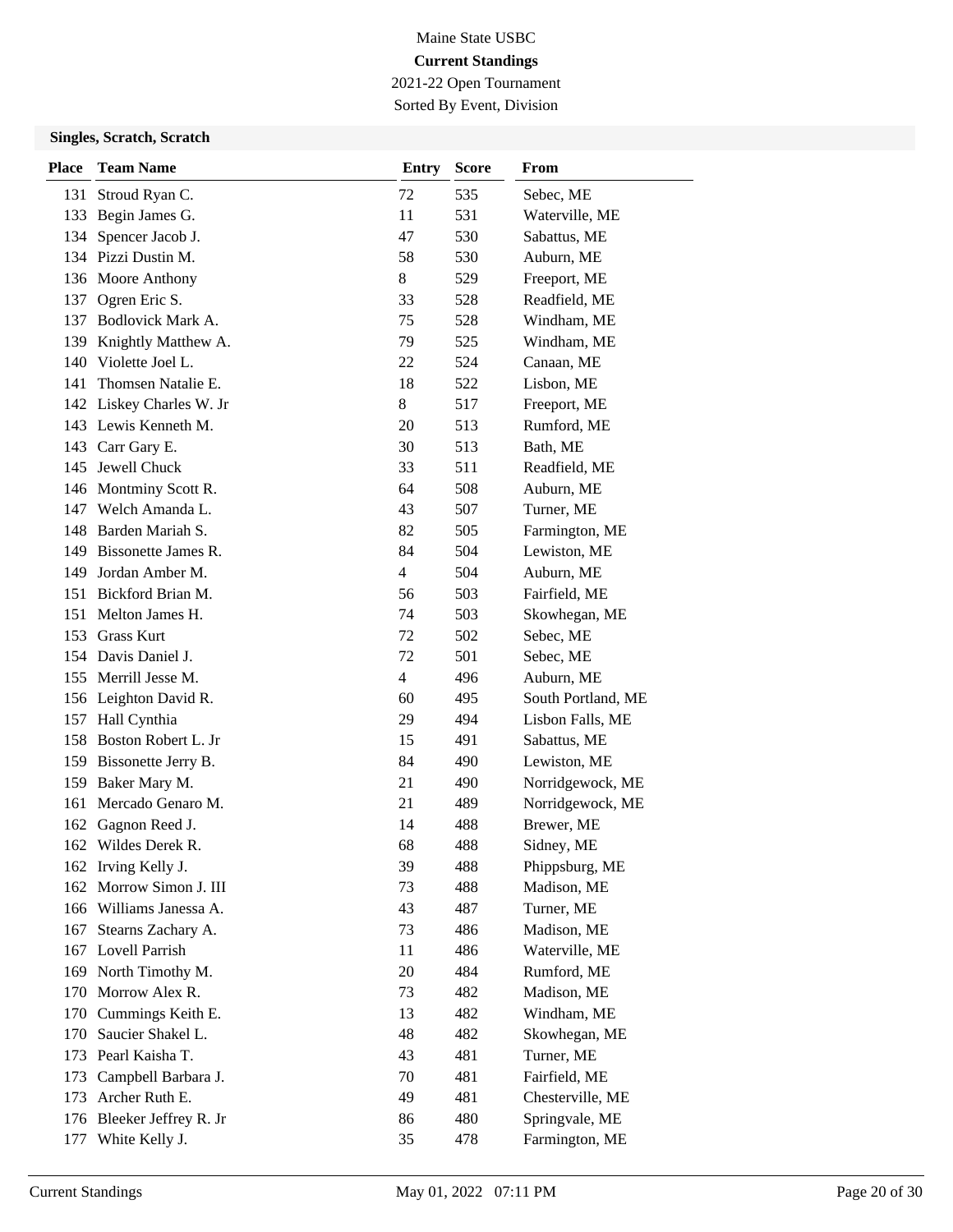2021-22 Open Tournament Sorted By Event, Division

### **Singles, Scratch, Scratch**

| <b>Place</b> | <b>Team Name</b>        | <b>Entry</b>   | <b>Score</b> | From               |
|--------------|-------------------------|----------------|--------------|--------------------|
| 178          | Crawford Lee A.         | 38             | 477          | Wilton, ME         |
|              | 179 Corsetti Donato     | 13             | 476          | Windham, ME        |
| 179          | Morrow Deanne C.        | 73             | 476          | Madison, ME        |
| 179          | Seneca Karen A.         | 75             | 476          | Windham, ME        |
|              | 182 Riggs Michael P.    | 21             | 474          | Norridgewock, ME   |
|              | 183 Biron Gerry         | 3              | 473          | Lisbon, ME         |
|              | 184 Looman Pamela J.    | 10             | 471          | Fairfield, ME      |
|              | 184 Green Jenell        | 79             | 471          | Windham, ME        |
|              | 186 Miller Pauline      | 26             | 468          | Orrington, ME      |
| 187          | Brann Barbie S.         | 38             | 465          | Wilton, ME         |
|              | 188 Richardson Tim L.   | 30             | 464          | Bath, ME           |
| 189          | Juray Samantha K.       | 16             | 458          | Topsham, ME        |
| 190          | Hayden Cathy            | 60             | 456          | South Portland, ME |
| 191          | Sheridan Mariellen      | $\mathfrak s$  | 452          | Naples, ME         |
|              | 192 Krzyston Marybeth   | 5              | 446          | Naples, ME         |
|              | 192 O'Gara David J.     | 75             | 446          | Windham, ME        |
|              | 194 Link Alison M.      | 9              | 445          | Clinton, ME        |
| 195          | Burgess Brenda J.       | 64             | 443          | Auburn, ME         |
|              | 196 Towle Dan           | 74             | 441          | Skowhegan, ME      |
|              | 197 Carey Gregory R.    | 70             | 436          | Fairfield, ME      |
| 197          | Gagne Dennis A. Sr      | 19             | 436          | Manchester, ME     |
| 199          | Edgecomb Debra J.       | 17             | 435          | Lewiston, ME       |
|              | 200 Pelletier Laurie M. | 10             | 433          | Fairfield, ME      |
|              | 201 Libby Philippa A.   | 26             | 432          | Orrington, ME      |
| 201          | Marquis Christy M.      | 60             | 432          | South Portland, ME |
| 203          | Blair Zachery B.        | 64             | 430          | Auburn, ME         |
|              | 204 Link David R.       | 9              | 429          | Clinton, ME        |
|              | 205 Neumann Cathy L.    | 10             | 426          | Fairfield, ME      |
|              | 206 Drost Paul W. Sr    | 37             | 420          | Mariaville, ME     |
| 207          | Cunningham Callie M.    | 76             | 404          | Clinton, ME        |
| 208          | Taylor Benjamin F.      | 86             | 396          | Springvale, ME     |
| 209          | Pelletier Joel A.       | $\mathbf{1}$   | 393          | South Portland, ME |
| 210          | Slominski Adrianna T.   | 43             | 385          | Turner, ME         |
| 211          | Merrill Jessica         | $\overline{4}$ | 383          | Auburn, ME         |
| 212          | Nichols Cheryl L.       | 75             | 372          | Windham, ME        |
| 213          | Spaulding Sharon        | 10             | 359          | Fairfield, ME      |
| 214          | Menges Bob              | 17             | 349          | Lewiston, ME       |
| 215          | Libby Arthur G.         | 26             | 330          | Orrington, ME      |
| 216          | Jordan Sonya M.         | 9              | 320          | Clinton, ME        |
|              | 217 Lavigne Barbara A.  | 31             | 308          | Naples, ME         |

The lowest score to cash is 308.

| <b>Place – Team Name</b> | Entry Score |       | From             |
|--------------------------|-------------|-------|------------------|
| 1 White Tony J.          | 82          | 2.549 | Farmington, ME   |
| 2 Grignon Jeremy K.      | 69          | 2.525 | Chesterville, ME |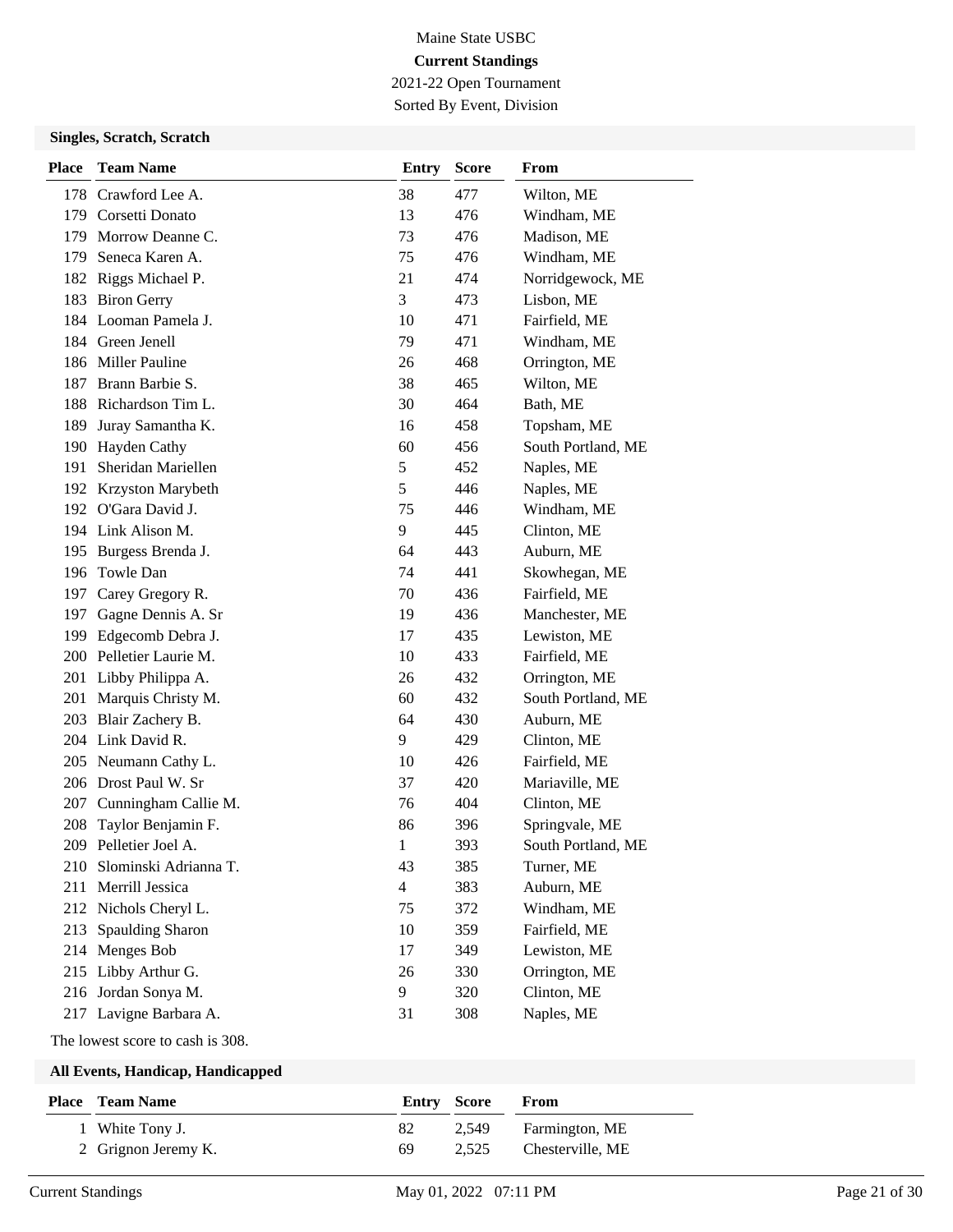2021-22 Open Tournament

Sorted By Event, Division

| <b>Place</b> | <b>Team Name</b>        | <b>Entry</b> | <b>Score</b> | From                |
|--------------|-------------------------|--------------|--------------|---------------------|
| 3            | Thomsen Natalie E.      | 18           | 2,514        | Lisbon, ME          |
| 4            | Jordan Adam M.          | 4            | 2,490        | Auburn, ME          |
| 5            | Storer Richie J.        | 40           | 2,486        | Livermore Falls, ME |
| 6            | Provencher Philip N.    | 59           | 2,483        | Lewiston, ME        |
| 7            | Archer John E.          | 49           | 2,472        | Chesterville, ME    |
| 8            | Link David R.           | 9            | 2,464        | Clinton, ME         |
| 9            | Marquis Michael E.      | 40           | 2,443        | Livermore Falls, ME |
| 10           | Juray Justin J.         | 16           | 2,423        | Topsham, ME         |
| 11           | Marcotte Brandon R.     | 59           | 2,415        | Lewiston, ME        |
| 12           | Thurlow Alex A.         | 22           | 2,409        | Canaan, ME          |
| 13           | Goulding James E. III   | 54           | 2,400        | Auburn, ME          |
| 14           | Sorrells Roger D.       | 87           | 2,391        | Brunswick, ME       |
| 15           | Miller George           | 26           | 2,379        | Orrington, ME       |
| 16           | Jordan Amber M.         | 4            | 2,371        | Auburn, ME          |
| 17           | Thibault Parker J.      | 55           | 2,364        | Poland, ME          |
| 18           | Driggers Sean M.        | 87           | 2,361        | Brunswick, ME       |
| 18           | Smith Colin M.          | 1            | 2,361        | South Portland, ME  |
| 20           | Therrien Shayne R.      | 83           | 2,359        | Lewiston, ME        |
| 21           | Campbell Richard D.     | 39           | 2,357        | Phippsburg, ME      |
|              | 22 Gervais Levi G.      | 54           | 2,353        | Auburn, ME          |
| 23           | Gagnon Justin R.        | 14           | 2,333        | Brewer, ME          |
| 24           | Hall Carmine L.         | 83           | 2,332        | Lewiston, ME        |
| 25           | Gagnon Michael D.       | 1            | 2,329        | South Portland, ME  |
|              | 26 Pulsifer Nicholas J. | 3            | 2,326        | Lisbon, ME          |
| 27           | Gagnon Alec V.          | 14           | 2,321        | Brewer, ME          |
| 28           | Morrow Simon J. III     | 73           | 2,315        | Madison, ME         |
| 28           | Sutter Jacob            | 79           | 2,315        | Windham, ME         |
| 30           | Baker Mary M.           | 21           | 2,310        | Norridgewock, ME    |
| 31           | Jordan Aaron (AJ) J.    | 9            | 2,308        | Clinton, ME         |
| 32           | Crenshaw Caley          | 33           | 2,307        | Readfield, ME       |
| 33           | Archer Ruth E.          | 49           | 2,302        | Chesterville, ME    |
| 33           | Hall Dana R.            | 29           | 2,302        | Lisbon Falls, ME    |
|              | 35 White Chris J.       | 82           | 2,300        | Farmington, ME      |
|              | 36 Ridley Ronald C.     | 69           | 2,299        | Chesterville, ME    |
|              | 36 Bruce Michael A.     | 48           | 2,299        | Skowhegan, ME       |
|              | 38 Furrow Nick J.       | 24           | 2,290        | Augusta, ME         |
| 39           | Storer Robert S.        | 40           | 2,286        | Livermore Falls, ME |
| 40           | Forgues Brad D.         | 18           | 2,284        | Lisbon, ME          |
| 40           | Goulding James E. Jr    | 54           | 2,284        | Auburn, ME          |
|              | 42 Liskey Charles W. Jr | $8\,$        | 2,282        | Freeport, ME        |
| 43           | Moore Anthony           | $8\,$        | 2,280        | Freeport, ME        |
| 44           | Morin James C.          | 47           | 2,279        | Sabattus, ME        |
|              | 45 Pearl Kaisha T.      | 43           | 2,276        | Turner, ME          |
|              | 46 Plummer Brandon G.   | 62           | 2,273        | Buxton, ME          |
| 46           | Gendron Zack J.         | 83           | 2,273        | Lewiston, ME        |
| 48           | Collins Michael P.      | 49           | 2,270        | Chesterville, ME    |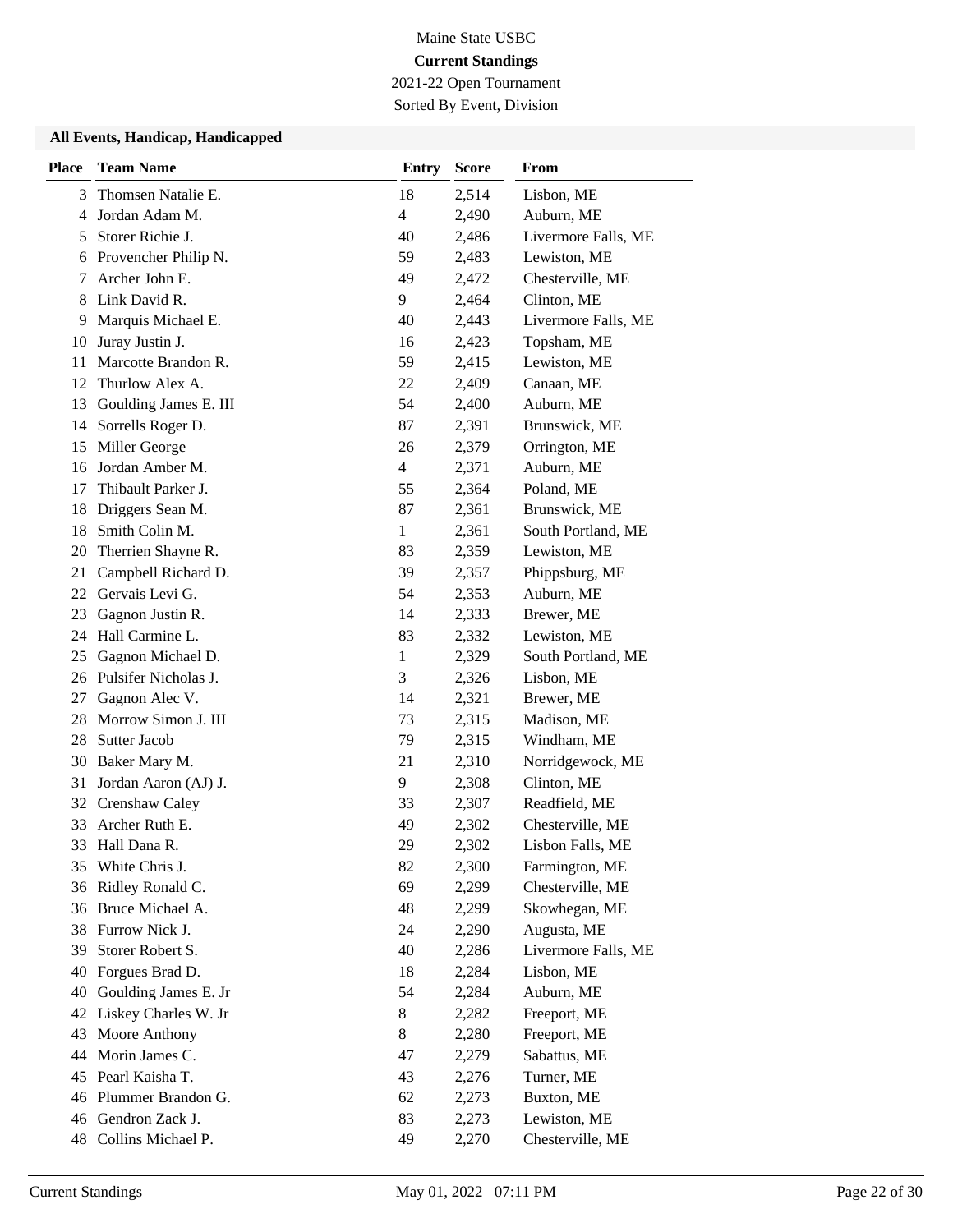2021-22 Open Tournament

Sorted By Event, Division

| <b>Place</b> | <b>Team Name</b>        | <b>Entry</b> | <b>Score</b> | From               |
|--------------|-------------------------|--------------|--------------|--------------------|
| 49           | Bickford Brian M.       | 56           | 2,268        | Fairfield, ME      |
| 49           | Grasse Richard E.       | 27           | 2,268        | Windsor, ME        |
| 51           | Campbell Barbara J.     | 70           | 2,267        | Fairfield, ME      |
| 52           | Juray Samantha K.       | 16           | 2,265        | Topsham, ME        |
| 52           | <b>Bergeron Tresten</b> | 23           | 2,265        | Canaan, ME         |
| 54           | MacFarlane Shayne G.    | 80           | 2,263        | LEWISTON, ME       |
| 55           | Ramsdell Joseph E. Jr   | 23           | 2,261        | Canaan, ME         |
| 56           | Steward Ernest N. Jr    | 49           | 2,260        | Chesterville, ME   |
| 57           | Furrow Josh M.          | 24           | 2,259        | Augusta, ME        |
| 58           | Riggs Michael P.        | 21           | 2,253        | Norridgewock, ME   |
| 59           | Morrow Deanne C.        | 73           | 2,250        | Madison, ME        |
| 60           | Cyr John P.             | 47           | 2,243        | Sabattus, ME       |
| 61           | Bowden Wesley R.        | 70           | 2,239        | Fairfield, ME      |
| 61           | Green Jenell            | 79           | 2,239        | Windham, ME        |
| 63           | Boston Robert L. Jr     | 15           | 2,238        | Sabattus, ME       |
| 64           | Michaud Joseph D.       | 56           | 2,235        | Fairfield, ME      |
| 65           | Hayden Cathy            | 60           | 2,233        | South Portland, ME |
| 66           | Jacobs David A. Jr      | 3            | 2,231        | Lisbon, ME         |
| 67           | Blair Zachery B.        | 64           | 2,226        | Auburn, ME         |
| 68           | Kingsbury Eric L.       | 77           | 2,223        | Bangor, ME         |
| 68           | North Timothy M.        | 20           | 2,223        | Rumford, ME        |
| 70           | Seneca Karen A.         | 75           | 2,220        | Windham, ME        |
| 71           | Rollins Justin M.       | 66           | 2,219        | Sidney, ME         |
| 71           | <b>Clark Mallory</b>    | 58           | 2,219        | Auburn, ME         |
| 73           | Spencer Jacob J.        | 47           | 2,217        | Sabattus, ME       |
| 74           | Ogren Eric S.           | 33           | 2,213        | Readfield, ME      |
| 75           | White Kelly J.          | 35           | 2,210        | Farmington, ME     |
| 75           | Slominski Adrianna T.   | 43           | 2,210        | Turner, ME         |
| 77           | Welch Amanda L.         | 43           | 2,208        | Turner, ME         |
| 77           | Leighton David R.       | 60           | 2,208        | South Portland, ME |
| 79           | Clark Jimmy C.          | 58           | 2,206        | Auburn, ME         |
| 79           | Washburn Richard A.     | 83           | 2,206        | Lewiston, ME       |
| 79           | Lewis Kenneth M.        | 20           | 2,206        | Rumford, ME        |
| 82           | Rines David A.          | 74           | 2,205        | Skowhegan, ME      |
| 83           | Green Devin             | 79           | 2,204        | Windham, ME        |
| 84           | Moore Scott D.          | 52           | 2,203        | Auburn, ME         |
| 85           | Knightly Matthew A.     | 79           | 2,202        | Windham, ME        |
| 86           | Rolfe Jonathan E.       | 30           | 2,200        | Bath, ME           |
| 87           | <b>Conkey Everett</b>   | 69           | 2,198        | Chesterville, ME   |
| 88           | Cook Roman J.           | $\mathbf{1}$ | 2,197        | South Portland, ME |
| 88           | Nappi Ryan A.           | 61           | 2,197        | Raymond, ME        |
| 90           | George Brandon E.       | 11           | 2,191        | Waterville, ME     |
| 91           | Goulette Christopher E. | 65           | 2,190        | Union, ME          |
| 92           | Kopacz Donald D.        | 60           | 2,187        | South Portland, ME |
| 93           | Miller Pauline          | 26           | 2,186        | Orrington, ME      |
| 94           | Burgess Brenda J.       | 64           | 2,184        | Auburn, ME         |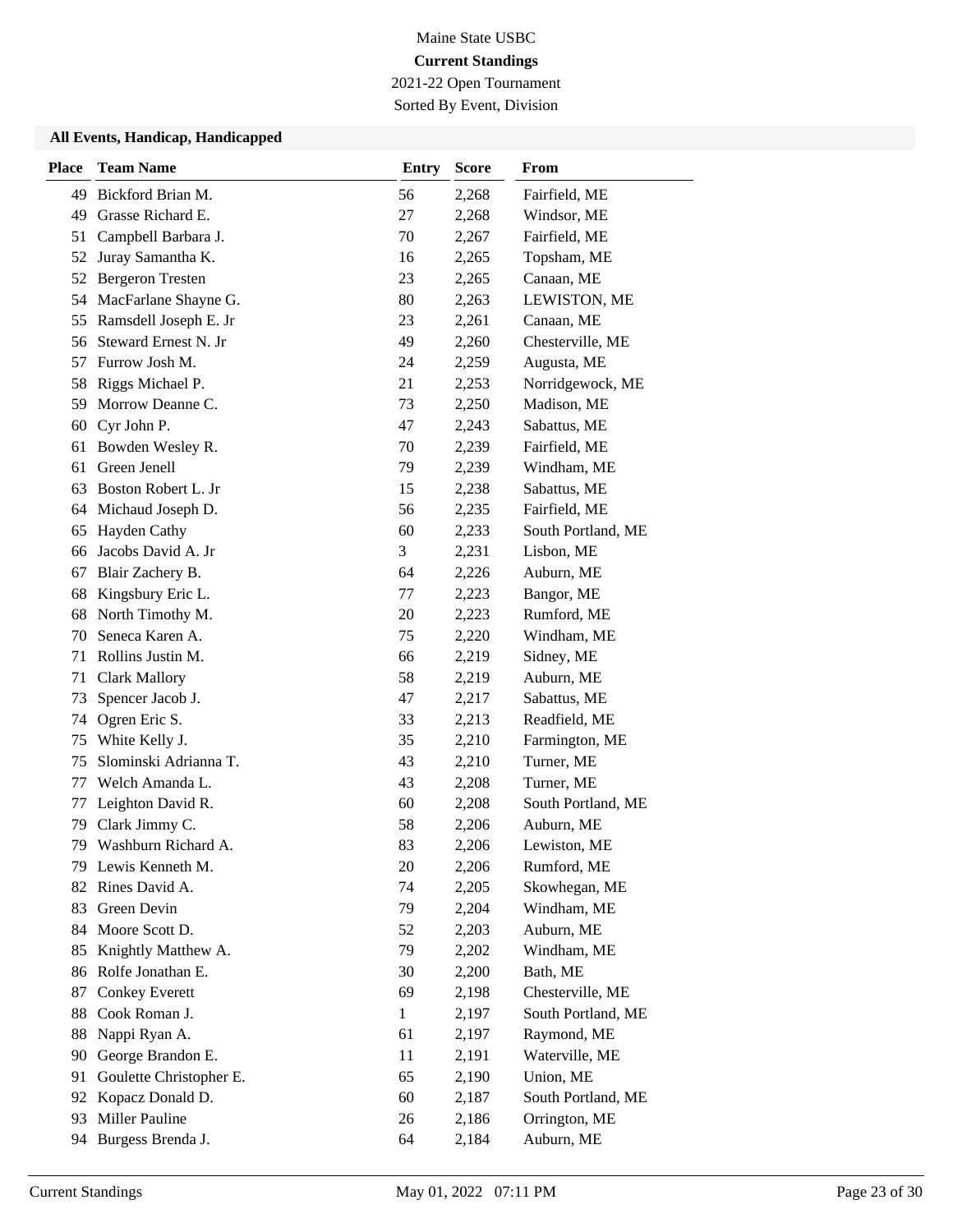2021-22 Open Tournament

Sorted By Event, Division

| <b>Place</b> | <b>Team Name</b>          | <b>Entry</b>   | <b>Score</b> | From             |
|--------------|---------------------------|----------------|--------------|------------------|
|              | 94 Hill Blair             | 11             | 2,184        | Waterville, ME   |
| 96           | Menges Bob                | 17             | 2,183        | Lewiston, ME     |
| 97           | Hall Cynthia              | 29             | 2,180        | Lisbon Falls, ME |
| 98           | Thiboutot Aaron J.        | $\overline{c}$ | 2,179        | Brunswick, ME    |
| 99           | Lyons Cody D.             | 14             | 2,177        | Brewer, ME       |
| 100          | <b>Boothby Dan</b>        | 62             | 2,176        | Buxton, ME       |
| 100          | Libby Arthur G.           | 26             | 2,176        | Orrington, ME    |
|              | 102 Nathanson Timothy J.  | 61             | 2,175        | Raymond, ME      |
|              | 102 Looman Pamela J.      | 10             | 2,175        | Fairfield, ME    |
| 104          | <b>Filipiak Tony</b>      | 61             | 2,173        | Raymond, ME      |
| 105          | McLaughlin Mark L.        | 3              | 2,172        | Lisbon, ME       |
|              | 106 Burgess Caleb T.      | 64             | 2,169        | Auburn, ME       |
| 107          | Grasse Spenser R.         | 28             | 2,167        | Windsor, ME      |
| 108          | Ramsdell Joseph E. III    | 23             | 2,165        | Canaan, ME       |
| 109          | Barden Mariah S.          | 82             | 2,163        | Farmington, ME   |
|              | 110 Bair Dave             | 61             | 2,160        | Raymond, ME      |
| 111          | Smith Carl V.             | 23             | 2,156        | Canaan, ME       |
|              | 112 Link Alison M.        | 9              | 2,154        | Clinton, ME      |
| 113          | George Christopher A.     | 25             | 2,152        | Augusta, ME      |
|              | 114 Folsom Kristopher C.  | 21             | 2,148        | Norridgewock, ME |
| 114          | Ridley Corey A.           | 69             | 2,148        | Chesterville, ME |
|              | 116 Jordan Sonya M.       | 9              | 2,146        | Clinton, ME      |
| 117          | Merrill Jesse M.          | 4              | 2,145        | Auburn, ME       |
|              | 118 McDonnell Patrick G.  | 51             | 2,144        | Lewiston, ME     |
| 119          | Bleeker Jeffrey R. Jr     | 86             | 2,141        | Springvale, ME   |
| 120          | Merrill Jessica           | 4              | 2,138        | Auburn, ME       |
| 120          | Trundy David A.           | 58             | 2,138        | Auburn, ME       |
| 122          | Falco Anthony M.          | 48             | 2,133        | Skowhegan, ME    |
| 123          | Donnell Eddie C. Jr       | 34             | 2,132        | Readfield, ME    |
|              | 123 Wade Michael          | 86             | 2,132        | Springvale, ME   |
| 125          | Brann Barbie S.           | 38             | 2,130        | Wilton, ME       |
|              | 126 Tebben Christopher J. | 74             | 2,129        | Skowhegan, ME    |
|              | 127 Barter Dale A.        | 29             | 2,124        | Lisbon Falls, ME |
| 128          | Grasse Robert C.          | 25             | 2,121        | Augusta, ME      |
| 129          | Gagne Dennis A. Sr        | 19             | 2,118        | Manchester, ME   |
| 129          | Madore Scott M.           | 24             | 2,118        | Augusta, ME      |
| 129          | Krzyston Marybeth         | 31             | 2,118        | Naples, ME       |
| 132          | <b>Biron Gerry</b>        | 3              | 2,117        | Lisbon, ME       |
| 133          | Lovell Parrish            | 11             | 2,115        | Waterville, ME   |
|              | 134 Diffin Allie D.       | 13             | 2,111        | Windham, ME      |
| 135          | Bubar Jeffrey T.          | 68             | 2,110        | Sidney, ME       |
| 136          | Libby Philippa A.         | 26             | 2,109        | Orrington, ME    |
| 136          | Thibault Michael J.       | 55             | 2,109        | Poland, ME       |
|              | 136 Crawford Lee A.       | 38             | 2,109        | Wilton, ME       |
|              | 139 Edgecomb Debra J.     | 17             | 2,108        | Lewiston, ME     |
|              | 140 Luce Steven R.        | 65             | 2,106        | Union, ME        |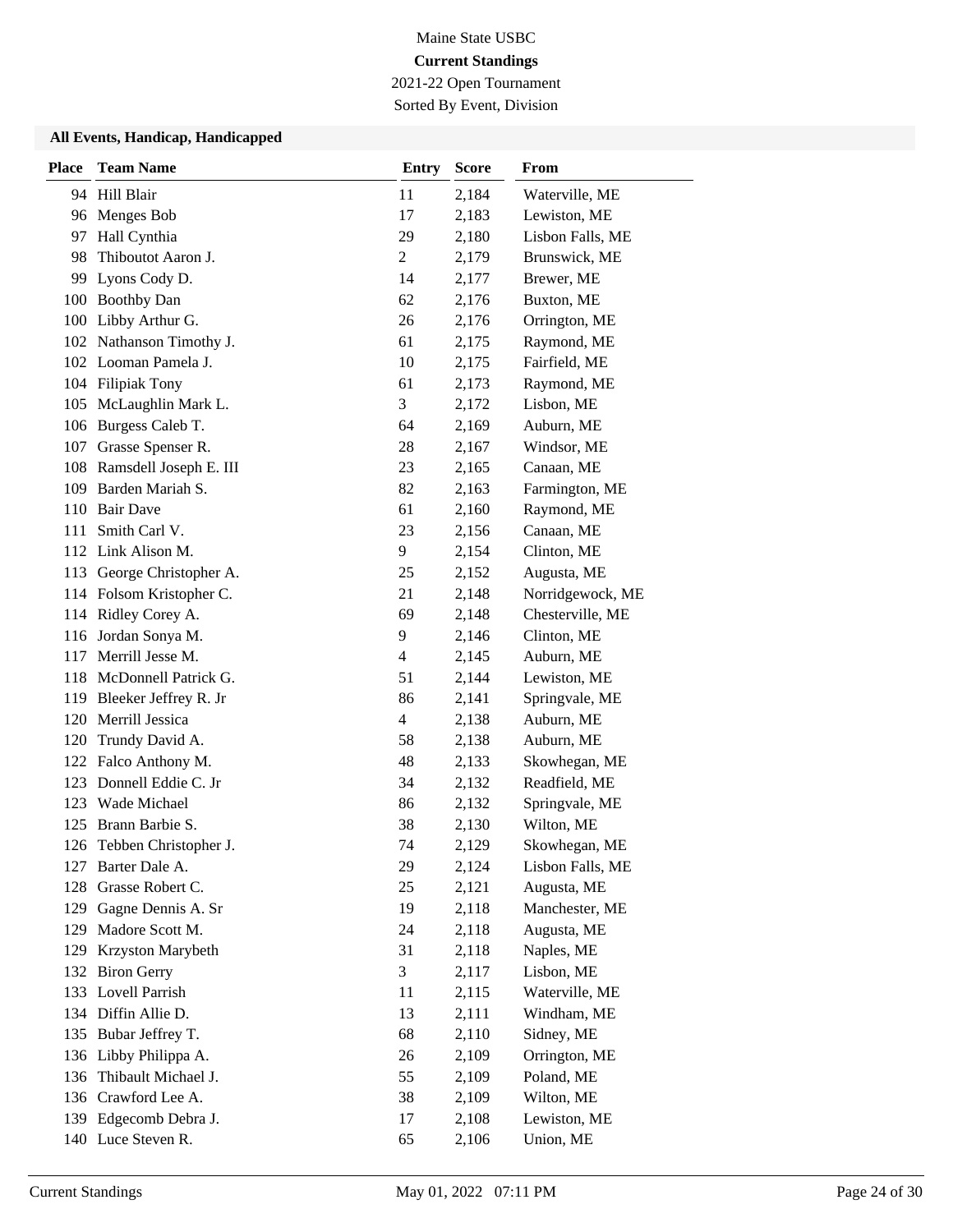2021-22 Open Tournament Sorted By Event, Division

| <b>Place</b> | <b>Team Name</b>             | <b>Entry</b> | <b>Score</b> | From                |
|--------------|------------------------------|--------------|--------------|---------------------|
| 141          | Williams Janessa A.          | 43           | 2,101        | Turner, ME          |
| 142          | <b>McCaslin Kitten</b>       | 10           | 2,100        | Fairfield, ME       |
| 143          | Jewell Chuck                 | 33           | 2,098        | Readfield, ME       |
| 144          | Taylor Benjamin F.           | 13           | 2,097        | Windham, ME         |
| 145          | Grasse Elihu N. Jr           | 28           | 2,093        | Windsor, ME         |
|              | 146 Carey Gregory R.         | 70           | 2,091        | Fairfield, ME       |
| 147          | Grasse Cody R.               | 28           | 2,090        | Windsor, ME         |
|              | 148 Morrow Simon J. IV       | 73           | 2,088        | Madison, ME         |
| 148          | Towle Dan                    | 74           | 2,088        | Skowhegan, ME       |
|              | 150 Marcos Christopher L.    | 86           | 2,085        | Springvale, ME      |
|              | 151 Neumann Cathy L.         | 10           | 2,083        | Fairfield, ME       |
|              | 152 Richardson Tim L.        | 30           | 2,078        | Bath, ME            |
|              | 152 Bischoff Cecil (Zeke) R. | 77           | 2,078        | Bangor, ME          |
| 154          | Sheridan Mariellen           | 31           | 2,074        | Naples, ME          |
| 155          | Gilbert Donovan L.           | 50           | 2,069        | Augusta, ME         |
|              | 156 York Thomas J. II        | 48           | 2,065        | Skowhegan, ME       |
| 156          | Gagnon Reed J.               | 14           | 2,065        | Brewer, ME          |
|              | 158 Pizzi Dustin M.          | 58           | 2,063        | Auburn, ME          |
|              | 159 Morrow Alex R.           | 73           | 2,061        | Madison, ME         |
|              | 159 Pelletier Laurie M.      | 10           | 2,061        | Fairfield, ME       |
|              | 161 Hilton Alan R.           | 12           | 2,059        | Mercer, ME          |
| 162          | Grasse Timothy R.            | 28           | 2,057        | Windsor, ME         |
|              | 163 Mercado Genaro M.        | 21           | 2,053        | Norridgewock, ME    |
|              | 164 Bodlovick Mark A.        | 75           | 2,043        | Windham, ME         |
| 165          | Marquis Christy M.           | 60           | 2,042        | South Portland, ME  |
|              | 166 Boothby Timothy E.       | 25           | 2,041        | Augusta, ME         |
| 166          | Seneca Paul J.               | 75           | 2,041        | Windham, ME         |
|              | 168 Lavigne Barbara A.       | 31           | 2,040        | Naples, ME          |
|              | 169 Frechette David A.       | 52           | 2,037        | Auburn, ME          |
|              | 170 McCabe James W.          | 77           | 2,032        | Bangor, ME          |
| 171          | Neuschwanger Robert A.       | 40           | 2,031        | Livermore Falls, ME |
|              | 172 Babb Stephen A.          | 67           | 2,017        | Sidney, ME          |
|              | 173 Pelletier Joel A.        | $1\,$        | 2,016        | South Portland, ME  |
|              | 174 Foster David S. Jr       | 48           | 2,009        | Skowhegan, ME       |
| 174          | Cummings Keith E.            | 13           | 2,009        | Windham, ME         |
|              | 176 Colcord Joseph C.        | 57           | 2,002        | Auburn, ME          |
| 177          | O'Gara David J.              | 75           | 1,993        | Windham, ME         |
| 178          | Begin James G.               | 11           | 1,991        | Waterville, ME      |
| 179          | Corsetti Donato              | 13           | 1,990        | Windham, ME         |
|              | 180 Carr Gary E.             | 30           | 1,989        | Bath, ME            |
| 181          | Thebarge Ryan M.             | 62           | 1,985        | Buxton, ME          |
| 181          | Boothby Nathan E.            | 25           | 1,985        | Augusta, ME         |
| 183          | Davis Dylan J.               | 66           | 1,980        | Sidney, ME          |
|              | 184 Oliver Hurley J.         | 70           | 1,975        | Fairfield, ME       |
| 185          | Violette Joel L.             | 22           | 1,971        | Canaan, ME          |
|              | 186 Grasse Shawn P.          | 27           | 1,970        | Windsor, ME         |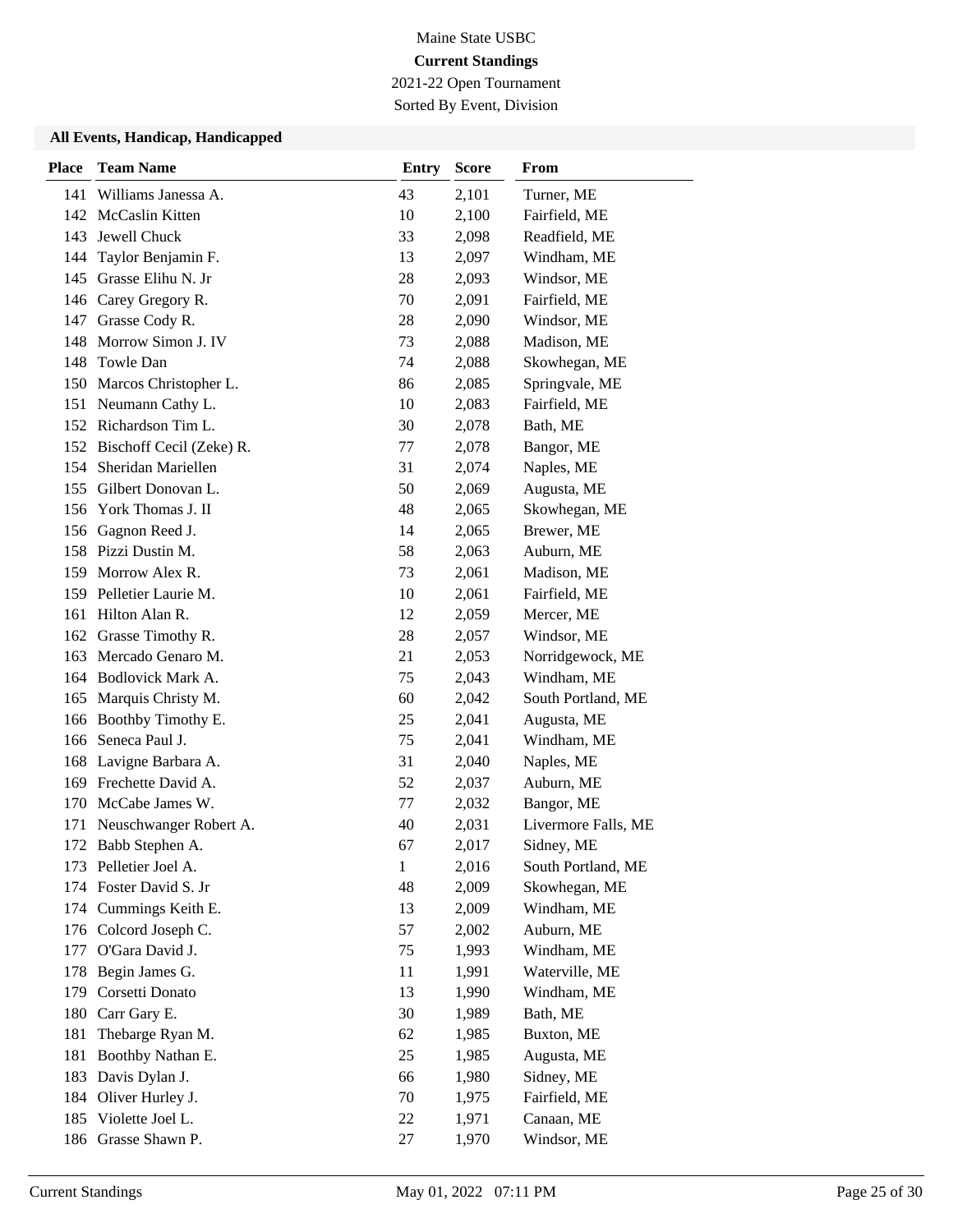## Maine State USBC **Current Standings** 2021-22 Open Tournament

Sorted By Event, Division

#### **All Events, Handicap, Handicapped**

| Place | <b>Team Name</b>     | Entry | <b>Score</b> | From           |
|-------|----------------------|-------|--------------|----------------|
|       | 187 Plummer Randy S. | 62    | 1.969        | Buxton, ME     |
|       | 188 Goucher Greg S.  | 33    | 1.940        | Readfield, ME  |
|       | 189 Gagne Jeffrey S. | 19    | 1.935        | Manchester, ME |
|       | 190 Young Thomas C.  | 57    | 1,896        | Auburn, ME     |
| 191   | Wildes Derek R.      | 68    | 1,803        | Sidney, ME     |
|       | 192 Hilton Elaine T. | 12    | 1.406        | Mercer, ME     |

The lowest score to cash is 2423.

| <b>Place</b>   | <b>Team Name</b>           | <b>Entry</b>   | <b>Score</b> | From               |
|----------------|----------------------------|----------------|--------------|--------------------|
| $\mathbf 1$    | Jordan Adam M.             | $\overline{4}$ | 2,175        | Auburn, ME         |
| $\overline{2}$ | Gagnon Justin R.           | 14             | 2,162        | Brewer, ME         |
| 3              | Campbell Richard D.        | 39             | 2,132        | Phippsburg, ME     |
| 4              | Ramsdell Joseph E. III     | 23             | 2,129        | Canaan, ME         |
| 5              | Goulding James E. III      | 54             | 2,112        | Auburn, ME         |
| 6              | Provencher Philip N.       | 59             | 2,105        | Lewiston, ME       |
| 7              | Driggers Sean M.           | 87             | 2,073        | Brunswick, ME      |
| 8              | <b>Clark Mallory</b>       | 58             | 2,066        | Auburn, ME         |
| 9              | Marcotte Brandon R.        | 59             | 2,064        | Lewiston, ME       |
| 10             | White Tony J.              | 82             | 2,063        | Farmington, ME     |
| 11             | George Christopher A.      | 25             | 2,062        | Augusta, ME        |
| 12             | Sorrells Roger D.          | 87             | 2,058        | Brunswick, ME      |
| 13             | Rollins Justin M.          | 66             | 2,048        | Sidney, ME         |
|                | 14 Furrow Nick J.          | 24             | 2,029        | Augusta, ME        |
|                | 15 Smith Colin M.          | $\mathbf{1}$   | 2,028        | South Portland, ME |
|                | 16 Plummer Brandon G.      | 62             | 2,021        | Buxton, ME         |
|                | 17 Gervais Levi G.         | 54             | 2,002        | Auburn, ME         |
| 18             | Clark Jimmy C.             | 58             | 1,999        | Auburn, ME         |
| 19             | Miller George              | 26             | 1,992        | Orrington, ME      |
| 20             | Archer John E.             | 49             | 1,986        | Chesterville, ME   |
|                | 21 Crenshaw Caley          | 33             | 1,983        | Readfield, ME      |
|                | 22 Therrien Shayne R.      | 83             | 1,981        | Lewiston, ME       |
| 23             | Thiboutot Aaron J.         | $\overline{c}$ | 1,972        | Brunswick, ME      |
|                | 24 Thibault Parker J.      | 55             | 1,968        | Poland, ME         |
|                | 25 Rolfe Jonathan E.       | 30             | 1,966        | Bath, ME           |
|                | 26 Grasse Richard E.       | 27             | 1,962        | Windsor, ME        |
|                | 27 MacFarlane Shayne G.    | 80             | 1,957        | LEWISTON, ME       |
|                | 27 Colcord Joseph C.       | 57             | 1,957        | Auburn, ME         |
|                | 29 Moore Scott D.          | 52             | 1,942        | Auburn, ME         |
|                | 30 Goulette Christopher E. | 65             | 1,938        | Union, ME          |
| 31             | Babb Stephen A.            | 67             | 1,936        | Sidney, ME         |
|                | 32 Bair Dave               | 61             | 1,926        | Raymond, ME        |
|                | 33 Grasse Robert C.        | 25             | 1,923        | Augusta, ME        |
|                | 34 Pulsifer Nicholas J.    | 3              | 1,912        | Lisbon, ME         |
|                | 34 Bruce Michael A.        | 48             | 1,912        | Skowhegan, ME      |
|                | 36 Washburn Richard A.     | 83             | 1,909        | Lewiston, ME       |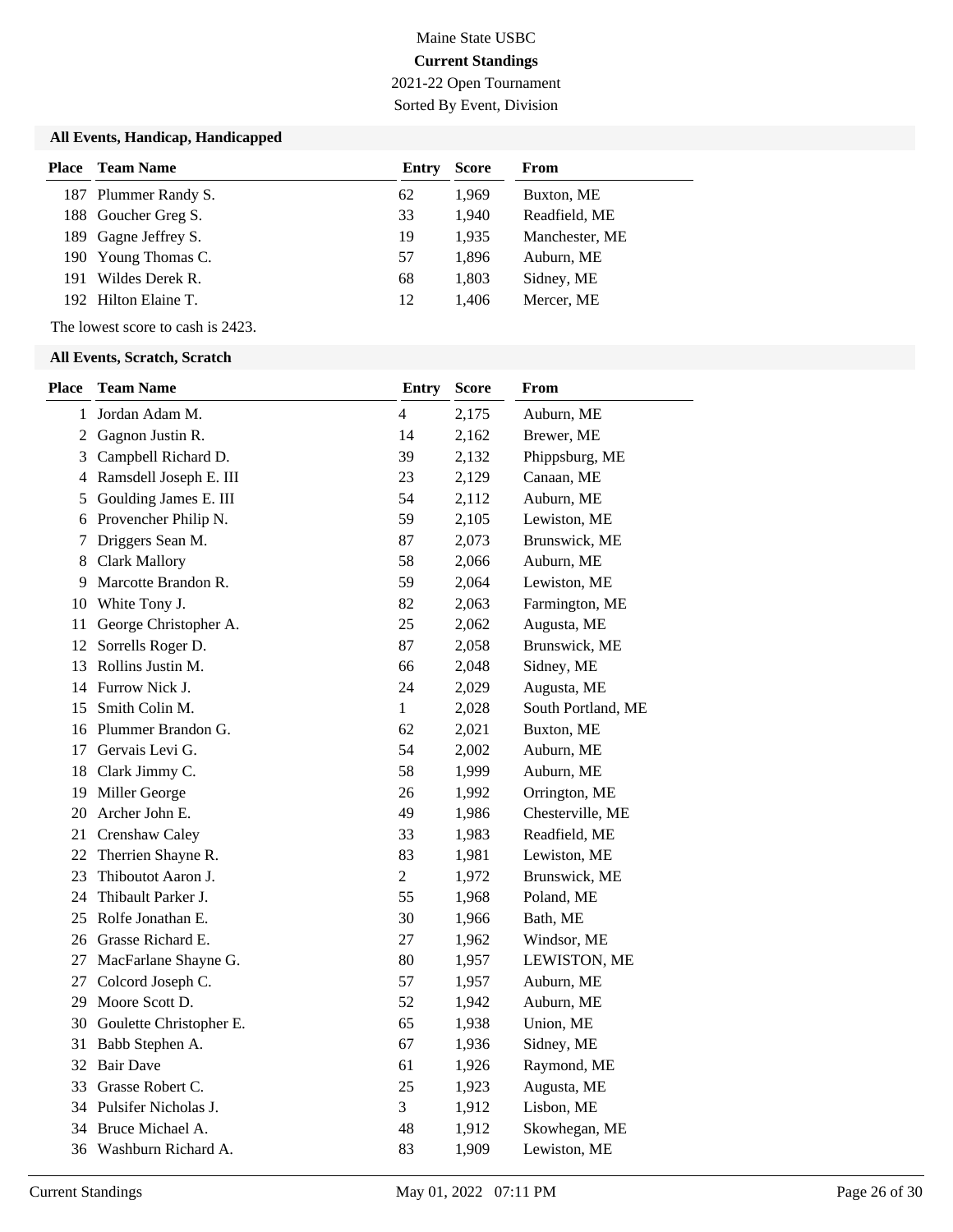2021-22 Open Tournament Sorted By Event, Division

| <b>Place</b> | <b>Team Name</b>        | <b>Entry</b> | <b>Score</b> | From                |
|--------------|-------------------------|--------------|--------------|---------------------|
|              | 37 Furrow Josh M.       | 24           | 1,908        | Augusta, ME         |
| 38           | Grasse Timothy R.       | 28           | 1,904        | Windsor, ME         |
| 39           | York Thomas J. II       | 48           | 1,903        | Skowhegan, ME       |
| 40           | Young Thomas C.         | 57           | 1,896        | Auburn, ME          |
| 41           | Foster David S. Jr      | 48           | 1,892        | Skowhegan, ME       |
| 42           | Donnell Eddie C. Jr     | 34           | 1,889        | Readfield, ME       |
| 43           | Hall Dana R.            | 29           | 1,888        | Lisbon Falls, ME    |
| 44           | Gendron Zack J.         | 83           | 1,886        | Lewiston, ME        |
| 45           | Jacobs David A. Jr      | 3            | 1,880        | Lisbon, ME          |
| 46           | Juray Justin J.         | 16           | 1,874        | Topsham, ME         |
| 47           | George Brandon E.       | 11           | 1,867        | Waterville, ME      |
| 48           | Barter Dale A.          | 29           | 1,863        | Lisbon Falls, ME    |
| 48           | Kopacz Donald D.        | 60           | 1,863        | South Portland, ME  |
| 50           | Ramsdell Joseph E. Jr   | 23           | 1,856        | Canaan, ME          |
| 51           | Bowden Wesley R.        | 70           | 1,852        | Fairfield, ME       |
| 52           | Ridley Corey A.         | 69           | 1,851        | Chesterville, ME    |
| 53           | Oliver Hurley J.        | 70           | 1,849        | Fairfield, ME       |
| 53           | <b>Filipiak Tony</b>    | 61           | 1,849        | Raymond, ME         |
| 55           | Michaud Joseph D.       | 56           | 1,848        | Fairfield, ME       |
| 56           | Luce Steven R.          | 65           | 1,845        | Union, ME           |
| 57           | Lyons Cody D.           | 14           | 1,844        | Brewer, ME          |
| 58           | <b>Conkey Everett</b>   | 69           | 1,838        | Chesterville, ME    |
| 58           | McDonnell Patrick G.    | 51           | 1,838        | Lewiston, ME        |
| 60           | Kingsbury Eric L.       | 77           | 1,836        | Bangor, ME          |
| 61           | Boothby Nathan E.       | 25           | 1,832        | Augusta, ME         |
| 62           | Jordan Aaron (AJ) J.    | 9            | 1,831        | Clinton, ME         |
| 63           | Madore Scott M.         | 24           | 1,821        | Augusta, ME         |
| 64           | <b>Boothby Dan</b>      | 62           | 1,816        | Buxton, ME          |
| 65           | <b>Bergeron Tresten</b> | 23           | 1,815        | Canaan, ME          |
| 65           | Nathanson Timothy J.    | 61           | 1,815        | Raymond, ME         |
| 67           | Cook Roman J.           | 1            | 1,810        | South Portland, ME  |
|              | 68 Falco Anthony M.     | 48           | 1,809        | Skowhegan, ME       |
| 69           | Gagnon Michael D.       | $\mathbf{1}$ | 1,807        | South Portland, ME  |
| 69           | Plummer Randy S.        | 62           | 1,807        | Buxton, ME          |
| 71           | Diffin Allie D.         | 13           | 1,805        | Windham, ME         |
| 71           | Goucher Greg S.         | 33           | 1,805        | Readfield, ME       |
| 73           | Davis Dylan J.          | 66           | 1,800        | Sidney, ME          |
| 74           | Gagnon Alec V.          | 14           | 1,799        | Brewer, ME          |
| 75           | Bubar Jeffrey T.        | 68           | 1,795        | Sidney, ME          |
| 75           | Marquis Michael E.      | 40           | 1,795        | Livermore Falls, ME |
| 77           | Steward Ernest N. Jr    | 49           | 1,792        | Chesterville, ME    |
| 78           | Marcos Christopher L.   | 86           | 1,788        | Springvale, ME      |
| 79           | Goulding James E. Jr    | 54           | 1,780        | Auburn, ME          |
| 79           | Boothby Timothy E.      | 25           | 1,780        | Augusta, ME         |
| 81           | Thibault Michael J.     | 55           | 1,767        | Poland, ME          |
| 82           | Cyr John P.             | 47           | 1,766        | Sabattus, ME        |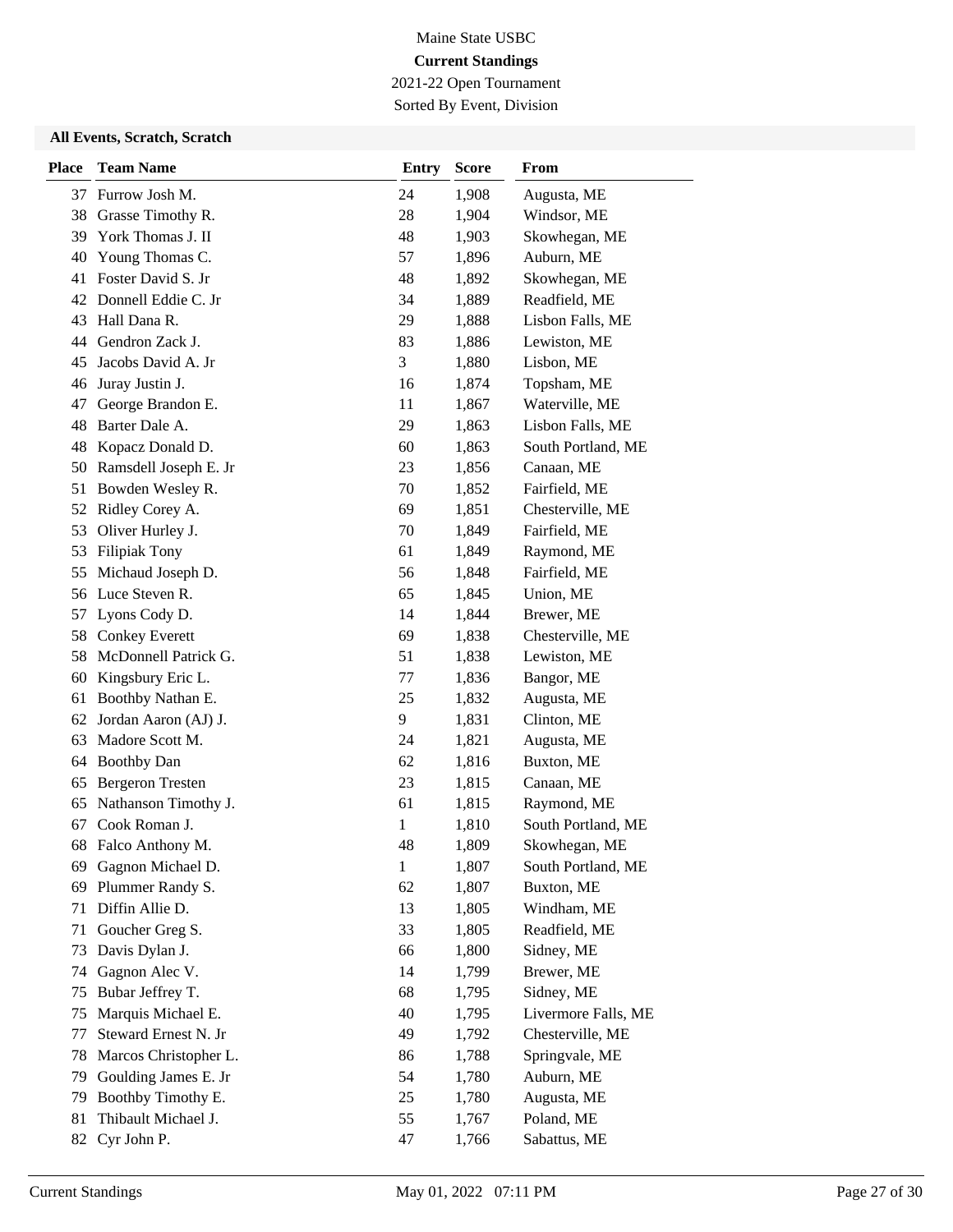2021-22 Open Tournament Sorted By Event, Division

| <b>Place</b> | <b>Team Name</b>         | <b>Entry</b>   | <b>Score</b> | From                |
|--------------|--------------------------|----------------|--------------|---------------------|
| 83           | Nappi Ryan A.            | 61             | 1,765        | Raymond, ME         |
| 83           | Hall Carmine L.          | 83             | 1,765        | Lewiston, ME        |
| 85           | Gagne Jeffrey S.         | 19             | 1,764        | Manchester, ME      |
| 86           | Bischoff Cecil (Zeke) R. | 77             | 1,763        | Bangor, ME          |
| 87           | Smith Carl V.            | 23             | 1,760        | Canaan, ME          |
| 88           | Morrow Simon J. IV       | 73             | 1,755        | Madison, ME         |
| 89           | Thurlow Alex A.          | 22             | 1,752        | Canaan, ME          |
| 90           | Collins Michael P.       | 49             | 1,748        | Chesterville, ME    |
| 91           | Ogren Eric S.            | 33             | 1,745        | Readfield, ME       |
| 91           | Gilbert Donovan L.       | 50             | 1,745        | Augusta, ME         |
| 93           | McLaughlin Mark L.       | 3              | 1,740        | Lisbon, ME          |
| 94           | Ridley Ronald C.         | 69             | 1,732        | Chesterville, ME    |
| 95           | Spencer Jacob J.         | 47             | 1,722        | Sabattus, ME        |
| 96           | Grasse Spenser R.        | 28             | 1,717        | Windsor, ME         |
| 97           | Knightly Matthew A.      | 79             | 1,716        | Windham, ME         |
| 98           | White Chris J.           | 82             | 1,715        | Farmington, ME      |
| 99           | Pizzi Dustin M.          | 58             | 1,712        | Auburn, ME          |
| 100          | Hill Blair               | 11             | 1,707        | Waterville, ME      |
| 101          | Tebben Christopher J.    | 74             | 1,706        | Skowhegan, ME       |
| 102          | Grasse Elihu N. Jr       | 28             | 1,697        | Windsor, ME         |
| 103          | Welch Amanda L.          | 43             | 1,695        | Turner, ME          |
| 104          | Morrow Simon J. III      | 73             | 1,694        | Madison, ME         |
| 105          | Grasse Shawn P.          | 27             | 1,691        | Windsor, ME         |
| 106          | Thebarge Ryan M.         | 62             | 1,688        | Buxton, ME          |
|              | 107 Frechette David A.   | 52             | 1,686        | Auburn, ME          |
| 108          | Morin James C.           | 47             | 1,685        | Sabattus, ME        |
| 109          | Bickford Brian M.        | 56             | 1,683        | Fairfield, ME       |
| 110          | Burgess Caleb T.         | 64             | 1,674        | Auburn, ME          |
| 111          | Folsom Kristopher C.     | 21             | 1,671        | Norridgewock, ME    |
|              | 112 Jewell Chuck         | 33             | 1,666        | Readfield, ME       |
| 113          | McCabe James W.          | 77             | 1,663        | Bangor, ME          |
|              | 114 Hilton Alan R.       | 12             | 1,654        | Mercer, ME          |
| 115          | Storer Robert S.         | 40             | 1,638        | Livermore Falls, ME |
| 116          | Grignon Jeremy K.        | 69             | 1,634        | Chesterville, ME    |
| 117          | Moore Anthony            | 8              | 1,623        | Freeport, ME        |
| 118          | Begin James G.           | 11             | 1,622        | Waterville, ME      |
| 119          | Violette Joel L.         | 22             | 1,620        | Canaan, ME          |
| 119          | Lovell Parrish           | 11             | 1,620        | Waterville, ME      |
| 121          | Wade Michael             | 86             | 1,619        | Springvale, ME      |
| 121          | Campbell Barbara J.      | 70             | 1,619        | Fairfield, ME       |
| 123          | Jordan Amber M.          | $\overline{4}$ | 1,615        | Auburn, ME          |
| 124          | Green Devin              | 79             | 1,610        | Windham, ME         |
| 125          | Trundy David A.          | 58             | 1,607        | Auburn, ME          |
| 126          | Morrow Alex R.           | 73             | 1,602        | Madison, ME         |
| 127          | Seneca Paul J.           | 75             | 1,600        | Windham, ME         |
| 128          | Boston Robert L. Jr      | 15             | 1,599        | Sabattus, ME        |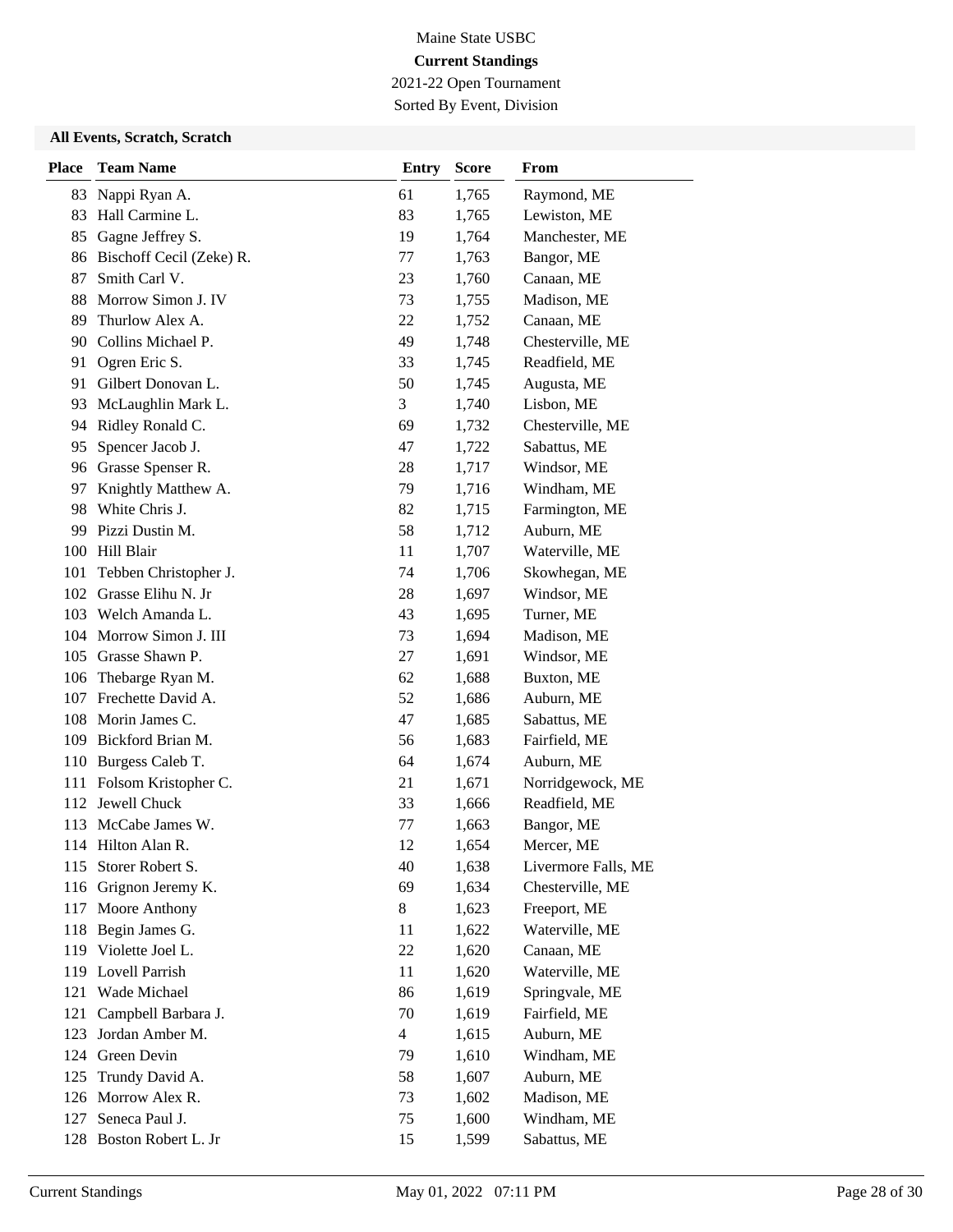2021-22 Open Tournament Sorted By Event, Division

| <b>Place</b> | <b>Team Name</b>         | <b>Entry</b>   | <b>Score</b> | From                |
|--------------|--------------------------|----------------|--------------|---------------------|
| 129          | North Timothy M.         | 20             | 1,593        | Rumford, ME         |
| 130          | Sutter Jacob             | 79             | 1,586        | Windham, ME         |
| 131          | Bodlovick Mark A.        | 75             | 1,575        | Windham, ME         |
| 132          | Forgues Brad D.          | 18             | 1,573        | Lisbon, ME          |
|              | 133 Grasse Cody R.       | 28             | 1,568        | Windsor, ME         |
| 133          | <b>Biron Gerry</b>       | 3              | 1,568        | Lisbon, ME          |
| 135          | Neuschwanger Robert A.   | 40             | 1,563        | Livermore Falls, ME |
|              | 136 Williams Janessa A.  | 43             | 1,561        | Turner, ME          |
|              | 137 Cummings Keith E.    | 13             | 1,550        | Windham, ME         |
| 138          | Merrill Jesse M.         | $\overline{4}$ | 1,542        | Auburn, ME          |
| 139          | Riggs Michael P.         | 21             | 1,524        | Norridgewock, ME    |
|              | 140 Liskey Charles W. Jr | 8              | 1,517        | Freeport, ME        |
| 141          | White Kelly J.           | 35             | 1,499        | Farmington, ME      |
| 142          | Thomsen Natalie E.       | 18             | 1,497        | Lisbon, ME          |
|              | 142 Leighton David R.    | 60             | 1,497        | South Portland, ME  |
| 142          | Barden Mariah S.         | 82             | 1,497        | Farmington, ME      |
| 145          | Archer Ruth E.           | 49             | 1,492        | Chesterville, ME    |
|              | 146 Baker Mary M.        | 21             | 1,491        | Norridgewock, ME    |
| 147          | Richardson Tim L.        | 30             | 1,466        | Bath, ME            |
| 148          | Seneca Karen A.          | 75             | 1,464        | Windham, ME         |
|              | 149 Wildes Derek R.      | 68             | 1,461        | Sidney, ME          |
|              | 150 Lewis Kenneth M.     | 20             | 1,459        | Rumford, ME         |
| 151          | Carr Gary E.             | 30             | 1,458        | Bath, ME            |
|              | 152 Storer Richie J.     | 40             | 1,451        | Livermore Falls, ME |
|              | 153 Corsetti Donato      | 13             | 1,450        | Windham, ME         |
| 154          | Rines David A.           | 74             | 1,440        | Skowhegan, ME       |
| 155          | Carey Gregory R.         | 70             | 1,434        | Fairfield, ME       |
|              | 156 Blair Zachery B.     | 64             | 1,425        | Auburn, ME          |
| 157          | Edgecomb Debra J.        | 17             | 1,424        | Lewiston, ME        |
| 158          | Hayden Cathy             | 60             | 1,423        | South Portland, ME  |
| 159          | Mercado Genaro M.        | 21             | 1,414        | Norridgewock, ME    |
| 160          | Morrow Deanne C.         | 73             | 1,404        | Madison, ME         |
|              | 161 Pearl Kaisha T.      | 43             | 1,403        | Turner, ME          |
|              | 162 Looman Pamela J.     | 10             | 1,401        | Fairfield, ME       |
|              | 162 Brann Barbie S.      | 38             | 1,401        | Wilton, ME          |
|              | 164 Pelletier Laurie M.  | 10             | 1,395        | Fairfield, ME       |
| 165          | McCaslin Kitten          | 10             | 1,380        | Fairfield, ME       |
| 166          | Gagnon Reed J.           | 14             | 1,372        | Brewer, ME          |
| 167          | Gagne Dennis A. Sr       | 19             | 1,371        | Manchester, ME      |
| 168          | Green Jenell             | 79             | 1,366        | Windham, ME         |
| 169          | Burgess Brenda J.        | 64             | 1,365        | Auburn, ME          |
| 170          | O'Gara David J.          | 75             | 1,363        | Windham, ME         |
| 171          | Hall Cynthia             | 29             | 1,361        | Lisbon Falls, ME    |
| 172          | Bleeker Jeffrey R. Jr    | 86             | 1,358        | Springvale, ME      |
|              | 172 Miller Pauline       | 26             | 1,358        | Orrington, ME       |
| 174          | Sheridan Mariellen       | 31             | 1,354        | Naples, ME          |